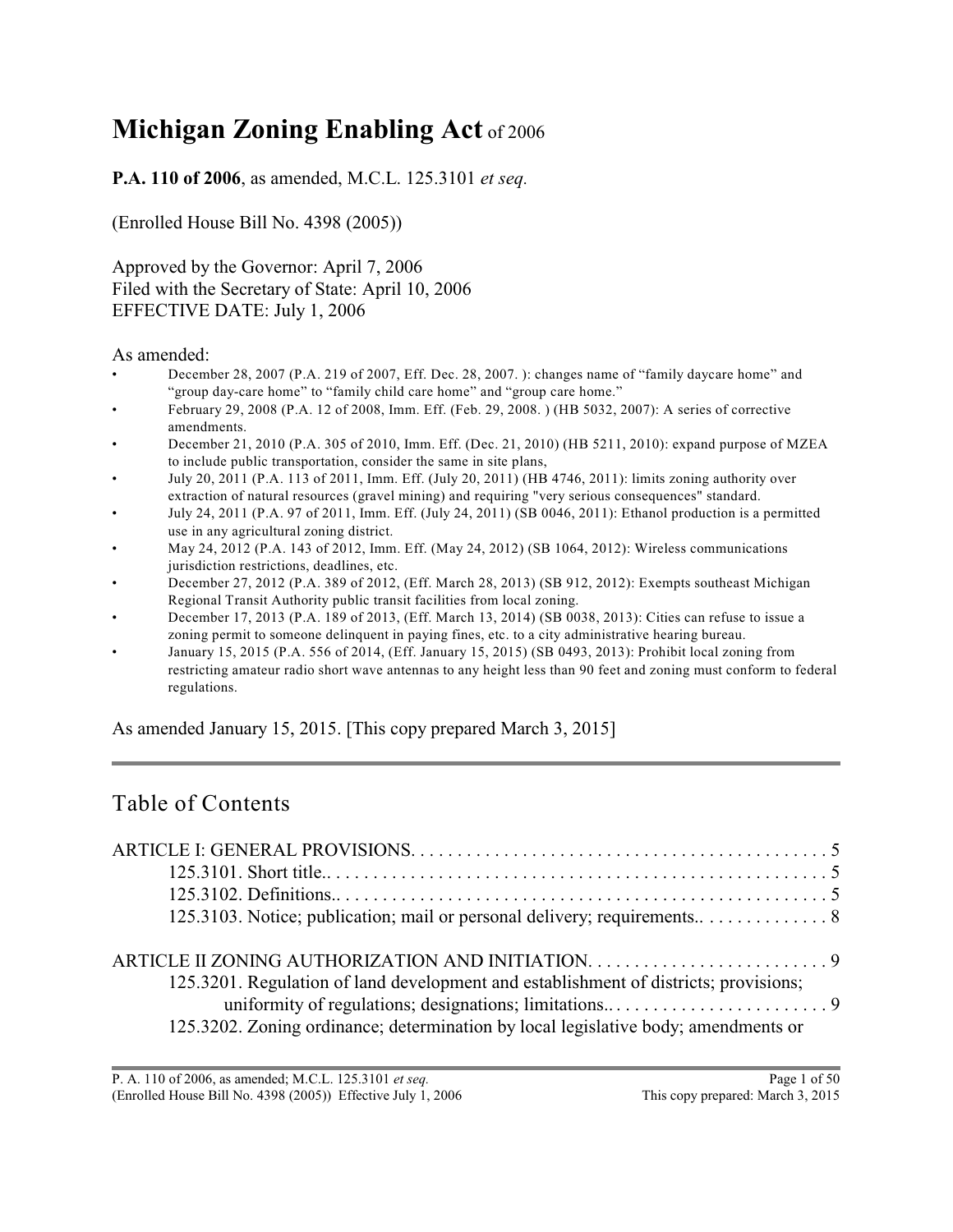| 125.3203. Zoning ordinance; plan; incorporation of airport layout plan or airport<br>125.3204. Single-family residence; instruction in craft or fine art as home occupation 11<br>125.3205. Zoning ordinance subject to MCL 460.561 to 460.575; regulation or control of<br>oil or gas wells; prohibition; extraction of valuable natural resource; challenge to<br>zoning decision; serious consequences resulting from extraction; factors; |
|-----------------------------------------------------------------------------------------------------------------------------------------------------------------------------------------------------------------------------------------------------------------------------------------------------------------------------------------------------------------------------------------------------------------------------------------------|
| 125.3206. Residential use of property; adult foster care facilities; family or group day-                                                                                                                                                                                                                                                                                                                                                     |
| 125.3207. Zoning ordinance or decision; effect as prohibiting establishment of land use.                                                                                                                                                                                                                                                                                                                                                      |
| 125.3209. Township zoning ordinance not subject to county ordinance, rule, or regulation<br>125.3211. Appointment of zoning commission by legislative body; purposes; petition;                                                                                                                                                                                                                                                               |
| initiation of action to formulate zoning commission and zoning ordinance 16                                                                                                                                                                                                                                                                                                                                                                   |
| 125.3301. Zoning commission; creation; transfer of powers to planning commission;<br>resolution; membership; terms; successors; vacancy; limitation; removal of                                                                                                                                                                                                                                                                               |
| 125.3304. Regular meetings; notice; zoning commission subject to open meetings act.                                                                                                                                                                                                                                                                                                                                                           |
| 125.3306. Recommendations of zoning commission; submission to legislative body;<br>public hearing; notice; examination of proposed text and maps 20                                                                                                                                                                                                                                                                                           |
| 125.3307. Review and recommendations after hearing; submission to township;<br>submission to coordinating zoning committee; waiver of right to review21<br>125.3308. Summary of public hearing comments; transmission to legislative body by                                                                                                                                                                                                  |
| 125.3401. Public hearing to be held by legislative body; conditions; notice; approval of<br>zoning ordinance and amendments by legislative body; filing; notice of ordinance<br>adoption; notice mailed to airport manager; information to be included in notice;                                                                                                                                                                             |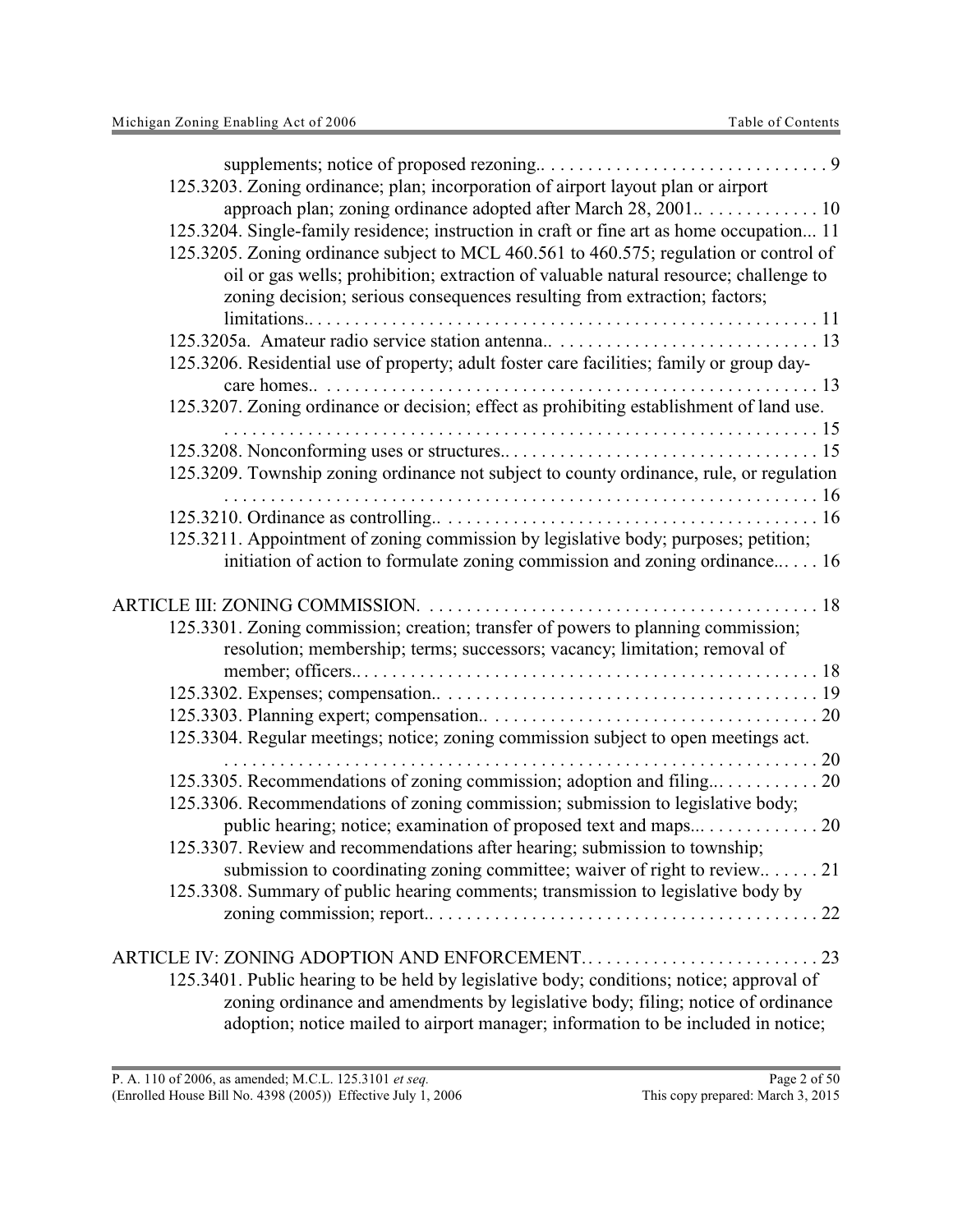| 125.3403. Amendment to zoning ordinance; filing of protest petition; vote 25              |
|-------------------------------------------------------------------------------------------|
|                                                                                           |
|                                                                                           |
|                                                                                           |
|                                                                                           |
|                                                                                           |
|                                                                                           |
| 125.3501. Submission and approval of site plan; procedures and requirements 29            |
| 125.3502. Special land uses; review and approval; application; notice of request; public  |
| hearing; incorporation of decision in statement of findings and conclusions 29            |
|                                                                                           |
| 125.3504. Special land uses; regulations and standards; compliance; conditions; record of |
|                                                                                           |
|                                                                                           |
|                                                                                           |
|                                                                                           |
| 125.3507. Purchase of development rights program; adoption of ordinance; limitations;     |
|                                                                                           |
| 125.3508. PDR program; purchase of development rights by local unit of government;        |
| conveyance; notice; requirements for certain purchases36                                  |
| 125.3509. PDR program; financing sources; bonds or notes; special assessments 37          |
| 125.3513. Biofuel production facility as permitted use of property; requirements; special |
| land use approval; application; hearing; conditions; applicability of subsections         |
|                                                                                           |
|                                                                                           |
|                                                                                           |
|                                                                                           |
| 125.3601. Zoning board of appeals; appointment; procedural rules; membership;             |
| composition; alternate members; per diem; expenses; removal; terms of office;             |
|                                                                                           |
| 125.3602. Meetings; call of the chairperson; oaths; attendance of witnesses; record of    |
|                                                                                           |
| 125.3603. Zoning board of appeals; powers; concurring vote of majority of members.        |
|                                                                                           |
|                                                                                           |
|                                                                                           |
|                                                                                           |
| 125.3607. Party aggrieved by order, determination, or decision; circuit court review;     |
|                                                                                           |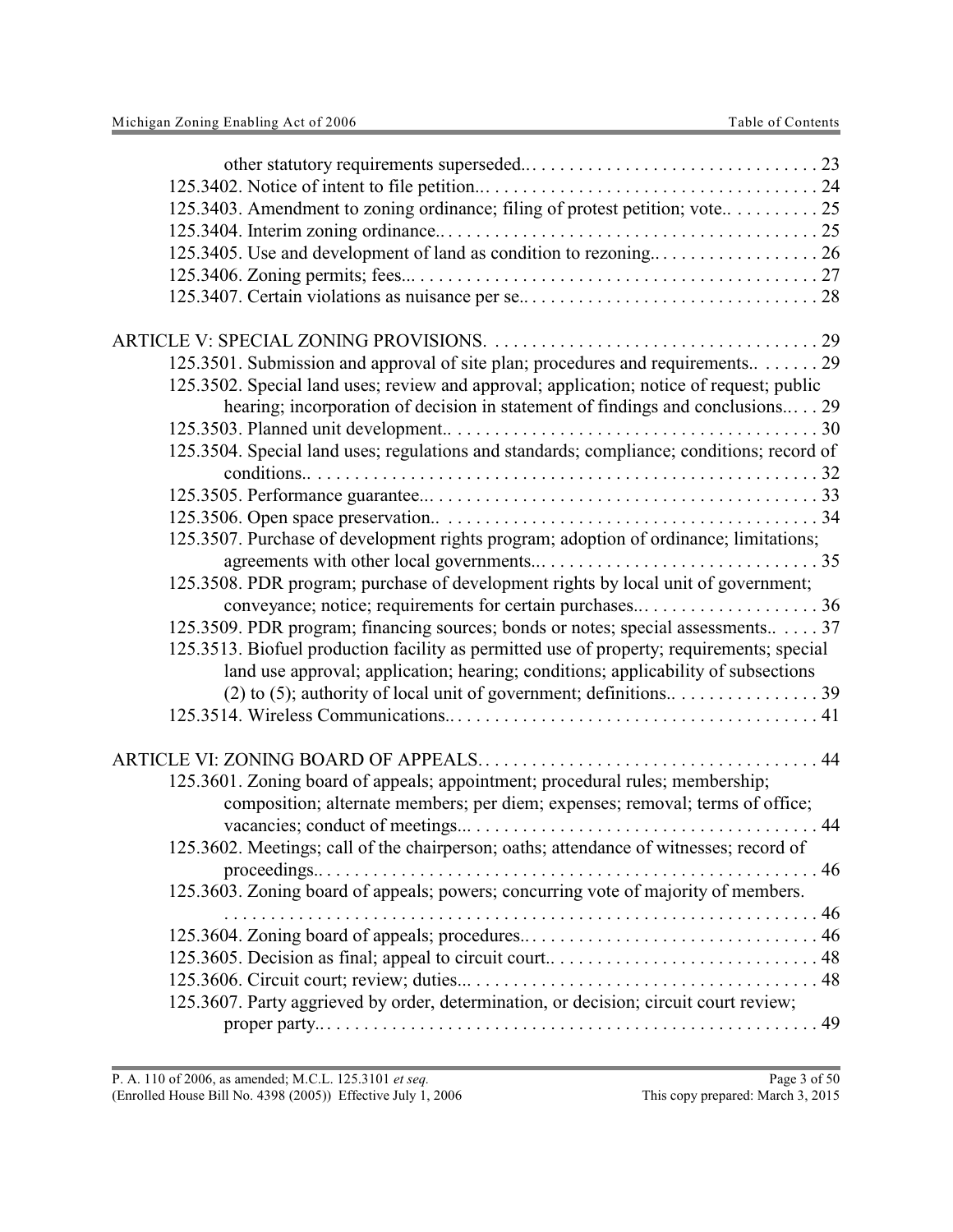| 125.3701. Compliance with open meetings act; availability of writings to public50 |  |
|-----------------------------------------------------------------------------------|--|
| 125.3702. Repeal of MCL 125.581 to 125.600, 125.201 to 125.240, and 125.271 to    |  |
|                                                                                   |  |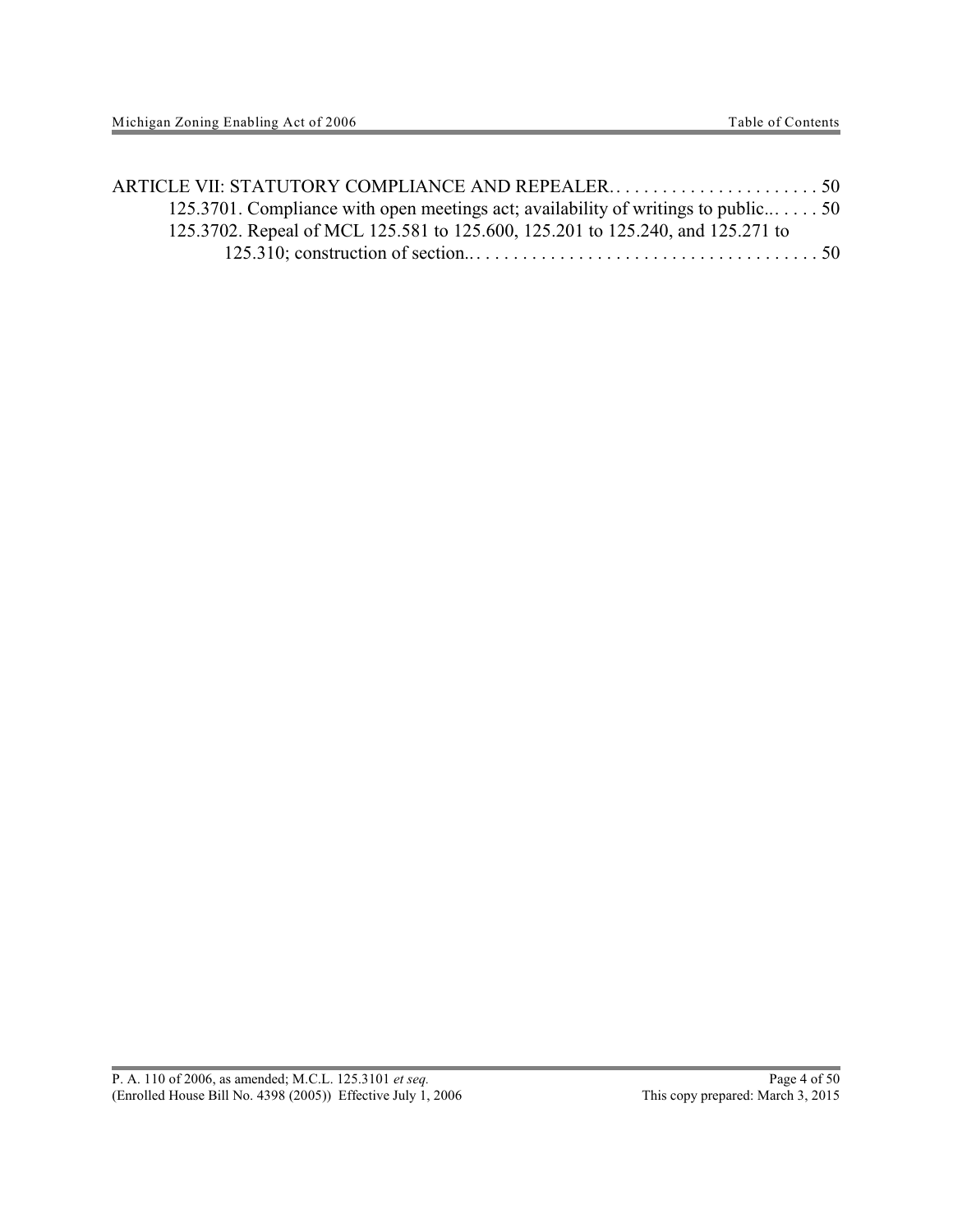# **Michigan Zoning Enabling Act** of 2006

**P.A. 110 of 2006**, M.C.L. 125.3101 *et seq.* (Enrolled House Bill No. 4398 (2005)) Approved by the Governor: April 7, 2006 Filed with the Secretary of State: April 10, 2006 EFFECTIVE DATE: July 1, 2006

As amended through March 13, 2014. [This copy prepared March 3, 2015]

AN ACT to codify the laws regarding local units of government regulating the development and use of land; to provide for the adoption of zoning ordinances; to provide for the establishment in counties, townships, cities, and villages of zoning districts; to prescribe the powers and duties of certain officials; to provide for the assessment and collection of fees; to authorize the issuance of bonds and notes; to prescribe penalties and provide remedies; and to repeal acts and parts of acts. **History:** 2006, Act 110, Eff. July 1, 2006.

*The People of the State of Michigan enact:*

# ARTICLE I: GENERAL PROVISIONS

# **125.3101. Short title.**

Sec. 101. This act shall be known and may be cited as the "Michigan zoning enabling act".

**History:** 2006, Act 110, Eff. July 1, 2006.

# **125.3102. Definitions.**

Sec. 102. As used in this act:

(a) "Agricultural land" means substantially undeveloped land devoted to the production of plants and animals useful to humans, including, but not limited to, forage and sod crops, grains, feed crops, field crops, dairy products, poultry and poultry products, livestock, herbs, flowers, seeds, grasses, nursery stock, fruits, vegetables, Christmas trees, and other similar uses and activities.

(b) "Airport" means an airport licensed bythe Michigan department of transportation, bureau of aeronautics under section 86 of the aeronautics code of the state of Michigan, 1945 PA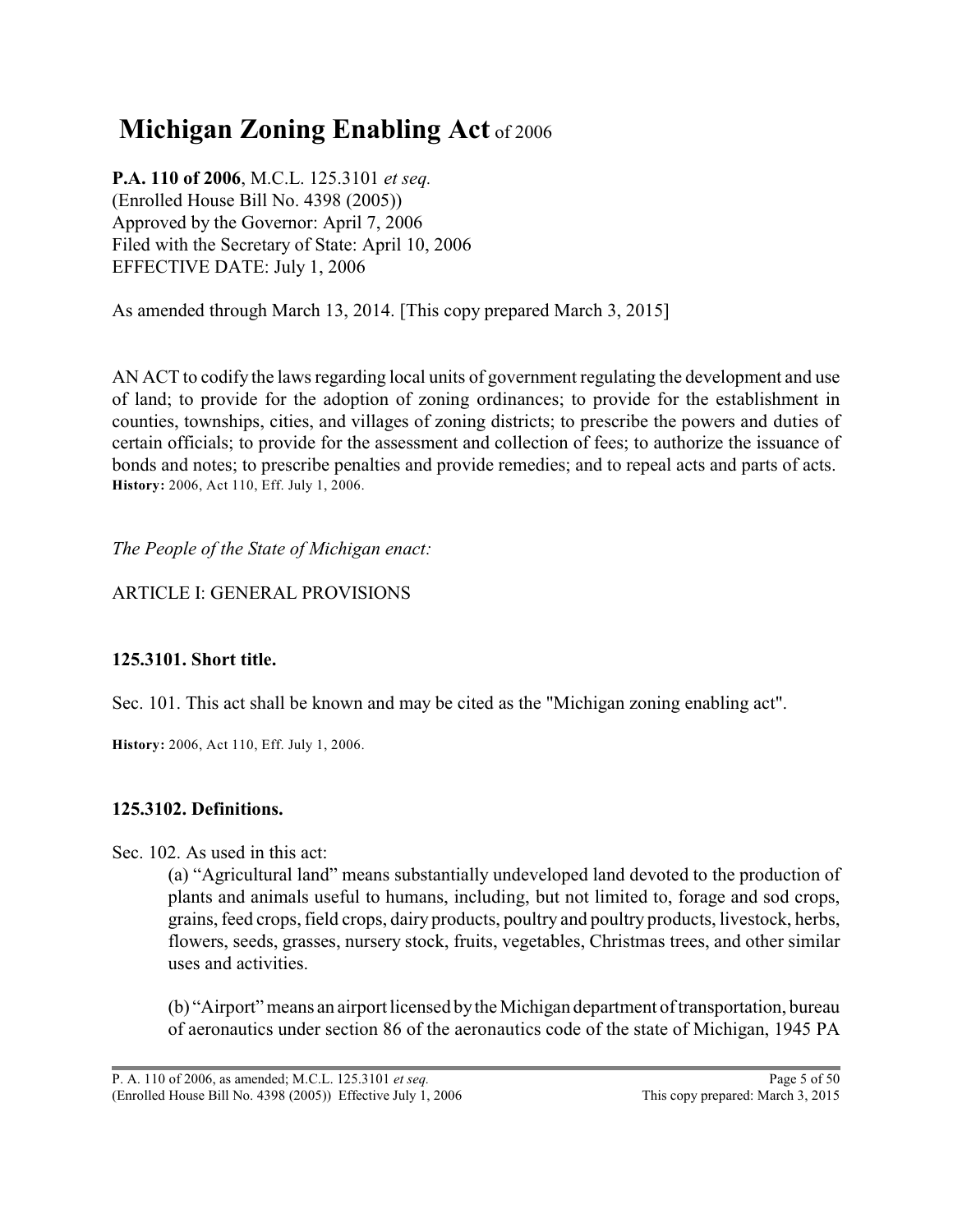327, MCL 259.86.

(c) "Airport approach plan" and "airport layout plan" mean a plan, or an amendment to a plan, filed with the zoning commission under section 151 of the aeronautics code of the state of Michigan, 1945 PA 327, MCL 259.151.

(d) "Airport manager" means that term as defined in section 2 of the aeronautics code of the state of Michigan, 1945 PA 327, MCL 259.2.

(e) "Airport zoning regulations" means airport zoning regulations under the airport zoning act, 1950 (Ex Sess) PA 23, MCL 259.431 to 259.465, for an airport hazard area that lies in whole or part in the area affected by a zoning ordinance under this act.

(f) "Conservation easement" means that term as defined in section 2140 of the natural resources and environmental protection act, 1994 PA 451, MCL 324.2140.

(g) "Coordinating zoning committee" means a coordinating zoning committee as described under section 307.

(h) "Development rights" means the rights to develop land to the maximum intensity of development authorized by law.

(i) "Development rights ordinance" means an ordinance, which may comprise part of a zoning ordinance, adopted under section 507.

(j) "Family child care home" and "group child care home" mean those terms as defined in section 1 of 1973 PA 116, MCL 722.111, and only apply to the bona fide private residence of the operator of the family or group child care home.

(k) "Greenway" means a contiguous or linear open space, including habitats, wildlife corridors, and trails, that links parks, nature reserves, cultural features, or historic sites with each other, for recreation and conservation purposes.

(*l*) "Improvements" means those features and actions associated with a project that are considered necessary by the body or official granting zoning approval to protect natural resources or the health, safety, and welfare of the residents of a local unit of government and future users or inhabitants of the proposed project or project area, including roadways, lighting, utilities, sidewalks, screening, and drainage. Improvements do not include the entire project that is the subject of zoning approval.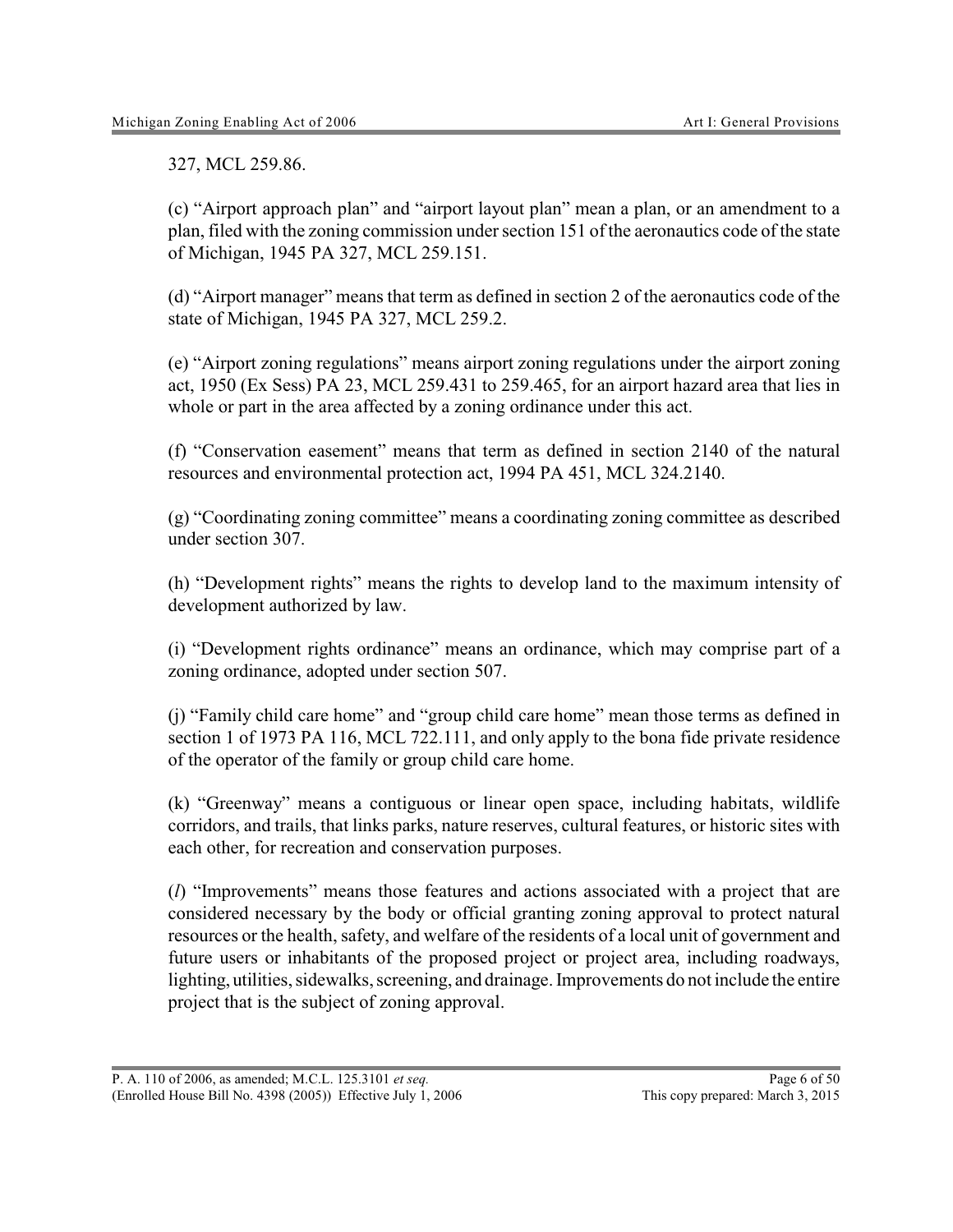(m) "Intensity of development" means the height, bulk, area, density, setback, use, and other similar characteristics of development.

(n) "Legislative body" means the county board of commissioners of a county, the board of trustees of a township, or the council or other similar elected governing body of a city or village.

(o) "Local unit of government" means a county, township, city, or village.

(p) "Other eligible land" means land that has a common property line with agricultural land from which development rights have been purchased and is not divided from that agricultural land by a state or federal limited access highway.

(q) "Person"means an individual, partnership, corporation, association, governmental entity, or other legal entity.

(r) "Population" means the population according to the most recent federal decennial census or according to a special census conducted under section 7 of the Glenn Steil state revenue sharing act of 1971, 1971 PA 140, MCL 141.907, whichever is the more recent.

(s) "Site plan" includes the documents and drawings required by the zoning ordinance to ensure that a proposed land use or activity is in compliance with local ordinances and state and federal statutes.

(t) "State licensed residential facility" means a structure constructed for residential purposes that is licensed by the state under the adult foster care facility licensing act, 1979 PA 218, MCL 400.701 to 400.737, or 1973 PA 116, MCL 722.111 to 722.128, and provides residential services for 6 or fewer individuals under 24-hour supervision or care.

(u) "Undeveloped state" means a natural state preserving natural resources, natural features, scenic or wooded conditions, agricultural use, open space, or a similar use or condition. Land in an undeveloped state does not include a golf course but may include a recreational trail, picnic area, children's play area, greenway, or linear park. Land in an undeveloped state may be, but is not required to be, dedicated to the use of the public.

(v) "Zoning commission" means a zoning commission as described under section 301.

(w) "Zoning jurisdiction" means the area encompassed by the legal boundaries of a city or village or the area encompassed by the legal boundaries of a county or township outside the limits of incorporated cities and villages. The zoning jurisdiction of a countydoes not include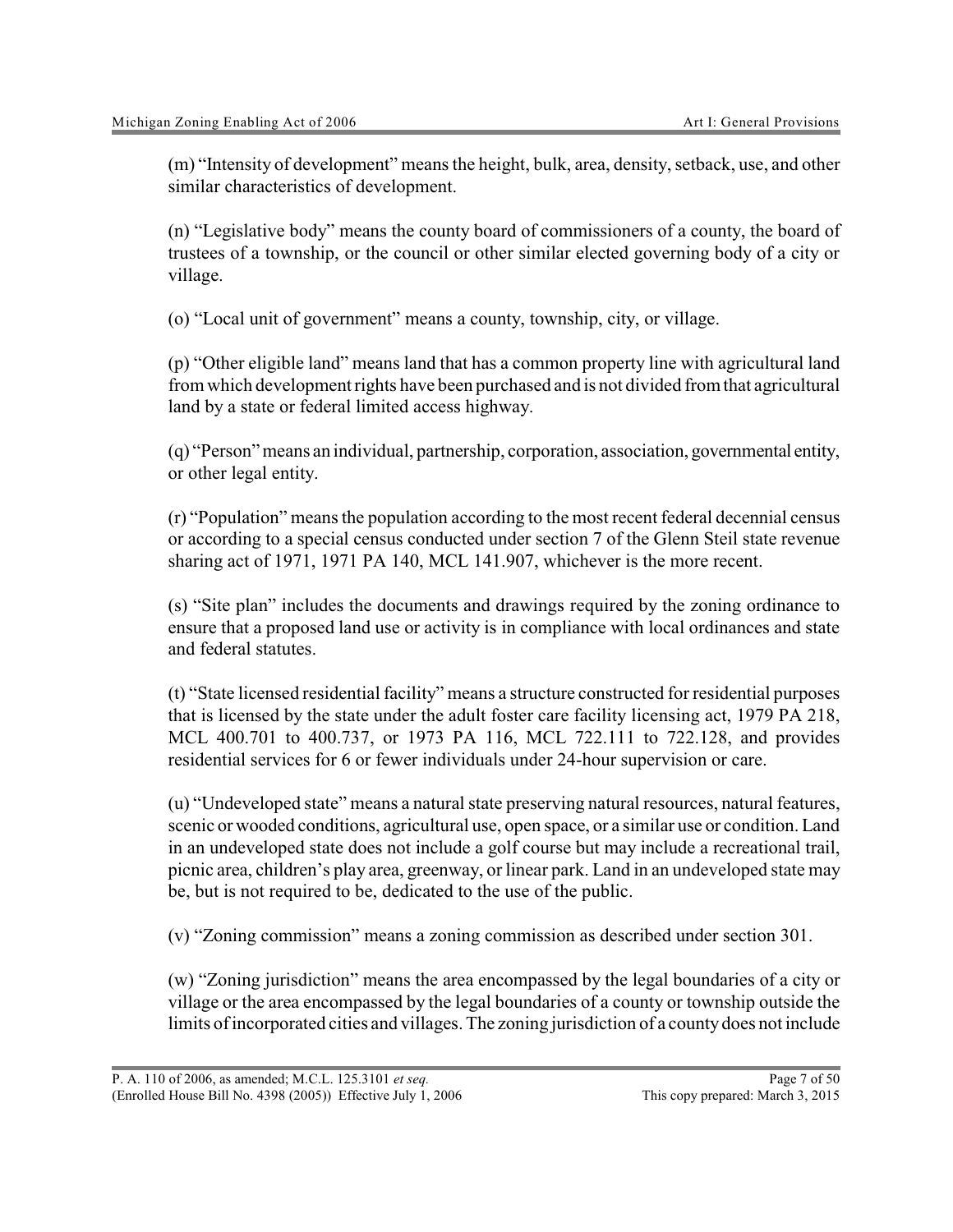the areas subject to a township zoning ordinance.

**History:** 2006, Act 110, Eff. July 1, 2006; --Am. 2007, Act 219, Eff. Dec. 28, 2007; --Am. 2008, Act 12, Eff. Feb. 29, 2008.

#### **125.3103. Notice; publication; mail or personal delivery; requirements.**

Sec. 103. (1) Except as otherwise provided under this act, if a local unit of government conducts a public hearing required under this act, the local unit of government shall publish notice of the hearing in a newspaper of general circulation in the local unit of government not less than 15 days before the date of the hearing.

(2) Notice required under this act shall be given as provided under subsection (3) to the owners of property that is the subject of the request. Notice shall also be given as provided under subsection (3) to all persons to whom real property is assessed within 300 feet of the property that is the subject of the request and to the occupants of all structures within 300 feet of the subject property regardless of whether the property or structure is located in the zoning jurisdiction. Notification need not be given to more than 1 occupant of a structure, except that if a structure contains more than 1 dwelling unit or spatial area owned or leased by different persons, 1 occupant of each unit or spatial area shall be given notice. If a single structure contains more than 4 dwelling units or other distinct spatial areas owned or leased by different persons, notice may be given to the manager or owner of the structure, who shall be requested to post the notice at the primary entrance to the structure.

(3) The notice under subsection (2) is considered to be given when personally delivered or when deposited during normal business hours for delivery with the United States postal service or other public or private delivery service. The notice shall be given not less than 15 days before the date the request will be considered. If the name of the occupant is not known, the term "occupant" may be used for the intended recipient of the notice.

(4) A notice under this section shall do all of the following:

(a) Describe the nature of the request.

(b) Indicate the property that is the subject of the request. The notice shall include a listing of all existing street addresses within the property. Street addresses do not need to be created and listed if no such addresses currently exist within the property. If there are no street addresses, other means of identification may be used.

(c) State when and where the request will be considered.

(d) Indicate when and where written comments will be received concerning the request.

**History:** 2006, Act 110, Eff. July 1, 2006; --Am. 2008, --Am. 2008, Act 12, Eff. Feb. 29, 2008.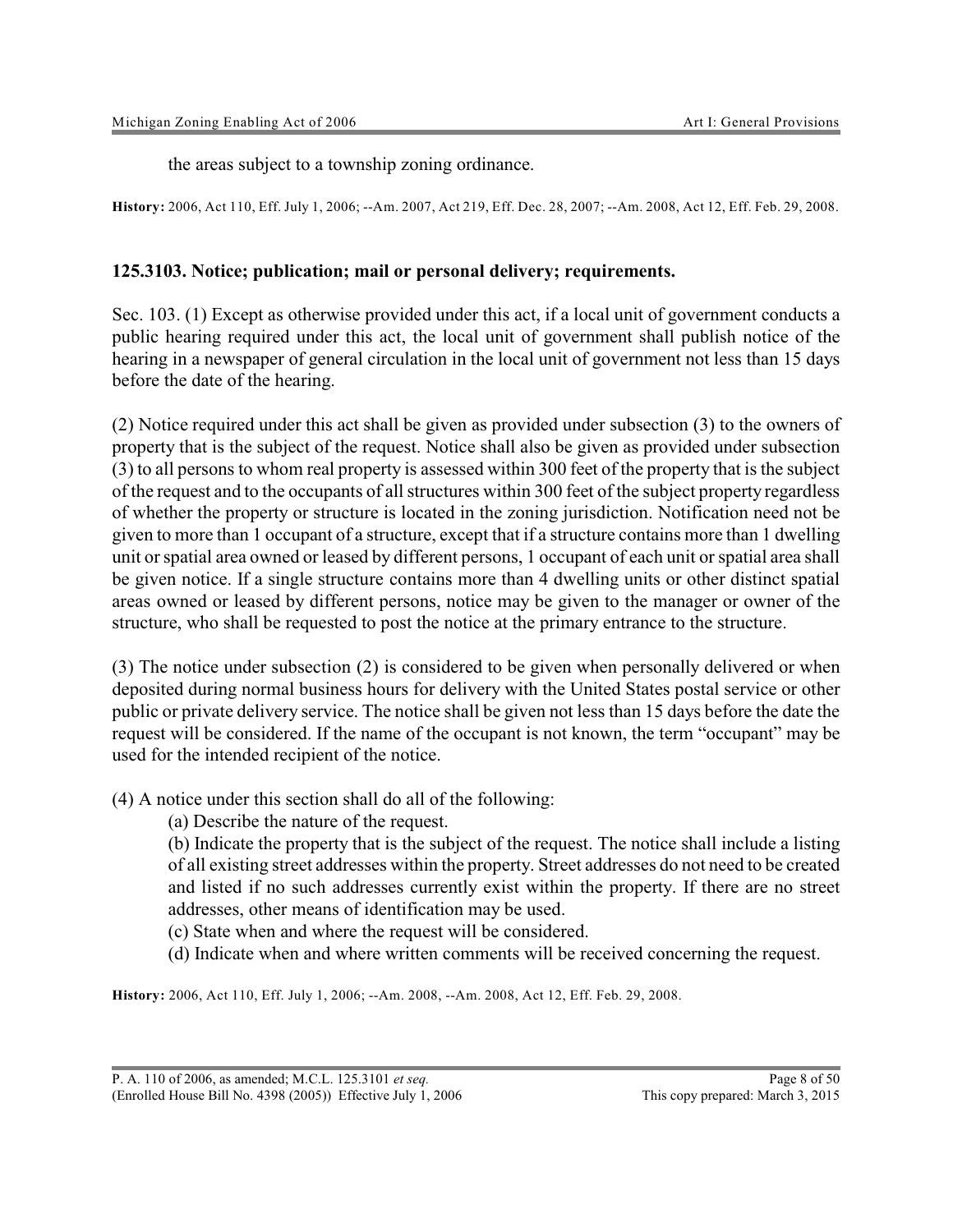# ARTICLE II ZONING AUTHORIZATION AND INITIATION

# **125.3201. Regulation of land development and establishment of districts; provisions; uniformity of regulations; designations; limitations.**

Sec. 201. (1) A local unit of government may provide by zoning ordinance for the regulation of land development and the establishment of 1 or more districts within its zoning jurisdiction which regulate the use of land and structures to meet the needs of the state's citizens for food, fiber, energy, and other natural resources, places of residence, recreation, industry, trade, service, and other uses of land, to ensure that use of the land is situated in appropriate locations and relationships, to limit the inappropriate overcrowding of land and congestion of population, transportation systems, and other public facilities, to facilitate adequate and efficient provision for transportation systems, sewage disposal, water, energy, education, recreation, and other public service and facility requirements, and to promote public health, safety, and welfare.

(2) Except as otherwise provided under this act, the regulations shall be uniform for each class of land or buildings, dwellings, and structures within a district.

(3) A local unit of government may provide under the zoning ordinance for the regulation of land development and the establishment of districts which apply only to land areas and activities involved in a special program to achieve specific land management objectives and avert or solve specific land use problems, including the regulation of land development and the establishment of districts in areas subject to damage from flooding or beach erosion.

(4) A local unit of government may adopt land development regulations under the zoning ordinance designating or limiting the location, height, bulk, number of stories, uses, and size of dwellings, buildings, and structures that may be erected or altered, including tents and recreational vehicles.

**History:** 2006, Act 110, Eff. July 1, 2006.

# **125.3202. Zoning ordinance; determination by local legislative body; amendments or supplements; notice of proposed rezoning.**

Sec. 202. (1) The legislative body of a local unit of government may provide by ordinance for the manner in which the regulations and boundaries of districts or zones shall be determined and enforced or amended or supplemented. Amendments or supplements to the zoning ordinance shall be adopted in the same manner as provided under this act for the adoption of the original ordinance.

(2) Except as provided in subsection (3), the zoning commission shall give a notice of a proposed rezoning in the same manner as required under section 103.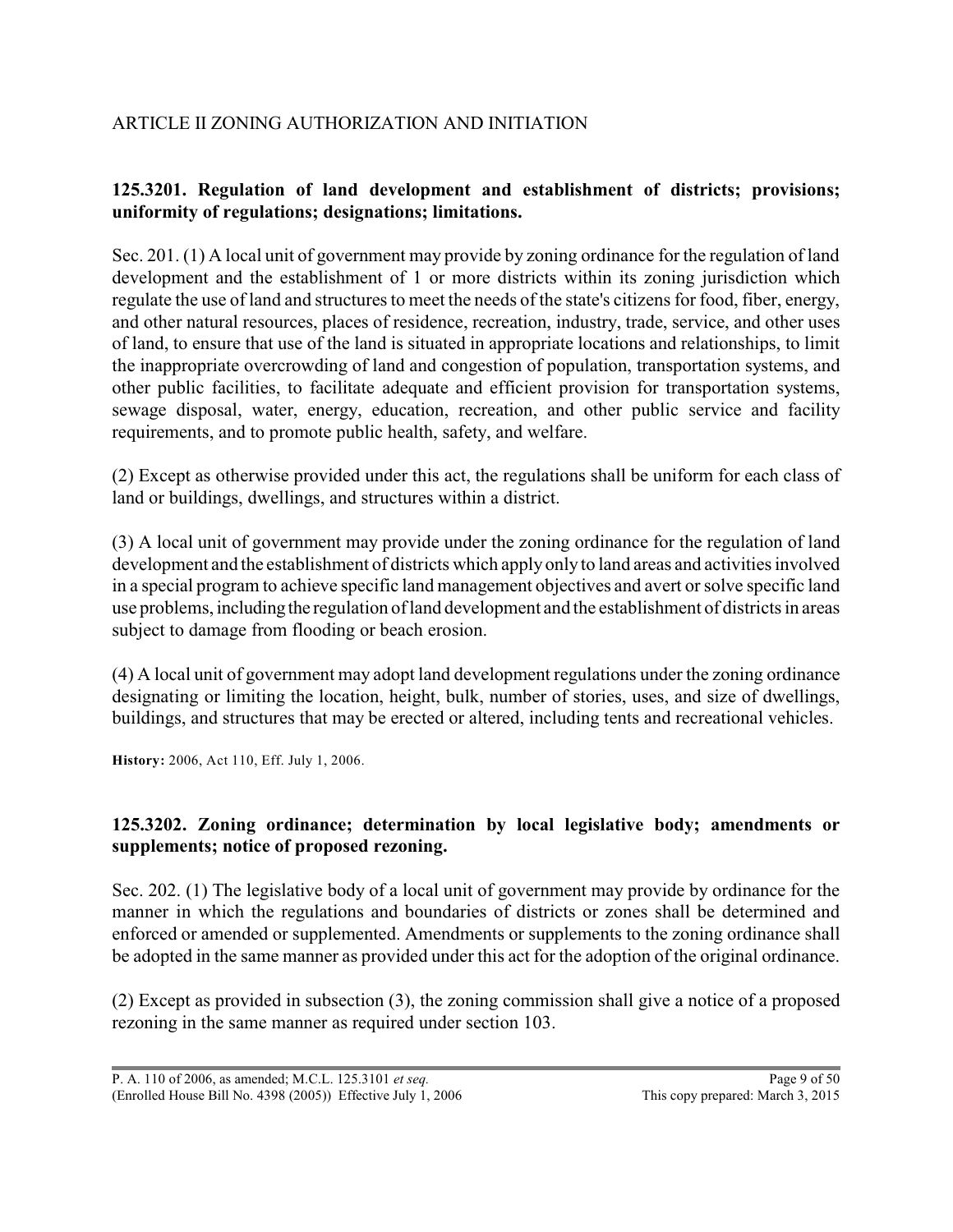(3) For any group of adjacent properties numbering 11 or more that is proposed for rezoning, the requirements of section 103(2) and the requirement of section 103(4)(b) that street addresses be listed do not apply to that group of adjacent properties.

(4) An amendment to a zoning ordinance by a city or village is subject to a protest petition under section 403.

(5) An amendment to conform a provision of the zoning ordinance to the decree of a court of competent jurisdiction as to any specific lands may be adopted by the legislative body and the notice of the adopted amendment published without referring the amendment to any other board or agency provided for under this act.

**History:** 2006, Act 110, Eff. July 1, 2006; --Am. 2008, --Am. 2008, Act 12, Eff. Feb. 29, 2008.

# **125.3203. Zoning ordinance; plan; incorporation of airport layout plan or airport approach plan; zoning ordinance adopted after March 28, 2001.**

Sec. 203. (1) A zoning ordinance shall be based upon a plan designed to promote the public health, safety, and general welfare, to encourage the use of lands in accordance with their character and adaptability, to limit the improper use of land, to conserve natural resources and energy, to meet the needs of the state's residents for food, fiber, and other natural resources, places of residence, recreation, industry, trade, service, and other uses of land, to ensure that uses of the land shall be situated in appropriate locations and relationships, to avoid the overcrowding of population, to provide adequate light and air, to lessen congestion on the public roads and streets, to reduce hazards to life and property, to facilitate adequate provision for a system of transportation including, subject to subsection (5), public transportation, sewage disposal, safe and adequate watersupply, education, recreation, and other public requirements, and to conserve the expenditure of funds for public improvements and services to conform with the most advantageous uses of land, resources, and properties. A zoning ordinance shall be made with reasonable consideration of the character of each district, its peculiar suitability for particular uses, the conservation of property values and natural resources, and the general and appropriate trend and character of land, building, and population development.

(2) If a local unit of government adopts or revises a plan required under subsection (1) after an airport layout plan or airport approach plan has been filed with the local unit of government, the local unit of government shall incorporate the airport layout plan or airport approach plan into the plan adopted under subsection (1).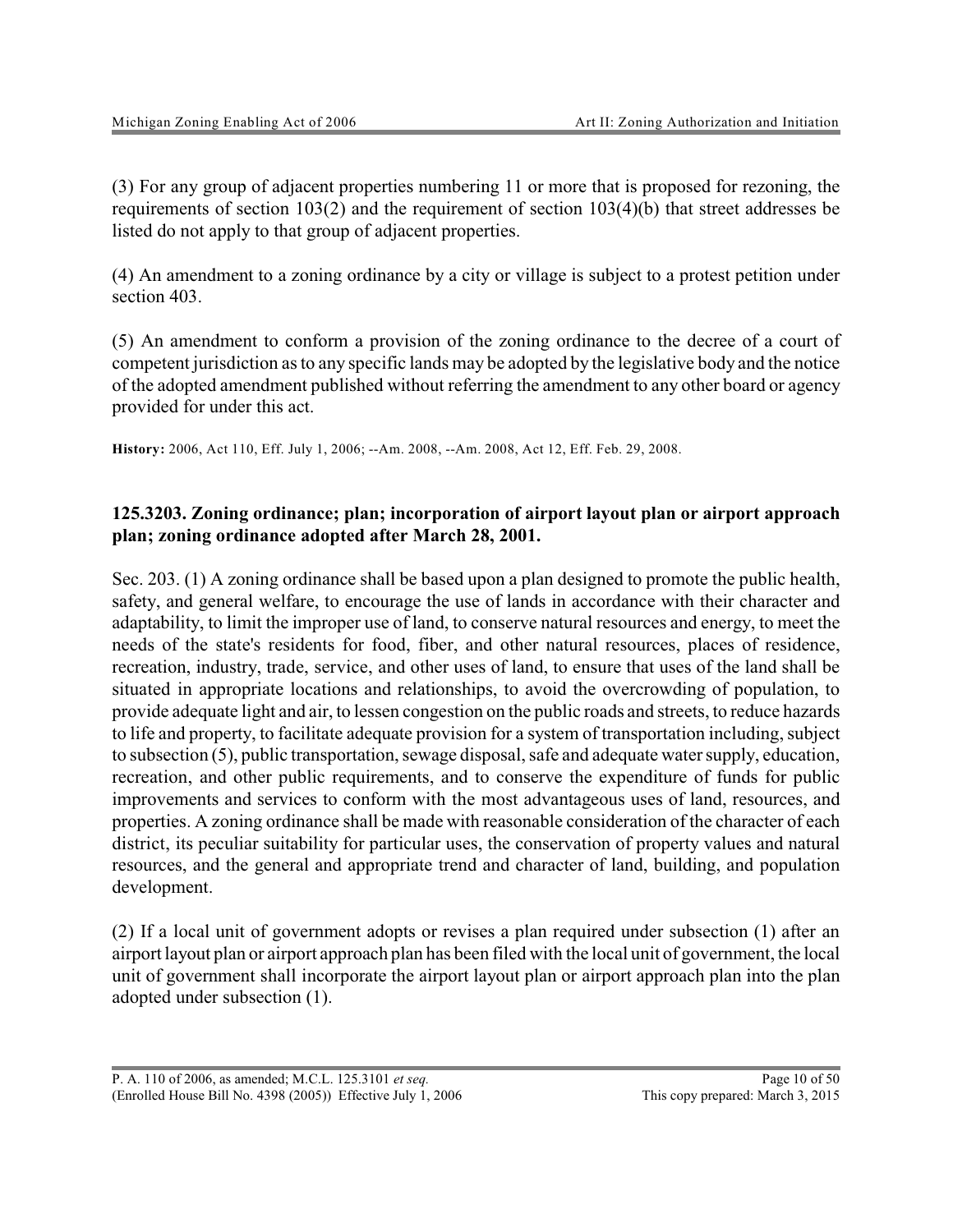(3) In addition to the requirements of subsection (1), a zoning ordinance adopted after March 28, 2001 shall be adopted after reasonable consideration of both of the following:

- (a) The environs of any airport within a district.
- (b) Comments received at or before a public hearing under section 306 from the airport manager of any airport.

(4) If a zoning ordinance was adopted before March 28, 2001, the zoning ordinance is not required to be consistent with any airport zoning regulations, airport layout plan, or airport approach plan. A zoning ordinance amendment adopted or variance granted after March 28, 2001 shall not increase any inconsistency that may exist between the zoning ordinance or structures or uses and any airport zoning regulations, airport layout plan, or airport approach plan. This section does not limit the right to petition for submission of a zoning ordinance amendment to the electors under section 402 or the right to file a protest petition under section 403.

(5) The reference to public transportation facilities in subsection (1) only applies to a plan that is adopted or substantively amended more than 90 days after the effective date of the amendatory act that added this subsection.

**History:** 2006, Act 110, Eff. July 1, 2006. --Am. 2010, Act 305, Eff. December 21, 2010.

#### **125.3204. Single-family residence; instruction in craft or fine art as home occupation.**

Sec. 204. A zoning ordinance adopted under this act shall provide for the use of a single-family residence by an occupant of that residence for a home occupation to give instruction in a craft or fine art within the residence. This section does not prohibit the regulation of noise, advertising, traffic, hours of operation, or other conditions that may accompany the use of a residence under this section.

**History:** 2006, Act 110, Eff. July 1, 2006.

# **125.3205. Zoning ordinance subject to MCL 460.561 to 460.575; regulation or control of oil or gas wells; prohibition; extraction of valuable natural resource; challenge to zoning decision; serious consequences resulting from extraction; factors; limitations.**

Sec. 205. (1) A zoning ordinance is subject to all of the following:

- (a) the electric transmission line certification act,  $1995 \text{ PA } 30$ , MCL 460.561 to 460.575.
- (b) The regional transit authority act.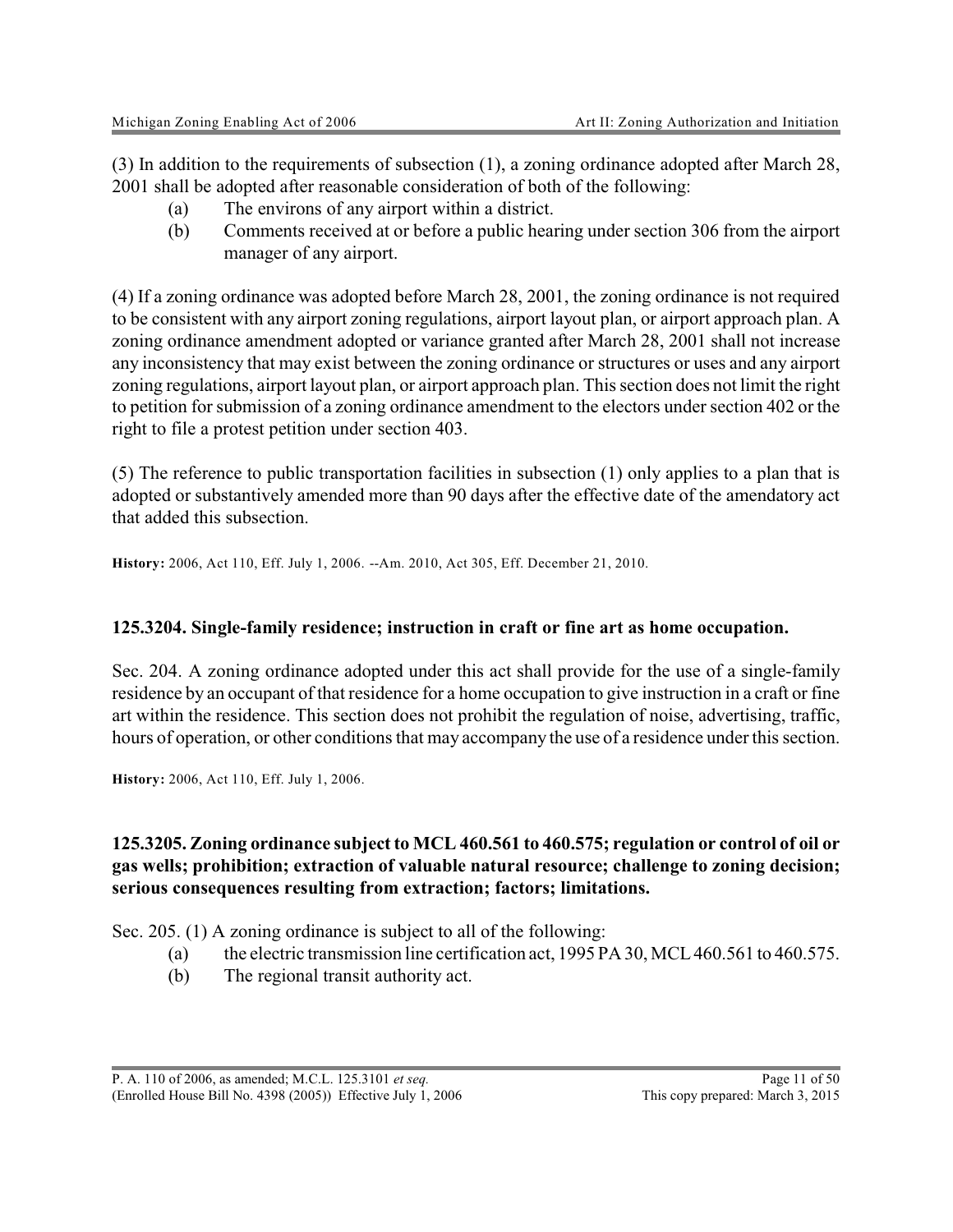(2) A county or township shall not regulate or control the drilling, completion, or operation of oil or gas wells or other wells drilled for oil or gas exploration purposes and shall not have jurisdiction with reference to the issuance of permits for the location, drilling, completion, operation, or abandonment of such wells.

(3) An ordinance shall not prevent the extraction, by mining, of valuable natural resources from any property unless very serious consequences would result from the extraction of those natural resources. Natural resources shall be considered valuable for the purposes of this section if a person, by extracting the natural resources, can receive revenue and reasonably expect to operate at a profit.

(4) A person challenging a zoning decision under subsection (3) has the initial burden of showing that there are valuable natural resources located on the relevant property, that there is a need for the natural resources by the person or in the market served by the person, and that no very serious consequences would result from the extraction, by mining, of the natural resources.

(5) In determining under this section whether very serious consequences would result from the extraction, by mining, of natural resources, the standards set forth in *Silva v Ada Township*, 416 Mich 153 (1982), shall be applied and all of the following factors may be considered, if applicable:

- (a) The relationship of extraction and associated activities with existing land uses.
- (b) The impact on existing land uses in the vicinity of the property.
- (c) The impact on property values in the vicinity of the property and along the proposed hauling route serving the property, based on credible evidence.
- (d) The impact on pedestrian and traffic safety in the vicinity of the property and along the proposed hauling route serving the property.
- (e) The impact on other identifiable health, safety, and welfare interests in the local unit of government.
- (f) The overall public interest in the extraction of the specific natural resources on the property.

(6) Subsections (3) to (5) do not limit a local unit of government's reasonable regulation of hours of operation, blasting hours, noise levels, dust control measures, and traffic, not preempted by part 632 of the natural resources and environmental protection act, 1994 PA 451, MCL 324.63201 to 324.63223. However, such regulation shall be reasonable in accommodating customary mining operations.

(7) This act does not limit state regulatory authority under other statutes or rules.

**History:** 2006, Act 110, Eff. July 1, 2006. --Am. 2011, Act 113 of 2011, Imm. Eff., July 20, 2011.--Am. 2012, Act 389 of 2012, Eff. ?March 28, 2013.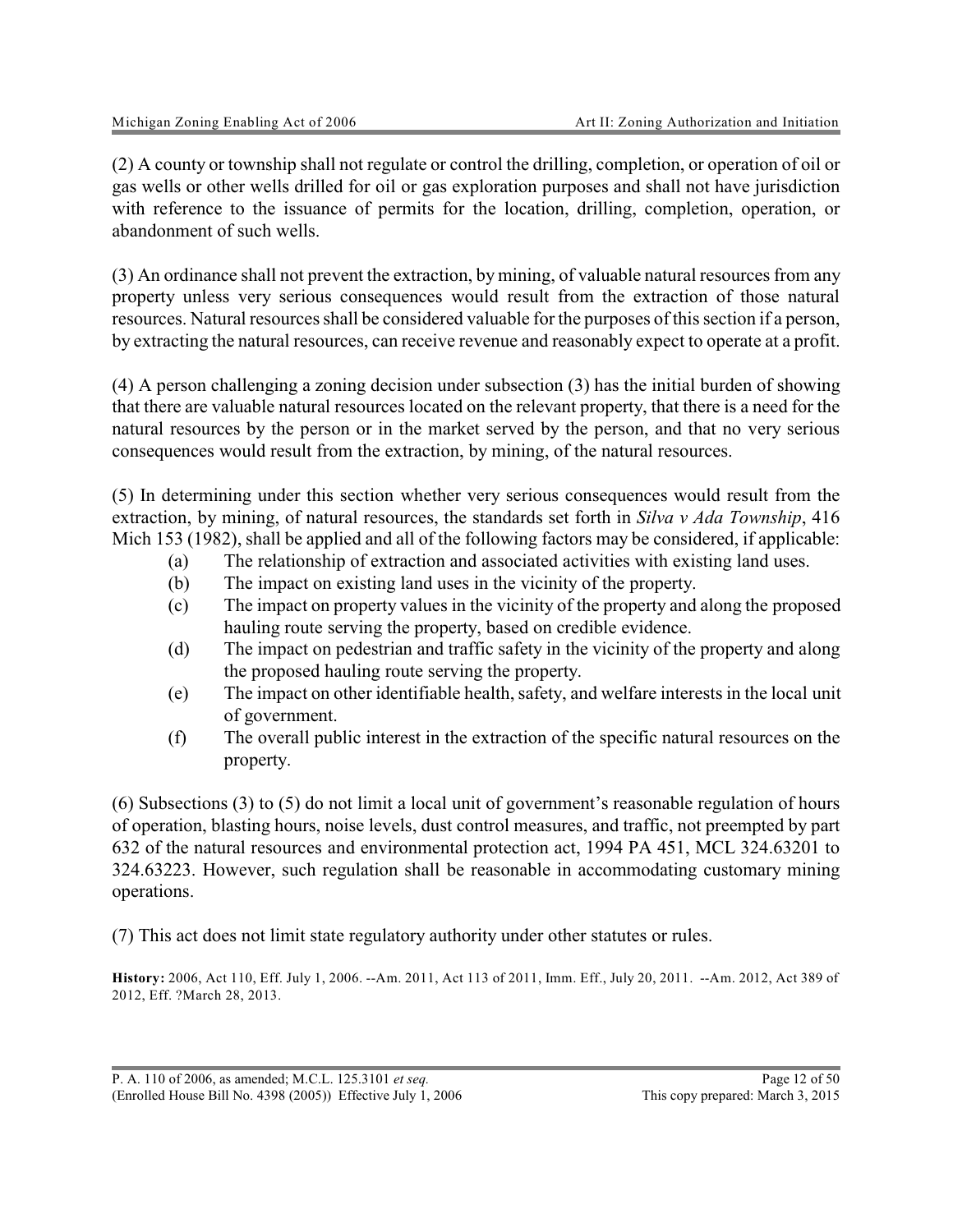#### **125.3205a. Amateur radio service station antenna.**

Sec. 205a. (1) 47 CFR 97.15 provides that owners of certain amateur radio service station antenna structures more than 60.96 meters (200 feet) above ground level at the site or located near or at a public use airport must notify the federal aviation administration and register with the federal communications commission as required by 47 CFR part 17.

(2) An amateur radio service station antenna structure may be erected at heights and dimensions sufficient to accommodate amateur radio service communications. Regulation of an amateur radio service station antenna structure by a local unit of government must not preclude amateur radio service communications. Rather, it must reasonably accommodate those communications and must constitute the minimum practicable regulation to accomplish the local unit of government's legitimate purpose.

(3) To obtain information about the regulation of amateur radio service station antenna structures, a person may contact any advisory board that is jointly established by the Michigan section of the American radio relay league and 1 or more state organizations representing local units of government.

**History:**--Am. 2014, Act556, Eff. Jan. 15, 2015.

#### **125.3206. Residential use of property; adult foster care facilities; family or group day-care homes.**

Sec. 206. (1) Except as otherwise provided in subsection (2), a state licensed residential facility shall be considered a residential use of property for the purposes of zoning and a permitted use in all residential zones and is not subject to a special use or conditional use permit or procedure different from those required for other dwellings of similar density in the same zone.

(2) Subsection (1) does not apply to adult foster care facilities licensed by a state agency for care and treatment of persons released from or assigned to adult correctional institutions.

(3) For a county or township, a family child care home is considered a residential use of property for the purposes of zoning and a permitted use in all residential zones and is not subject to a special use or conditional use permit or procedure different from those required for other dwellings of similar density in the same zone.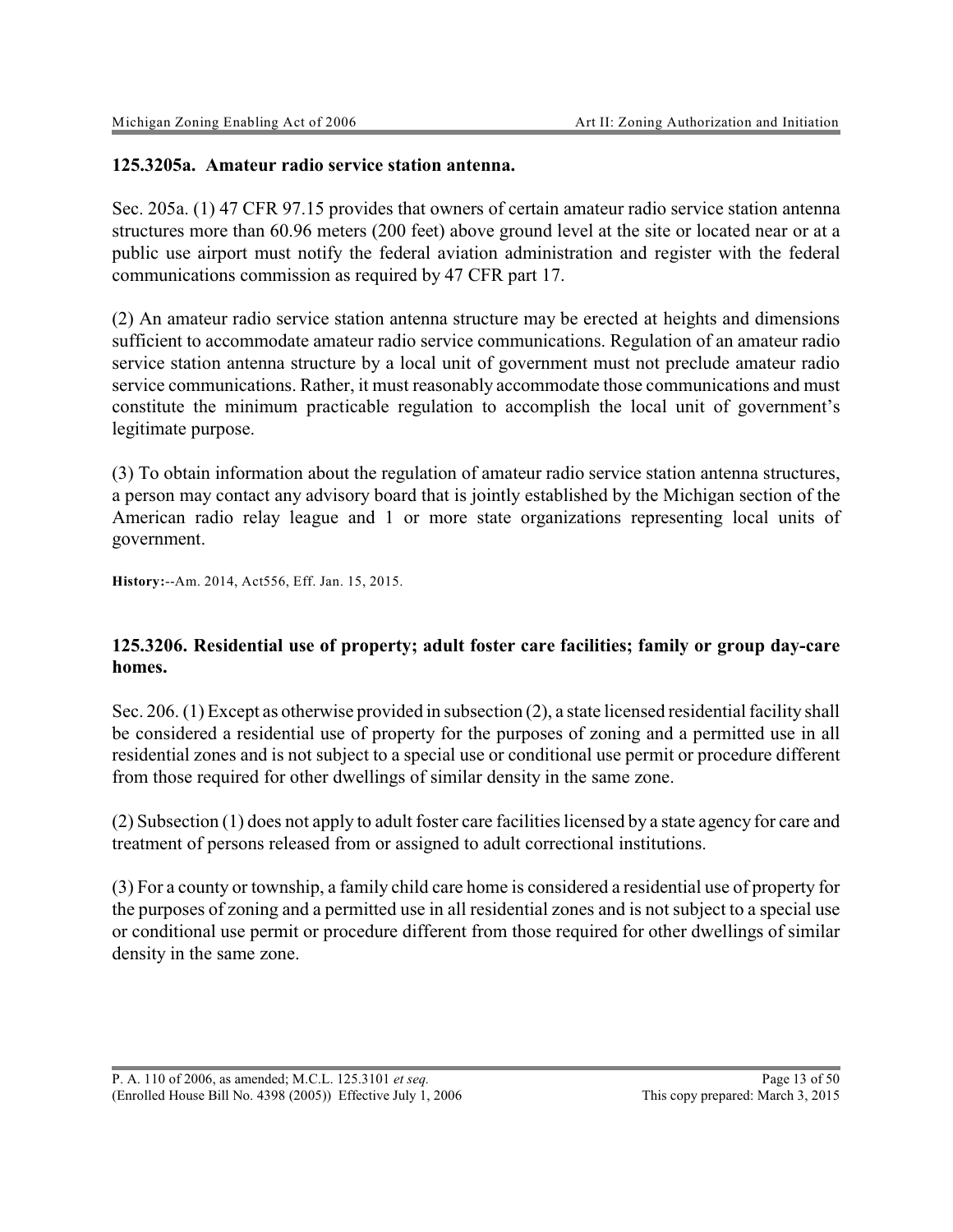(4) For a county or township, a group child care home shall be issued a special use permit, conditional use permit, or other similar permit if the group day-care home meets all of the following standards:

- (a) Is located not closer than 1,500 feet to any of the following:
	- (*i*) Another licensed group child care home.
	- (*ii*) An adult foster care small group home or large group home licensed under the adult foster care facility licensing act, 1979 PA 218, MCL 400.701 to 400.737.
	- (*iii*) A facility offering substance abuse treatment and rehabilitation service to 7 or more people licensed under article 6 of the public health code, 1978 PA 368, MCL 333.6101 to 333.6523.
	- (*iv*) A community correction center, resident home, halfway house, or other similar facility which houses an inmate population under the jurisdiction of the department of corrections.
- (b) Has appropriate fencing for the safety of the children in the group child care home as determined by the local unit of government.
- (c) Maintains the propertyconsistent with the visible characteristics of the neighborhood.
- (d) Does not exceed 16 hours of operation during a 24-hour period. The local unit of government may limit but not prohibit the operation of a group child care home between the hours of 10 p.m. and 6 a.m.
- (e) Meets regulations, if any, governing signs used by a group child care home to identify itself.
- (f) Meets regulations, if any, requiring a group child care home operator to provide offstreet parking accommodations for his or her employees.

(5) For a city or village, a group child care home may be issued a special use permit, conditional use permit, or other similar permit.

(6) A licensed or registered family or group child care home that operated before March 30, 1989 is not required to comply with the requirements of this section.

(7) The requirements of this section shall not prevent a local unit of government from inspecting and enforcing a family or group child care home for the home's compliance with the local unit of government's zoning ordinance. For a county or township, an ordinance shall not be more restrictive for a family or group child care home than as provided under 1973 PA 116, MCL 722.111 to 722.128.

(8) The subsequent establishment of any of the facilities listed under subsection (4)(a) will not affect any subsequent special use permit renewal, conditional use permit renewal, or other similar permit renewal pertaining to the group child care home.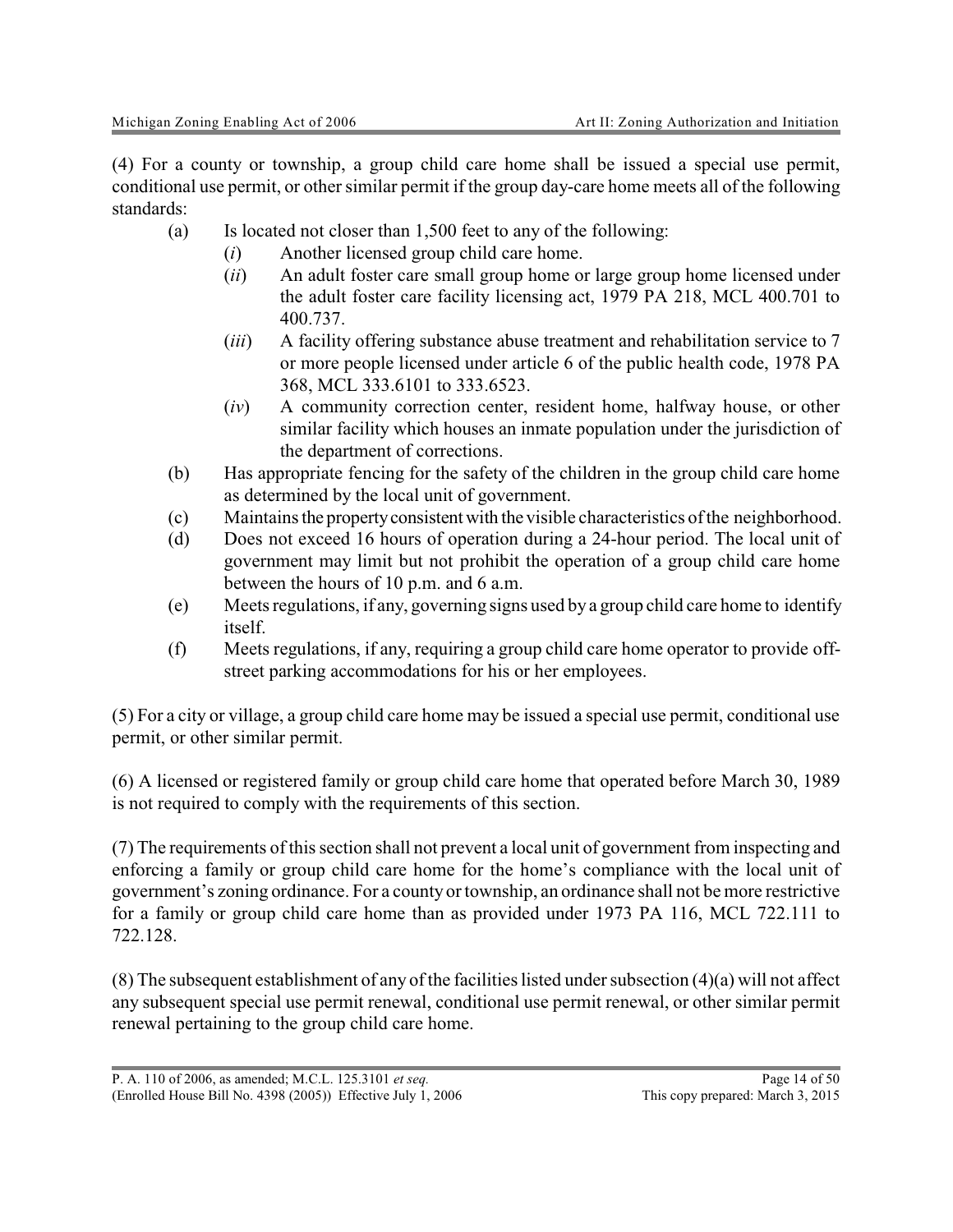(9) The requirements of this section shall not prevent a local unit of government from issuing a special use permit, conditional use permit, or other similar permit to a licensed or registered group child care home that does not meet the standards listed under subsection (4).

 $(10)$  The distances required under subsection  $(4)(a)$  shall be measured along a road, street, or place maintained by this state or a local unit of government and generally open to the public as a matter of right for the purpose of vehicular traffic, not including an alley.

**History:** 2006, Act 110, Eff. July 1, 2006; --Am. 2007, Act 219, Eff. Dec. 28, 2007.

#### **125.3207. Zoning ordinance or decision; effect as prohibiting establishment of land use.**

Sec. 207. A zoning ordinance or zoning decision shall not have the effect of totally prohibiting the establishment of a land use within a local unit of government in the presence of a demonstrated need for that land use within either that local unit of government or the surrounding area within the state, unless a location within the local unit of government does not exist where the use may be appropriately located or the use is unlawful.

**History:** 2006, Act 110, Eff. July 1, 2006.

#### **125.3208. Nonconforming uses or structures.**

Sec. 208. (1) If the use of a dwelling, building, or structure or of the land is lawful at the time of enactment of a zoning ordinance or an amendment to a zoning ordinance, then that use may be continued although the use does not conform to the zoning ordinance or amendment. This subsection is intended to codify the law as it existed before July 1, 2006 in section 216(1) of the former county zoning act, 1943 PA 183, section 286(1) of the former township zoning act, 1943 PA 184, and section 583a(1) of the former city and village zoning act, 1921 PA 207, as they applied to counties, townships, and cities and villages, respectively, and shall be construed as a continuation of those laws and not as new enactments.

(2) The legislative body may provide in a zoning ordinance for the completion, resumption, restoration, reconstruction, extension, or substitution of nonconforming uses or structures upon terms and conditions provided in the zoning ordinance. In establishing terms for the completion, resumption, restoration, reconstruction, extension, or substitution of nonconforming uses or structures, different classes of nonconforming uses may be established in the zoning ordinance with different requirements applicable to each class.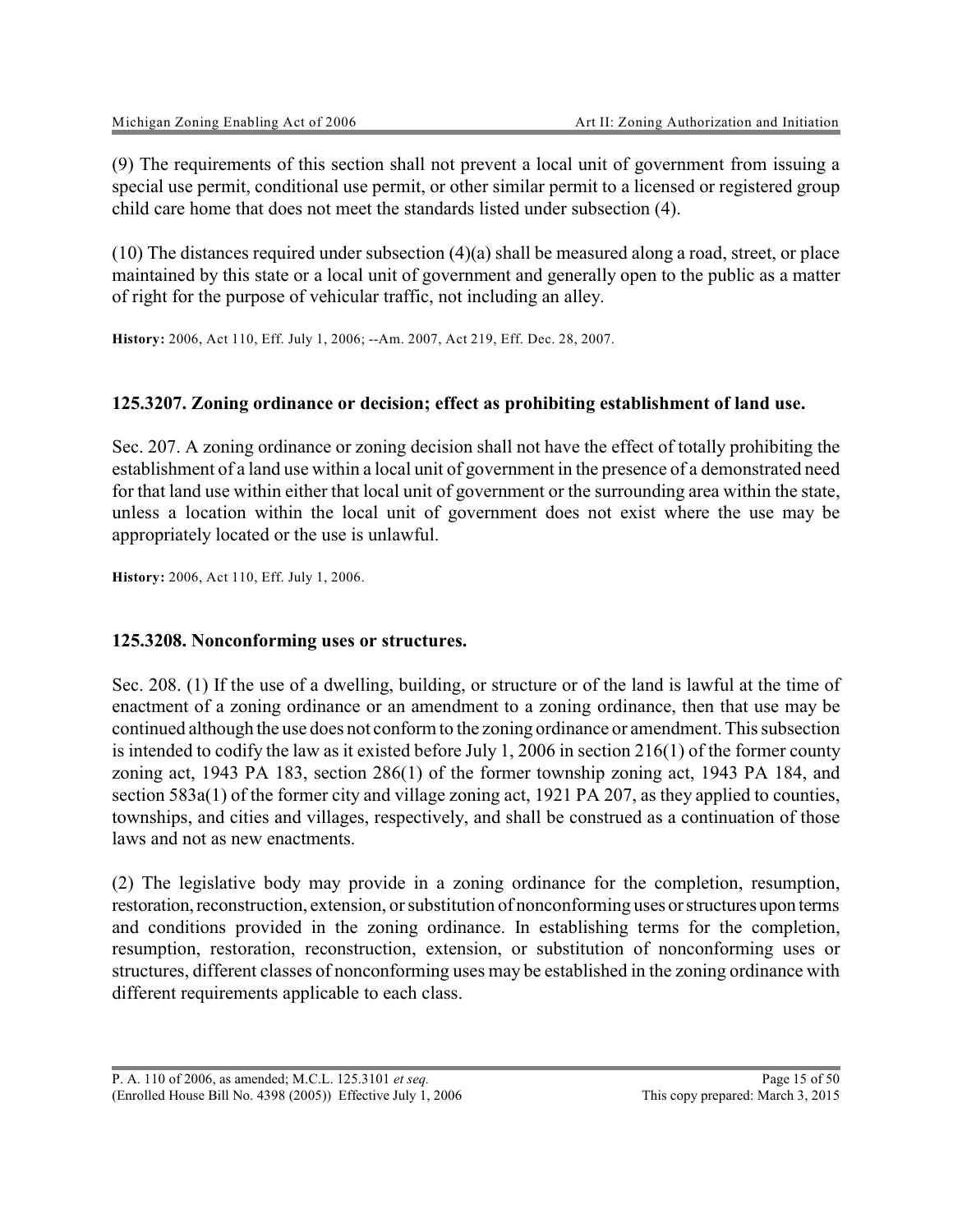(3) The legislative body may acquire, by purchase, condemnation, or otherwise, private property or an interest in private property for the removal of nonconforming uses and structures. The legislative body may provide that the cost and expense of acquiring private property may be paid from general funds or assessed to a special district in accordance with the applicable statutory provisions relating to the creation and operation of special assessment districts for public improvements in local units of government. Property acquired under this subsection by a city or village shall not be used for public housing.

(4) The elimination of the nonconforming uses and structures in a zoning district is declared to be for a public purpose and for a public use. The legislative body may institute proceedings for condemnation of nonconforming uses and structures under 1911 PA 149, MCL 213.21 to 213.25.

**History:** 2006, Act 110, Eff. July 1, 2006; --Am. 2008, --Am. 2008, Act 12, Eff. Feb. 29, 2008.

#### **125.3209. Township zoning ordinance not subject to county ordinance, rule, or regulation.**

Sec. 209. Except as otherwise provided under this act, a township that has enacted a zoning ordinance under this act is not subject to an ordinance, rule, or regulation adopted by a county under this act.

**History:** 2006, Act 110, Eff. July 1, 2006.

#### **125.3210. Ordinance as controlling.**

Sec. 210. Except as otherwise provided under this act, an ordinance adopted under this act shall be controlling in the case of any inconsistencies between the ordinance and an ordinance adopted under any other law.

**History:** 2006, Act 110, Eff. July 1, 2006.

# **125.3211. Appointment of zoning commission by legislative body;purposes;petition;initiation of action to formulate zoning commission and zoning ordinance.**

Sec. 211. (1) The legislative body may proceed with the adoption of a zoning ordinance containing land development regulations and establishing zoning districts under this act upon appointment of a zoning commission as provided in section 301.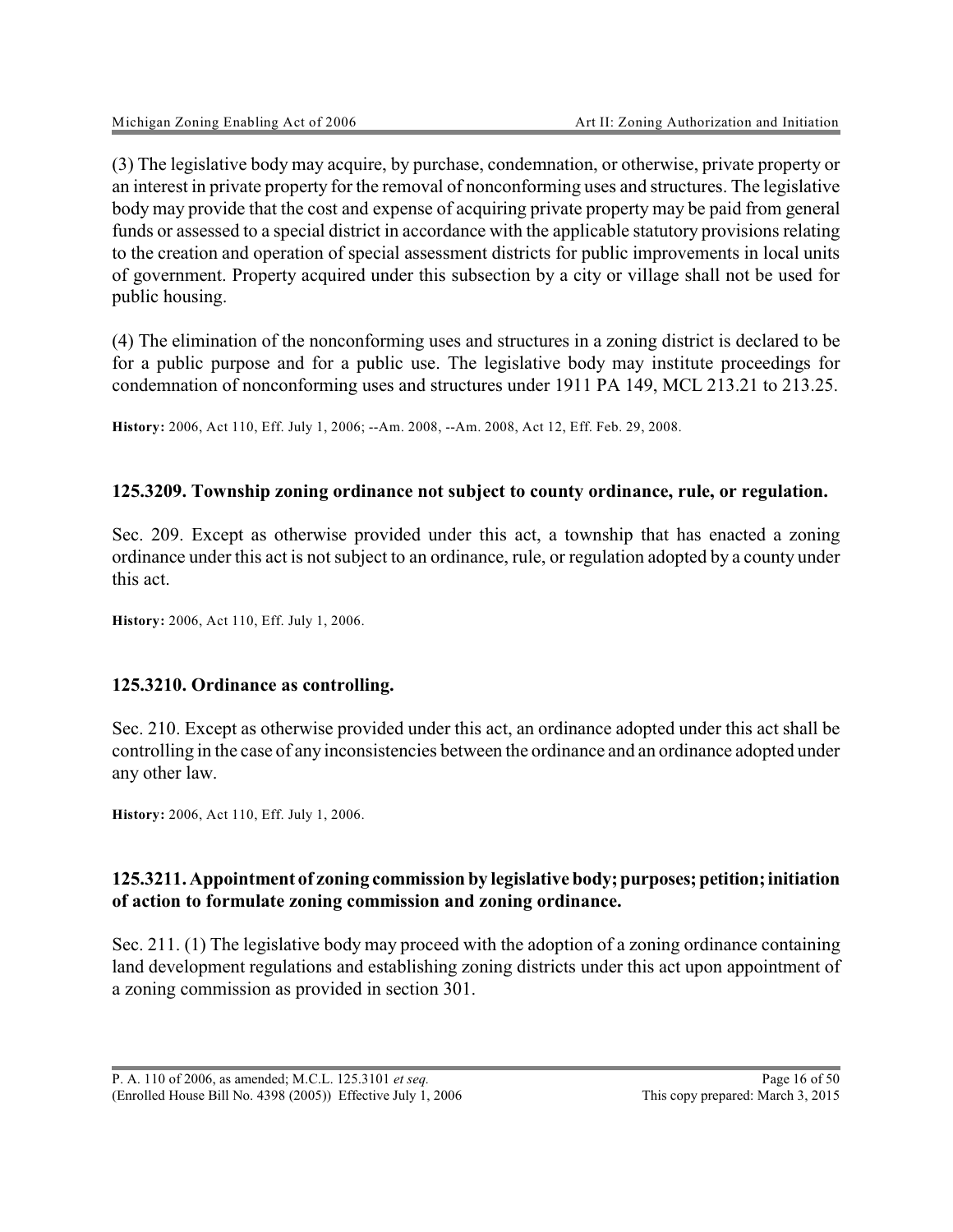(2) The legislative body may appoint a zoning commission for purposes of formulating a zoning ordinance on its own initiative or upon receipt of a petition requesting that action as provided under subsection (3).

(3) Upon receipt of a petition signed by a number of qualified and registered voters residing in the zoning jurisdiction equal to not less than 8% of the total votes cast within the zoning jurisdiction for all candidates for governor at the last preceding general election at which a governor was elected, filed with the clerk of the local unit of government requesting the legislative body to appoint a zoning commission for purposes of formulating a zoning ordinance, the legislative body, at the next regular meeting, may initiate action to formulate a zoning commission and zoning ordinance under this act.

**History:** 2006, Act 110, Eff. July 1, 2006.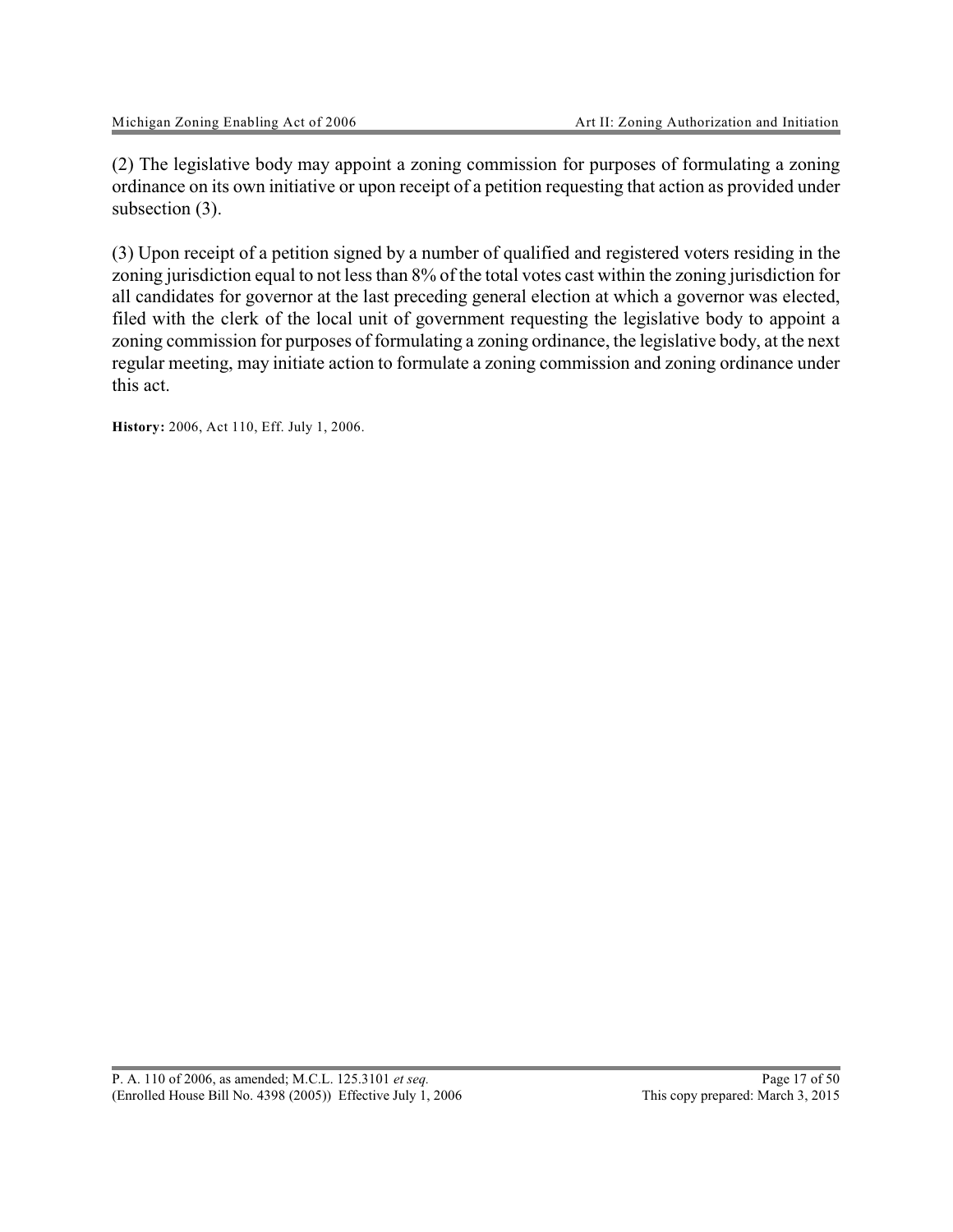### ARTICLE III: ZONING COMMISSION

# **125.3301. Zoning commission; creation; transfer of powers to planning commission; resolution; membership; terms; successors; vacancy; limitation; removal of member; officers.**

Sec. 301. (1) Each local unit of government in which the legislative body exercises authority under this act shall create a zoning commission unless 1 of the following applies:

(a) A county zoning commission created under former 1943 PA 183, a township zoning board created under former 1943 PA 184, or a city or village zoning commission created under former 1921 PA 207 was in existence in the local unit of government as of June 30, 2006. Unless abolished by the legislative body, that existing board or commission shall continue as and exercise the powers and perform the duties of a zoning commission under this act, subject to a transfer of power under subsection (2).

(b) A planning commission was, as of June 30, 2006, in existence in the local unit of government and pursuant to the applicable planning enabling act exercising the powers and performing the duties of a county zoning commission created under former 1943 PA 185, of a township zoning board created under former 1943 PA 184, or of a city or village zoning commission created under former 1921 PA 207. Unless abolished by the legislative body, that existing planning commission shall continue and exercise the powers and perform the duties of a zoning commission under this act.

(c) The local unit of government has created a planning commission on or after July 1, 2006 and transferred the powers and duties of a zoning commission to the planning commission pursuant to the applicable planning enabling act.

(2) Except as otherwise provided under this subsection, if the powers and duties of the zoning commission have been transferred to the planning commission as provided by law, the planning commission shall function as the zoning commission of the local unit of government. By July 1, 2011, the legislative body shall transfer the powers and duties of the zoning commission to the planning commission. Except as provided under this subsection, beginning July 1, 2011, a zoning commission's powers or duties under this act or an ordinance adopted under this act shall only be exercised or performed by a planning commission.

(3) If a zoning commission is created on or after July 1, 2006, the zoning commission shall be created by resolution and be composed of not fewer than 5 or more than 11 members appointed by the legislative body. Not fewer than 2 of the members of a county zoning commission shall be recommended for membership by the legislative bodies of townships that are, or will be, subject to the county zoning ordinance. This requirement may be met as vacancies occur on a county zoning commission that existed on June 30, 2006.

(4) The members of a zoning commission shall be selected upon the basis of the members' qualifications and fitness to serve as members of a zoning commission.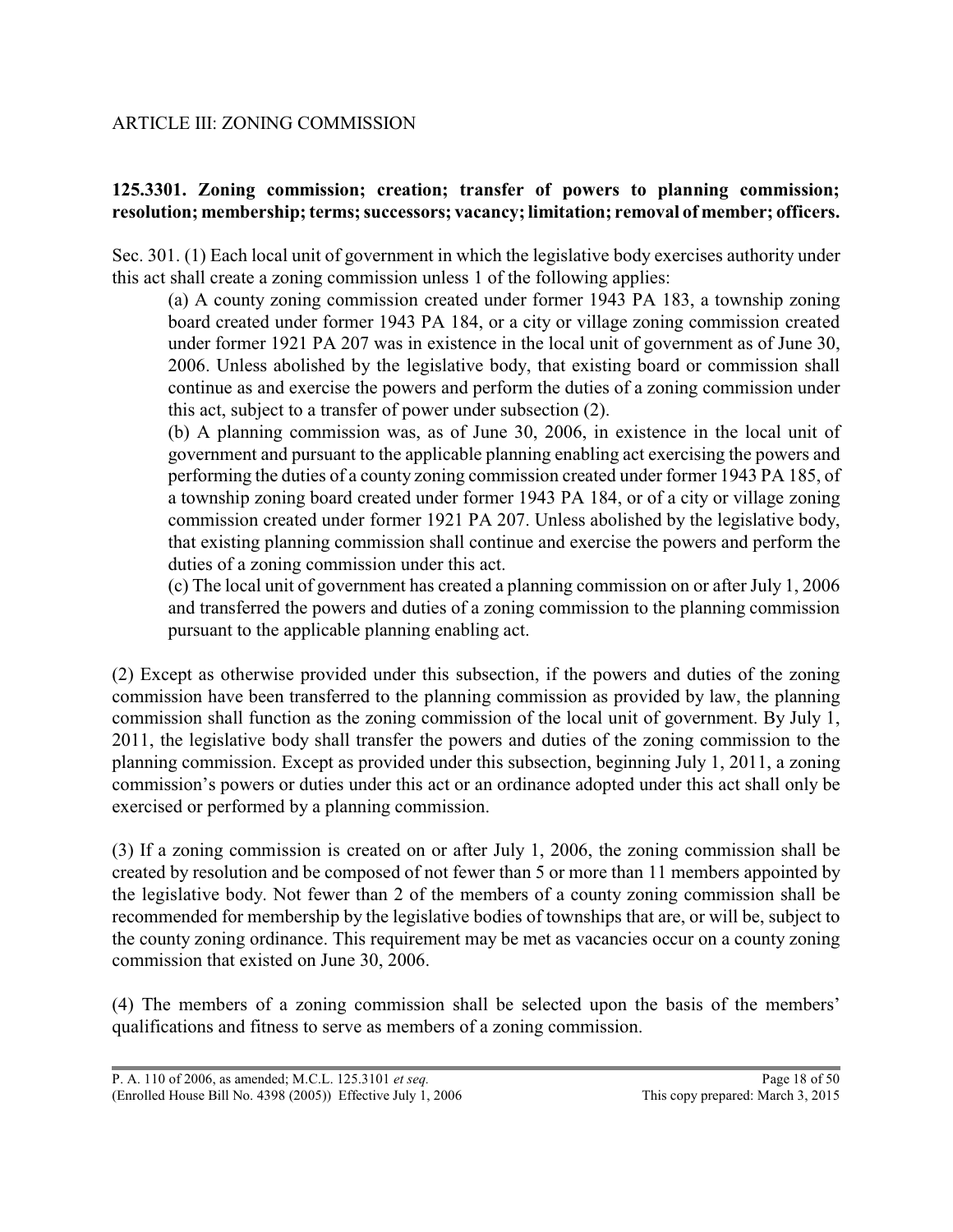(5) The first zoning commission appointed under subsection (3) shall be divided as nearly as possible into 3 equal groups, with terms of each group as follows:

(a) One group for 1 year.

(b) One group for 2 years.

(c) One group for 3 years.

(6) Upon the expiration of the terms of the members first appointed, successors shall be appointed in the same manner for terms of 3 years each. A member of the zoning commission shall serve until a successor is appointed and has been qualified.

(7) A vacancy on a zoning commission shall be filled for the remainder of the unexpired term in the same manner as the original appointment.

(8) An elected officer of a local unit of government shall not serve simultaneously as a member or an employee of the zoning commission of that local unit of government, except that 1 member of the legislative body may be a member of the zoning commission.

(9) The legislative body shall provide for the removal of a member of a zoning commission for misfeasance, malfeasance, or nonfeasance in office upon written charges and after public hearing.

(10) A zoning commission shall elect from its members a chairperson, a secretary, and other officers and establish such committees it considers necessary and may engage any employees, including for technical assistance, it requires. The election of officers shall be held not less than once in every 2 year period.

**History:** 2006, Act 110, Eff. July 1, 2006; --Am. 2008, --Am. 2008, Act 12, Eff. Feb. 29, 2008.

#### **125.3302. Expenses; compensation.**

Sec. 302. Members of the zoning commission may be reimbursed for reasonable expenses actually incurred in the discharge of their duties and may receive compensation as fixed by the legislative body.

**History:** 2006, Act 110, Eff. July 1, 2006.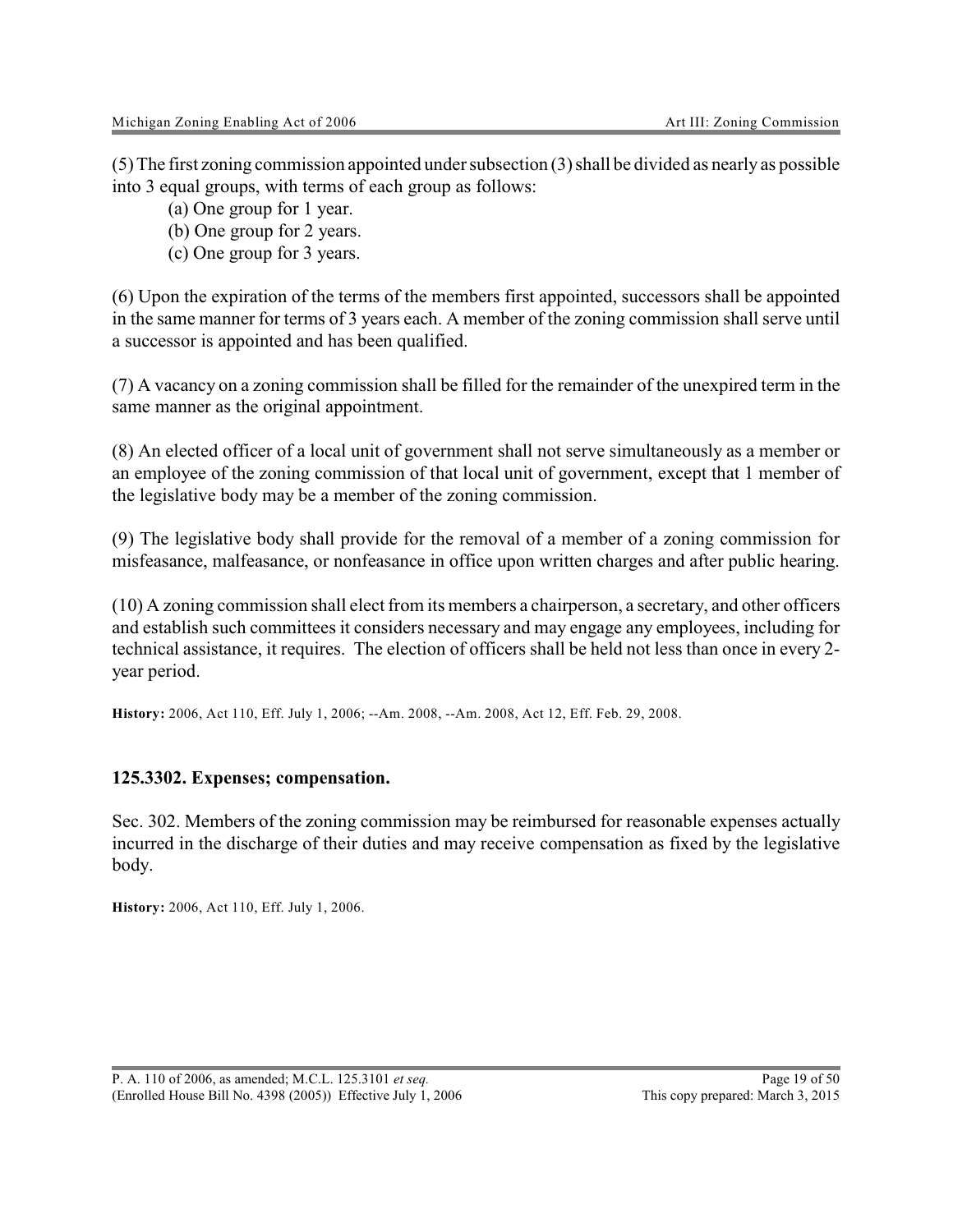#### **125.3303. Planning expert; compensation.**

Sec. 303. (1) With the approval of the legislative body, the zoning commission may engage the services of a planning expert. Compensation for the planning expert shall be paid by the legislative body.

(2) The zoning commission shall consider any information and recommendations furnished by appropriate public officials, departments, or agencies.

**History:** 2006, Act 110, Eff. July 1, 2006.

#### **125.3304. Regular meetings; notice; zoning commission subject to open meetings act.**

Sec. 304. The zoning commission shall hold a minimum of 2 regular meetings annually, giving notice of the time and place by publication in a newspaper of general circulation in the zoning jurisdiction. Notice shall be given not less than 15 days before the meeting. The zoning commission is subject to the open meetings act, 1976 PA 267, MCL 15.261 to 15.275.

**History:** 2006, Act 110, Eff. July 1, 2006.

#### **125.3305. Recommendations of zoning commission; adoption and filing.**

Sec. 305. The zoning commission shall adopt and file with the legislative body the following recommendations:

- (a) A zoning plan for the areas subject to zoning of the local unit of government.
- (b) The establishment of zoning districts, including the boundaries of those districts.
- (c) The text of a zoning ordinance with the necessary maps and zoning regulations to be adopted for a zoning district or the zoning jurisdiction as a whole.
- (d) The manner of administering and enforcing the zoning ordinance.

**History:** 2006, Act 110, Eff. July 1, 2006.

#### **125.3306. Recommendations of zoning commission; submission to legislative body; public hearing; notice; examination of proposed text and maps.**

Sec. 306. (1) Before submitting its recommendations for a proposed zoning ordinance to the legislative body, the zoning commission shall hold at least 1 public hearing. Notice of the time and place of the public hearing shall be given in the same manner as required under section 103(1) for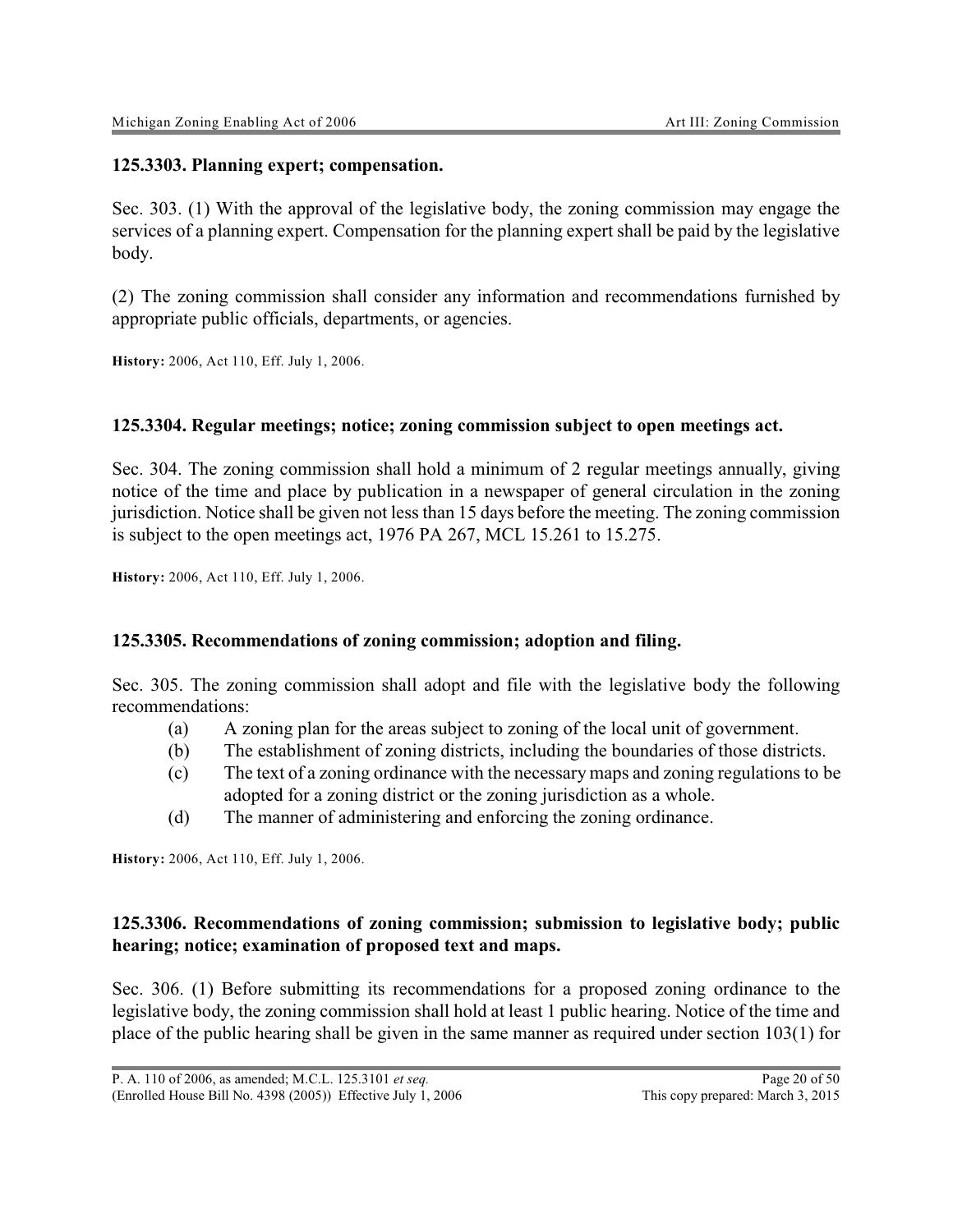the initial adoption of a zoning ordinance or section 202 for any other subsequent zoning text or map amendments.

(2) Notice of the time and place of the public hearing shall also be given bymail to each electric, gas, and pipeline public utility company, each telecommunication service provider, each railroad operating within the district or zone affected, and the airport manager of each airport, that registers its name and mailing address with the clerk of the legislative body for the purpose of receiving the notice of public hearing.

(3) The notices required under this section shall include the places and times at which the proposed text and any maps of the zoning ordinance may be examined.

**History:** 2006, Act 110, Eff. July 1, 2006.

#### **125.3307. Review and recommendations after hearing; submission to township; submission to coordinating zoning committee; waiver of right to review.**

Sec. 307. (1) Following the hearing required in section 306, a township shall submit for review and recommendation the proposed zoning ordinance, including any zoning maps, to the zoning commission of the county in which the township is situated if a county zoning commission has been appointed as provided under this act.

(2) If there is not a county zoning commission or county planning commission, the proposed zoning ordinance shall be submitted to the coordinating zoning committee. The coordinating zoning committee shall be composed of either 3 or 5 members appointed by the legislative body of the county for the purpose of coordinating the zoning ordinances proposed for adoption under this act with the zoning ordinances of a township, city, or village having a common boundary with the township.

(3) The county will have waived its right for review and recommendation of an ordinance if the recommendation of the county zoning commission, planning commission, or coordinating zoning committee has not been received by the township within 30 days from the date the proposed ordinance is received by the county.

(4) The legislative body of a county by resolution maywaive its right to review township ordinances and amendments under this section.

**History:** 2006, Act 110, Eff. July 1, 2006.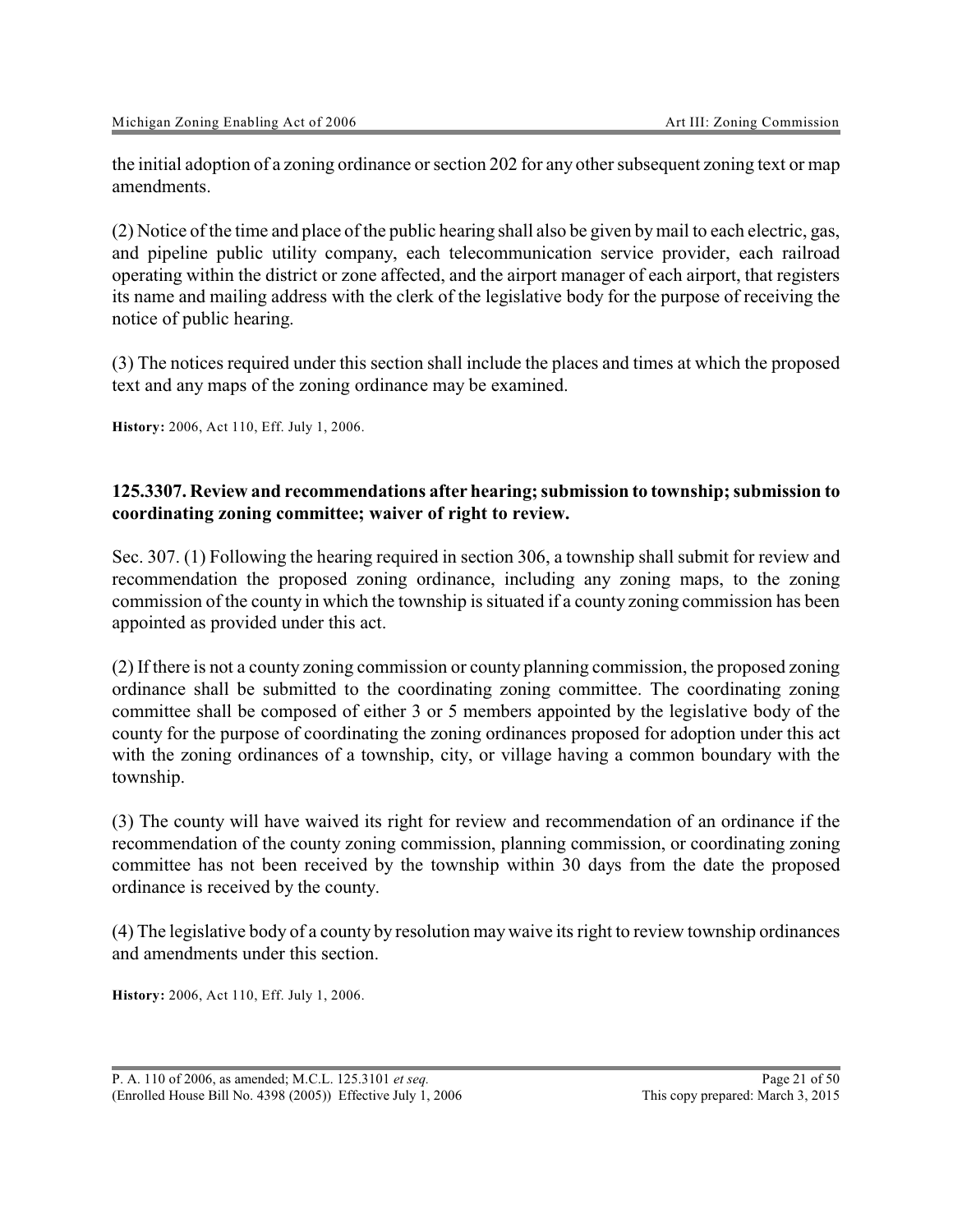### **125.3308. Summary of public hearing comments; transmission to legislative body by zoning commission; report.**

Sec. 308. (1) Following the required public hearing under section 306, the zoning commission shall transmit a summary of comments received at the hearing and its proposed zoning ordinance, including any zoning maps and recommendations, to the legislative body of the local unit of government.

(2) Following the enactment of the zoning ordinance, the zoning commission shall at least once per year prepare for the legislative body a report on the administration and enforcement of the zoning ordinance and recommendations for amendments or supplements to the ordinance.

**History:** 2006, Act 110, Eff. July 1, 2006.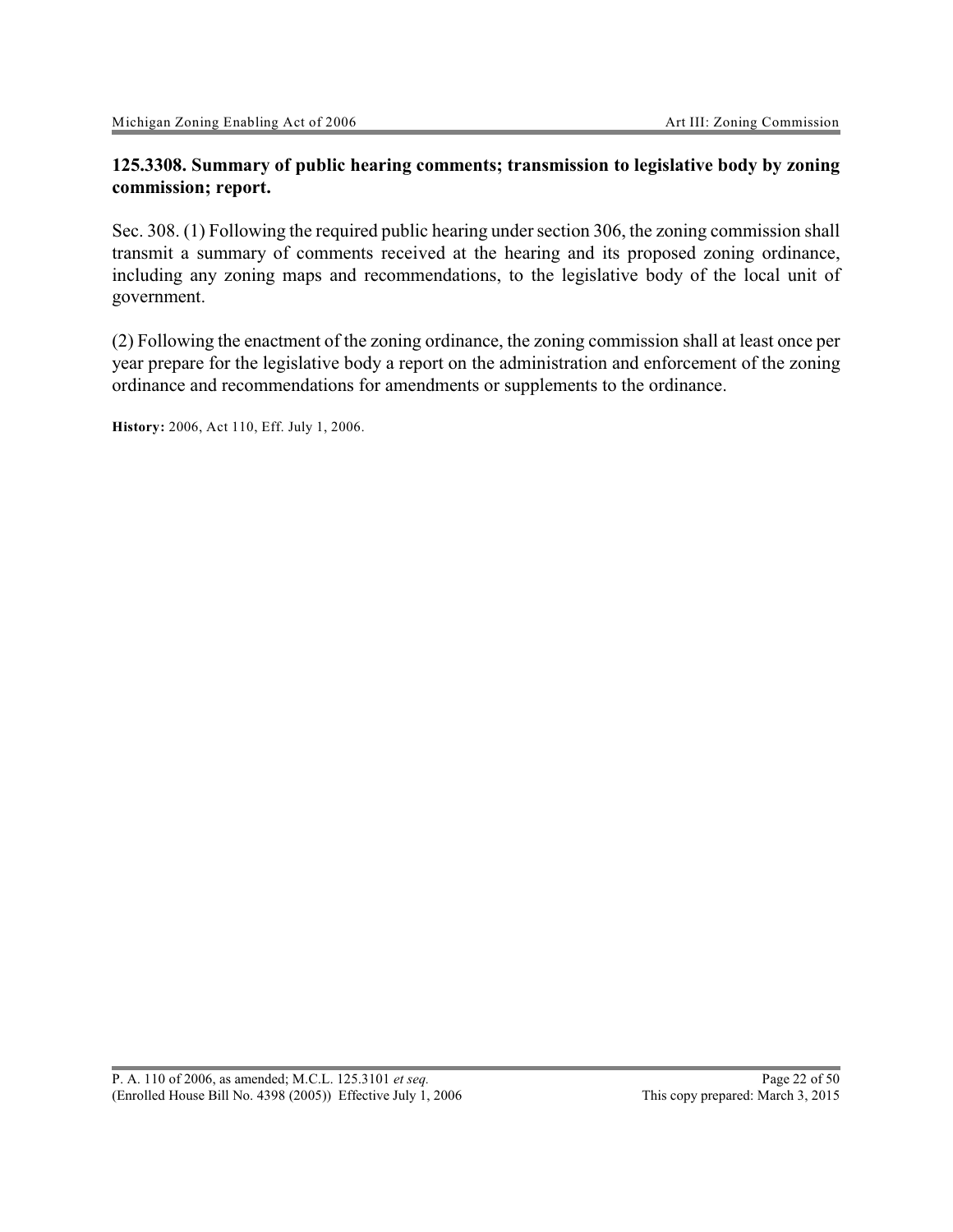# ARTICLE IV: ZONING ADOPTION AND ENFORCEMENT

**125.3401. Public hearing to be held by legislative body; conditions; notice; approval of zoning ordinance and amendments by legislative body; filing; notice of ordinance adoption; notice mailed to airport manager; information to be included in notice; other statutory requirements superseded.**

Sec. 401. (1) After receiving a zoning ordinance under section 308(1) or an amendment under sections 202 and 308(1), the legislative body may hold a public hearing if it considers it necessary or if otherwise required.

(2) Notice of a public hearing to be held by the legislative body shall be given in the same manner as required under section 103(1) for the initial adoption of a zoning ordinance or section 202 for any zoning text or map amendments.

(3) The legislative body may refer any proposed amendments to the zoning commission for consideration and comment within a time specified by the legislative body.

(4) The legislative body shall grant a hearing on a proposed ordinance provision to an interested property owner who requests a hearing by certified mail, addressed to the clerk of the legislative body. A hearing under this subsection is not subject to the requirements of section 103, except that notice of the hearing shall be given to the interested property owner in the manner required in section 103(3) and (4).

(5) After any proceedings under subsections (1) to (4), the legislative body shall consider and vote upon the adoption of a zoning ordinance, with or without amendments. A zoning ordinance and any amendments shall be approved by a majority vote of the members of the legislative body.

(6) Except as otherwise provided under section 402, a zoning ordinance shall take effect upon the expiration of 7 days after publication as required by subsection (7) or at such later date after publication as may be specified by the legislative body or charter.

(7) Following adoption of a zoning ordinance or anysubsequent amendments bythe legislative body, the zoning ordinance or subsequent amendments shall be filed with the clerk of the legislative body, and a notice of ordinance adoption shall be published in a newspaper of general circulation in the local unit of government within 15 days after adoption.

(8) A copy of the notice required under subsection (7) shall be mailed to the airport manager of an airport entitled to notice under section 306.

(9) The notice required under this section shall include all of the following information: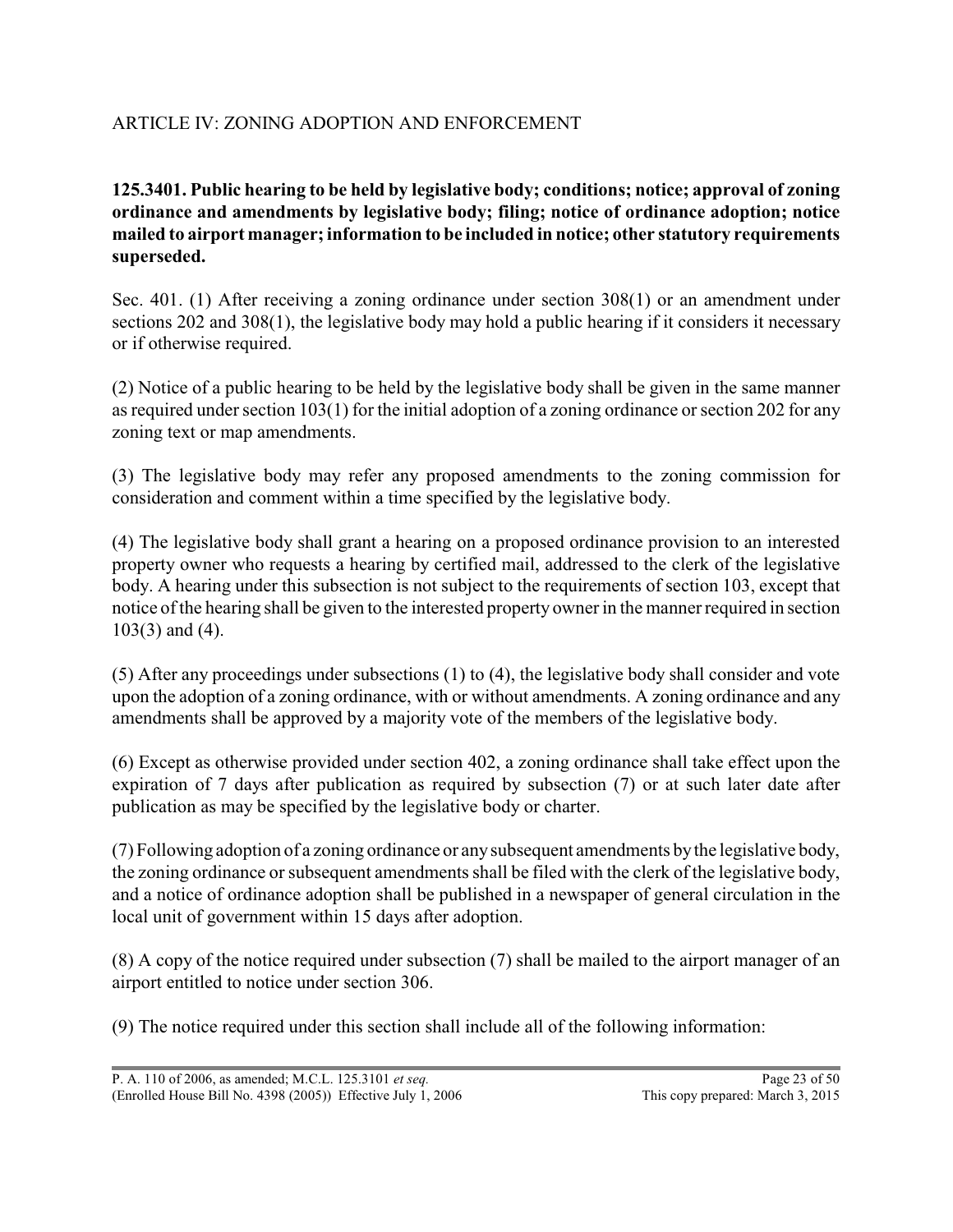(a) In the case of a newly adopted zoning ordinance, the following statement: "A zoning ordinance regulating the development and use of land has been adopted by the legislative body of the [county, township, city, or village] of

(b) In the case of an amendment to an existing zoning ordinance, either a summary of the regulatory effect of the amendment, including the geographic area affected, or the text of the amendment.

(c) The effective date of the ordinance or amendment.

(d) The place where and time when a copy of the ordinance or amendment may be purchased or inspected.

(10) The filing and publication requirements under this section supersede any other statutory or charter requirements relating to the filing and publication of county, township, city, or village ordinances.

**History:** 2006, Act 110, Eff. July 1, 2006; --Am. 2008, --Am. 2008, Act 12, Eff. Feb. 29, 2008.

# **125.3402. Notice of intent to file petition.**

Sec. 402. (1) Within 7 days after publication of a zoning ordinance under section 401, a registered elector residing in the zoning jurisdiction of a county or township may file with the clerk of the legislative body a notice of intent to file a petition under this section.

(2) If a notice of intent is filed under subsection (1), the petitioner shall have 30 days following the publication of the zoning ordinance to file a petition signed by a number of registered electors residing in the zoning jurisdiction not less than 15% of the total vote cast within the zoning jurisdiction for all candidates for governor at the last preceding general election at which a governor was elected, with the clerk of the legislative body requesting the submission of a zoning ordinance or part of a zoning ordinance to the electors residing in the zoning jurisdiction for their approval.

(3) Upon the filing of a notice of intent under subsection (1), the zoning ordinance or part of the zoning ordinance adopted by the legislative body shall not take effect until 1 of the following occurs:

- (a) The expiration of 30 days after publication of the ordinance, if a petition is not filed within that time.
- (b) If a petition is filed within 30 days after publication of the ordinance, the clerk of the legislative body determines that the petition is inadequate.
- (c) If a petition is filed within 30 days after publication of the ordinance, the clerk of the legislative body determines that the petition is adequate and the ordinance or part of the ordinance is approved by a majority of the registered electors residing in the zoning jurisdiction voting on the petition at the next regular election or at any special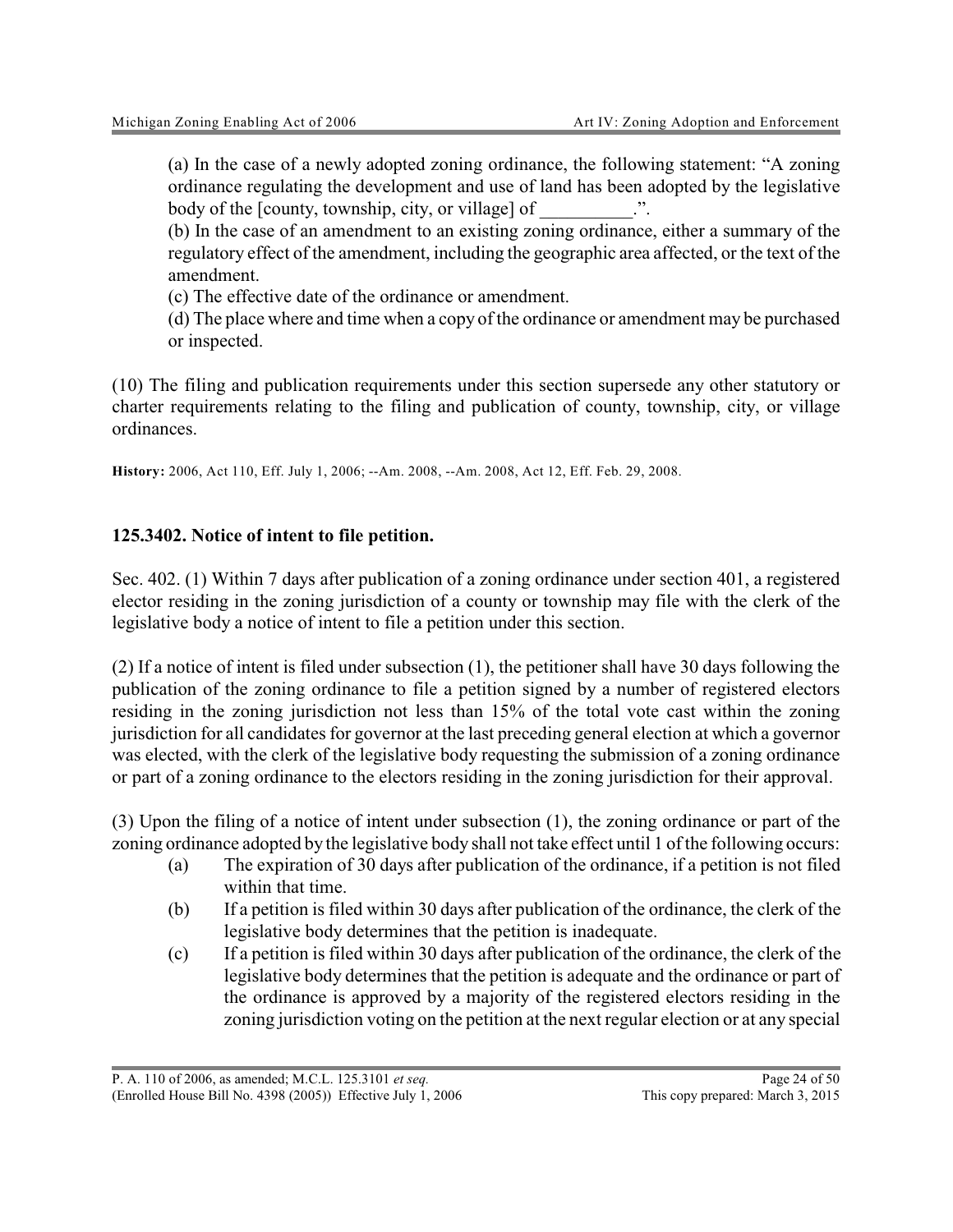election called for that purpose. The legislative body shall provide the manner of submitting the zoning ordinance or part of the zoning ordinance to the electors for their approval or rejection and determining the result of the election.

(4) A petition and an election under this section are subject to the Michigan election law, 1954 PA 116, MCL 168.1 to 168.992.

**History:** 2006, Act 110, Eff. July 1, 2006.

#### **125.3403. Amendment to zoning ordinance; filing of protest petition; vote.**

Sec. 403. (1) An amendment to a zoning ordinance by a city or village is subject to a protest petition as required by this subsection. If a protest petition is filed, approval of the amendment to the zoning ordinance shall require a 2/3 vote of the legislative body, unless a larger vote, not to exceed a 3/4 vote, is required by ordinance or charter. The protest petition shall be presented to the legislative body of the city or village before final legislative action on the amendment and shall be signed by 1 or more of the following:

- (a) The owners of at least 20% of the area of land included in the proposed change.
- (b) The owners of at least 20% of the area of land included within an area extending outward 100 feet from any point on the boundary of the land included in the proposed change.

(2) Publicly owned land shall be excluded in calculating the 20% land area requirement under subsection  $(1)$ .

**History:** 2006, Act 110, Eff. July 1, 2006.

#### **125.3404. Interim zoning ordinance.**

Sec. 404. (1) To protect the public health, safety, and general welfare of the inhabitants and the lands and resources of a local unit of government during the period required for the preparation and enactment of an initial zoning ordinance under this act, the legislative body of a local unit of government may direct the zoning commission to submit, within a specified period of time, recommendations as to the provisions of an interim zoning ordinance.

(2) Before presenting its recommendations to the legislative body, the zoning commission of a township shall submit the interim zoning ordinance, or an amendment to the ordinance, to the county zoning commission or the coordinating zoning committee, for the purpose of coordinating the zoning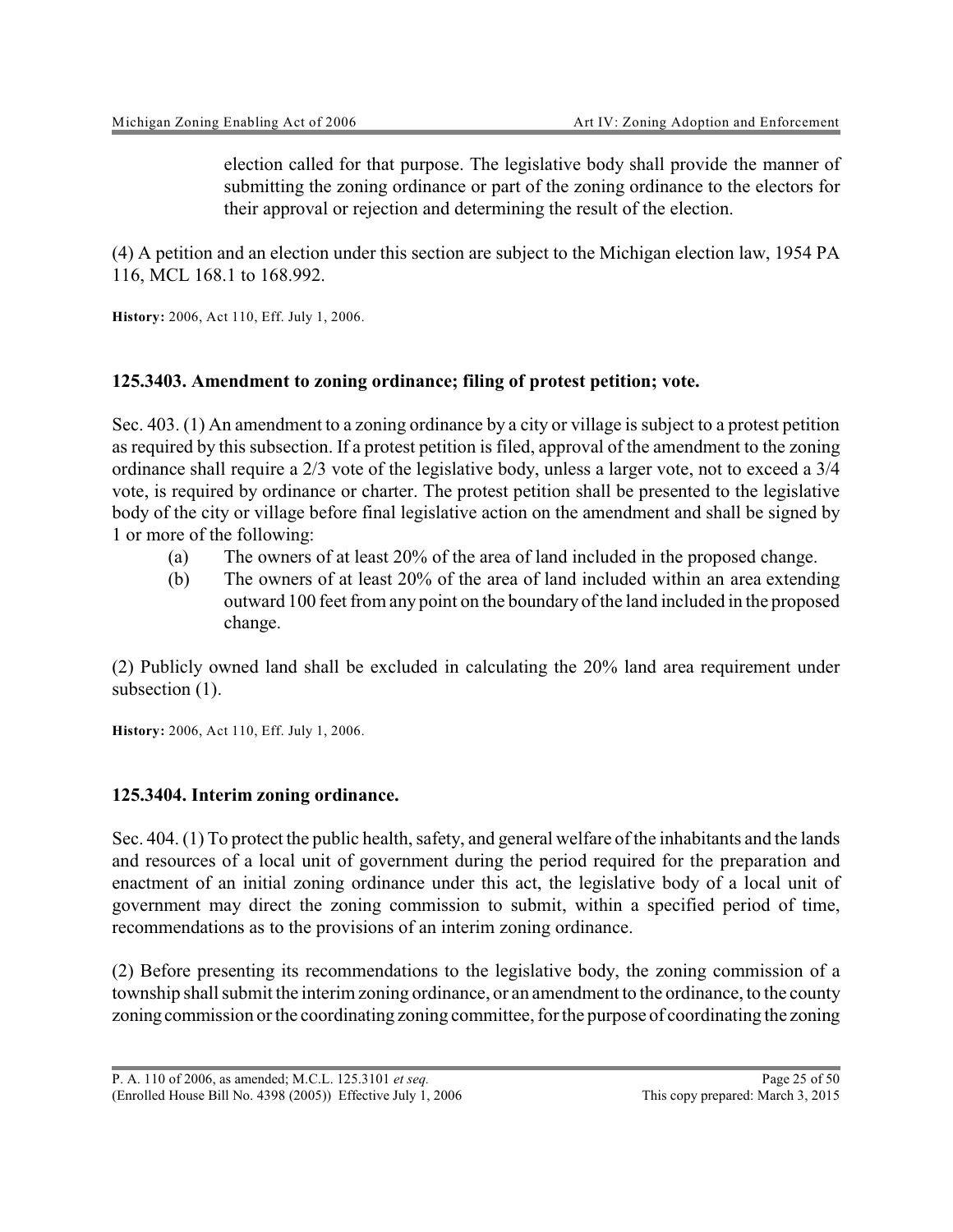ordinance with the zoning ordinances of a township, city, or village having a common boundarywith the township. The ordinance shall be considered approved 15 days from the date the zoning ordinance is submitted to the legislative body.

(3) After approval, the legislative body, by majority vote of its members, may give the interim ordinance or amendments to the interim ordinance immediate effect. An interim ordinance and subsequent amendments shall be filed and published as required under section 401.

(4) The interim ordinance, including any amendments, shall be limited to 1 year from the effective date and to not more than 2 years of renewal thereafter by resolution of the local unit of government.

**History:** 2006, Act 110, Eff. July 1, 2006.

#### **125.3405. Use and development of land as condition to rezoning.**

Sec. 405. (1) An owner of land may voluntarily offer in writing, and the local unit of government may approve, certain use and development of the land as a condition to a rezoning of the land or an amendment to a zoning map.

(2) In approving the conditions under subsection (1), the local unit of government may establish a time period during which the conditions apply to the land. Except for an extension under subsection (4), if the conditions are not satisfied within the time specified under this subsection, the land shall revert to its former zoning classification.

(3) The local government shall not add to or alter the conditions approved under subsection (1) during the time period specified under subsection (2) of this section.

(4) The time period specified under subsection (2) may be extended upon the application of the landowner and approval of the local unit of government.

(5) A local unit of government shall not require a landowner to offer conditions as a requirement for rezoning. The lack of an offer under subsection (1) shall not otherwise affect a landowner's rights under this act, the ordinances of the local unit of government, or any other laws of this state.

**History:** 2006, Act 110, Eff. July 1, 2006.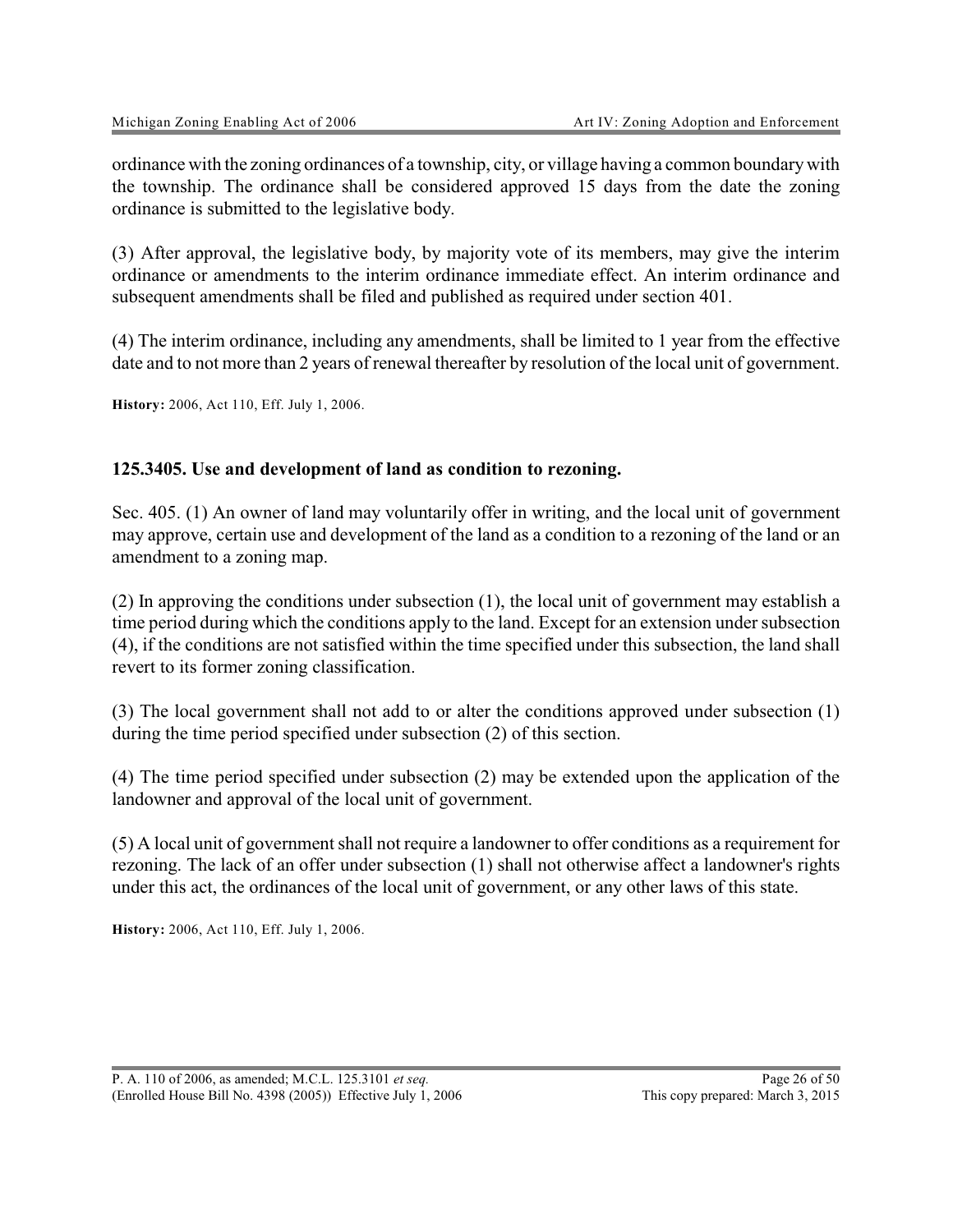#### **125.3406. Zoning permits; fees.**

Sec. 406. (1) The legislative body may charge reasonable fees for zoning permits as a condition of granting authority to use, erect, alter, or locate dwellings, buildings, and structures, including tents and recreational vehicles, within a zoning district established under this act.

(2) A zoning ordinance adopted by a city may provide that a person is not eligible to apply for a rezoning, site plan approval, special land use approval, planned unit development approval, variance, or other zoning authorization if the person is delinquent in paying a civil fine, costs, or a justice system assessment imposed by an administrative hearings bureau established in that city pursuant to section 4q of the home rule city act, 1909 PA 279, MCL 117.4q.

(3) A zoning ordinance provision adopted under subsection (2) does not apply to an applicant for a zoning authorization if the applicant became the owner of the property by foreclosure or by taking a deed in lieu of foreclosure and is 1 of the following:

- (a) A government-sponsored enterprise. As used in this subdivision, "government-sponsored enterprise" means that term as defined in 2 USC 622(8), or the Michigan state housing development authority created under the state housing development authority act of 1966, 1966 PA 346, MCL 125.1401 to 125.1499c.
- (b) A financial institution. As used in this subdivision, "financial institution" means that term as defined in section 4(c) of the Michigan strategic fund act, 1984 PA 270, MCL 125.2004.
- (c) A mortgage servicer, as that term is defined in section 1a of the mortgage brokers, lenders, and servicers licensing act, 1987 PA 173, MCL 445.1651a, that is subject to the mortgage brokers, lenders, and servicers licensing act, 1987 PA 173, MCL 445.1651 to 445.1684.
- (d) A credit union service organization that is organized under the laws of this state or the United States.

(4) Subsection (2) does not apply to a zoning authorization if the authorization will correct, in whole or in part, the blight violation that was the subject of the delinquent payment referred to in subsection (2).

**History:** 2006, Act 110, Eff. July 1, 2006. --Am. 2013, Act 189, Eff. March 13, 2014.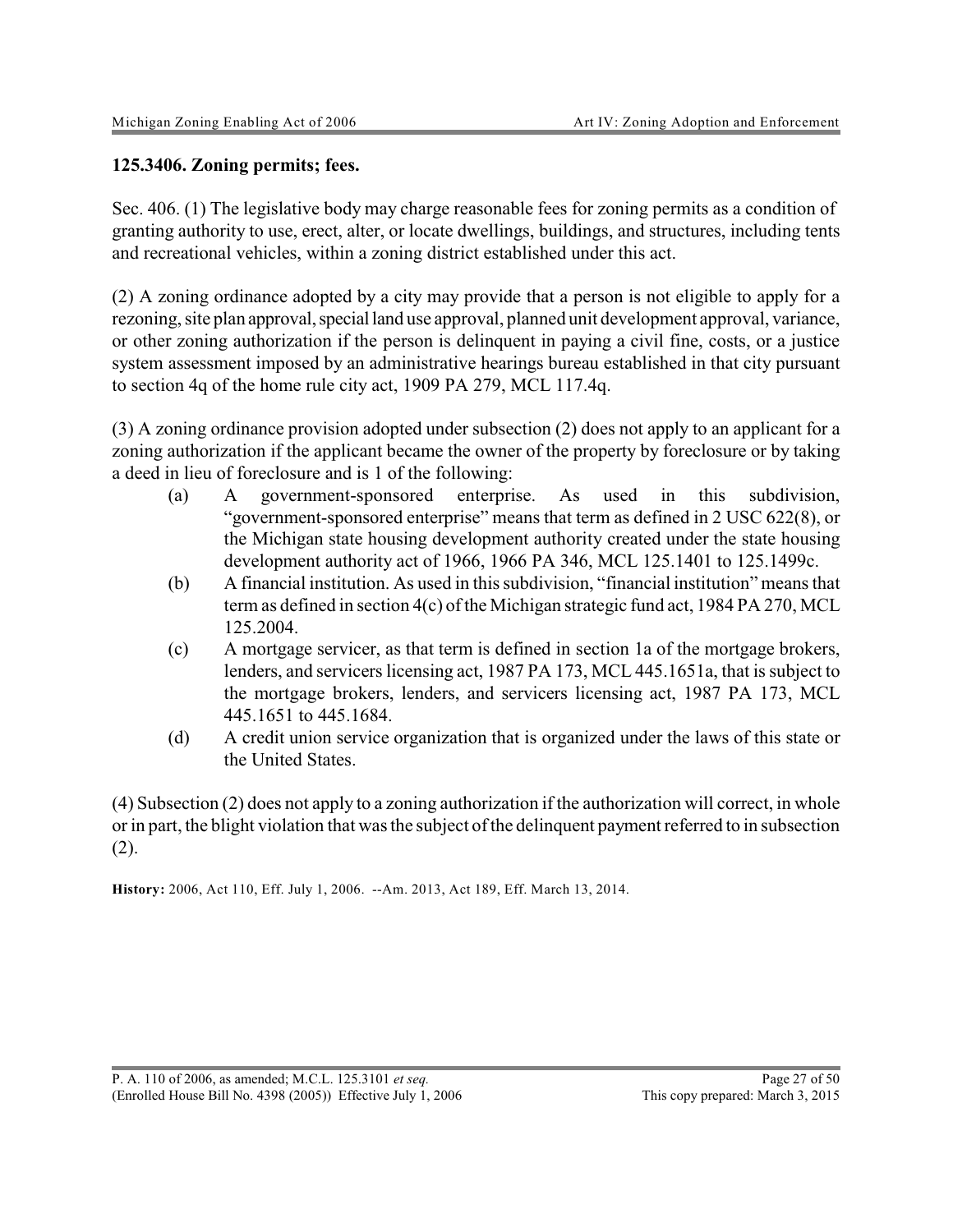#### **125.3407. Certain violations as nuisance per se.**

Sec. 407. Except as otherwise provided by law, a use of land or a dwelling, building, or structure, including a tent or recreational vehicle, used, erected, altered, razed, or converted in violation of a zoning ordinance or regulation adopted under this act is a nuisance per se. The court shall order the nuisance abated, and the owner or agent in charge of the dwelling, building, structure, tent, recreational vehicle, or land is liable for maintaining a nuisance per se. The legislative body shall in the zoning ordinance enacted under this act designate the proper official or officials who shall administer and enforce the zoning ordinance and do 1 of the following for each violation of the zoning ordinance:

(a) Impose a penalty for the violation.

(b) Designate the violation as a municipal civil infraction and impose a civil fine for the violation.

(c) Designate the violation as a blight violation and impose a civil fine or other sanction authorized by law. This subdivision applies only to a city that establishes an administrative hearings bureau pursuant to section 4q of the home rule city act, 1909 PA 279, MCL 117.4q.

**History:** 2006, Act 110, Eff. July 1, 2006; --Am. 2008, --Am. 2008, Act 12, Eff. Feb. 29, 2008.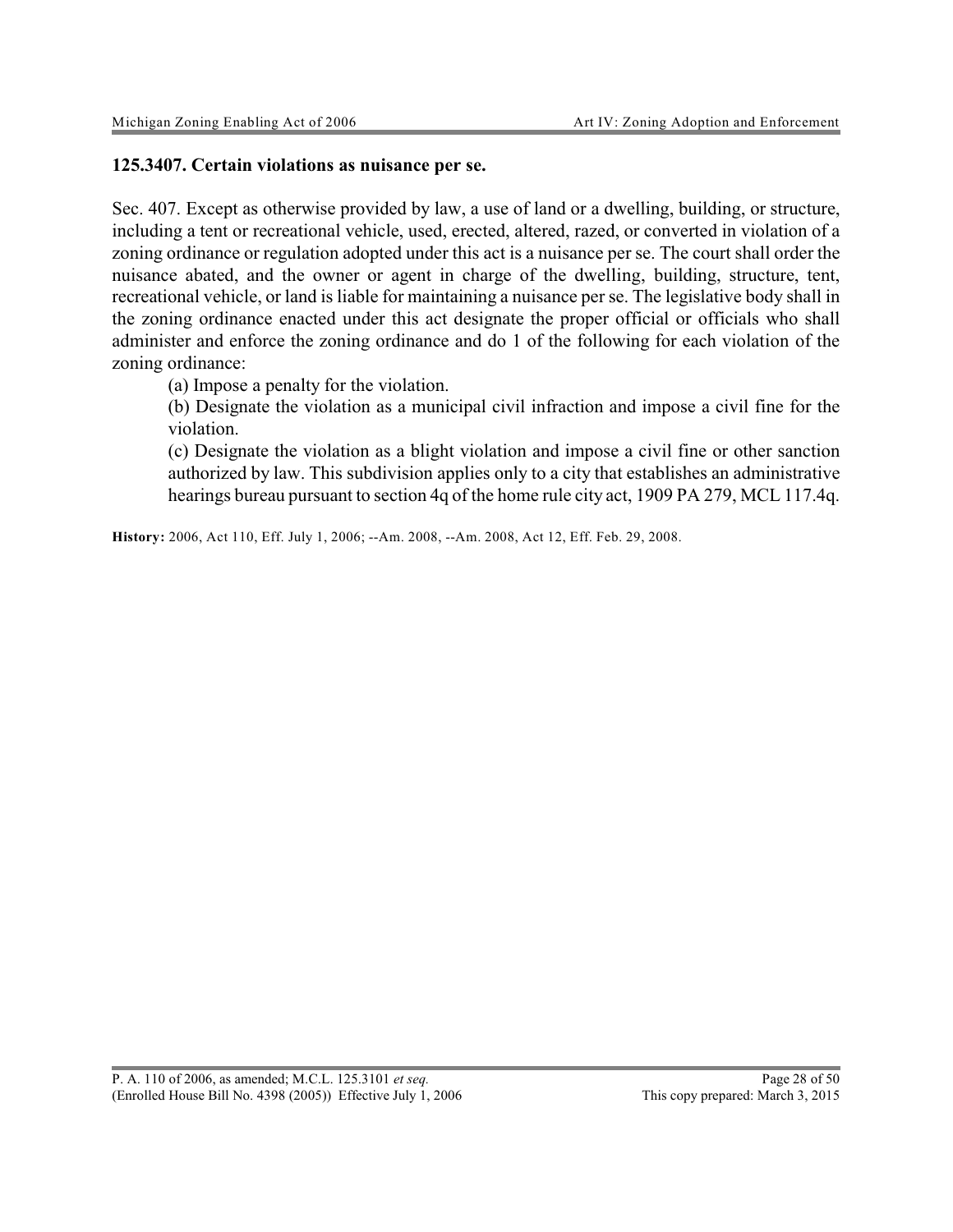# ARTICLE V: SPECIAL ZONING PROVISIONS

# **125.3501. Submission and approval of site plan; procedures and requirements.**

Sec. 501. (1) The local unit of government may require the submission and approval of a site plan before authorization of a land use or activity regulated by a zoning ordinance. The zoning ordinance shall specify the body or official responsible for reviewing site plans and granting approval.

(2) If a zoning ordinance requires site plan approval, the site plan, as approved, shall become part of the record of approval, and subsequent actions relating to the activity authorized shall be consistent with the approved site plan, unless a change conforming to the zoning ordinance is agreed to by the landowner and the body or official that initially approved the site plan.

(3) The procedures and requirements for the submission and approval of site plans shall be specified in the zoning ordinance. Site plan submission, review, and approval shall be required for special land uses and planned unit developments.

(4) A decision rejecting, approving, or conditionally approving a site plan shall be based upon requirements and standards contained in the zoning ordinance, other statutorily authorized and properly adopted local unit of government planning documents, other applicable ordinances, and state and federal statutes.

(5) A site plan shall be approved if it contains the information required by the zoning ordinance and is in compliance with the conditions imposed under the zoning ordinance, other statutorily authorized and properly adopted local unit of government planning documents, other applicable ordinances, and state and federal statutes.

**History:** 2006, Act 110, Eff. July 1, 2006; --Am. 2008, --Am. 2008, Act 12, Eff. Feb. 29, 2008.

# **125.3502. Special land uses; review and approval; application; notice of request; public hearing; incorporation of decision in statement of findings and conclusions.**

Sec. 502. (1) The legislative body may provide in a zoning ordinance for special land uses in a zoning district. A special land use shall be subject to the review and approval of the zoning commission, the planning commission, an official charged with administering the zoning ordinance, or the legislative body as required by the zoning ordinance. The zoning ordinance shall specify all of the following:

- (a) The special land uses and activities eligible for approval and the body or official responsible for reviewing and granting approval.
- (b) The requirements and standards for approving a request for a special land use.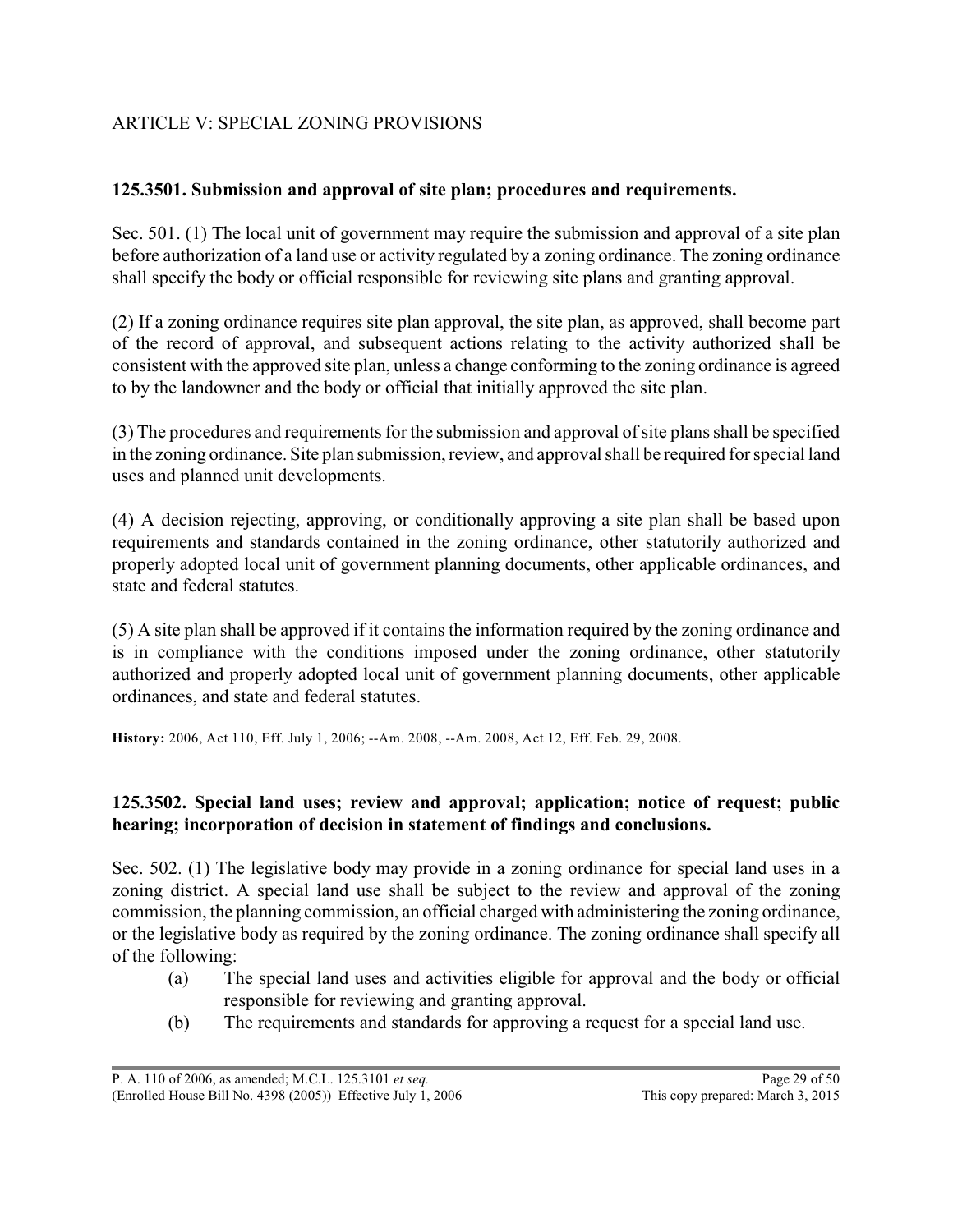(c) The procedures and supporting materials required for the application, review, and approval of a special land use.

(2) Upon receipt of an application for a special land use which requires a discretionary decision, the local unit of government shall provide notice of the request as required under section 103. The notice shall indicate that a public hearing on the special land use request may be requested by any property owner or the occupant of any structure located within 300 feet of the property being considered for a special land use regardless of whether the property or occupant is located in the zoning jurisdiction.

(3) At the initiative of the body or official responsible for approving the special land use or upon the request of the applicant, a real property owner whose real property is assessed within 300 feet of the property, or the occupant of a structure located within 300 feet of the property, a public hearing shall be held before a discretionary decision is made on the special land use request.

(4) The body or official designated to review and approve special land uses may deny, approve, or approve with conditions a request for special land use approval. The decision on a special land use shall be incorporated in a statement of findings and conclusions relative to the special land use which specifies the basis for the decision and any conditions imposed.

**History:** 2006, Act 110, Eff. July 1, 2006.

# **125.3503. Planned unit development.**

Sec. 503. (1) As used in this section, "planned unit development" includes such terms as cluster zoning, planned development, community unit plan, and planned residential development and other terminology denoting zoning requirements designed to accomplish the objectives of the zoning ordinance through a land development project review process based on the application of site planning criteria to achieve integration of the proposed land development project with the characteristics of the project area.

(2) The legislative bodymay establish planned unit development requirements in a zoning ordinance that permit flexibility in the regulation of land development, encourage innovation in land use and variety in design, layout, and type of structures constructed, achieve economy and efficiency in the use of land, natural resources, energy, and the provision of public services and utilities, encourage useful open space, and provide better housing, employment, and shopping opportunities particularly suited to the needs of the residents of this state. The review and approval of planned unit developments shall be by the zoning commission, an individual charged with administration of the zoning ordinance, or the legislative body, as specified in the zoning ordinance.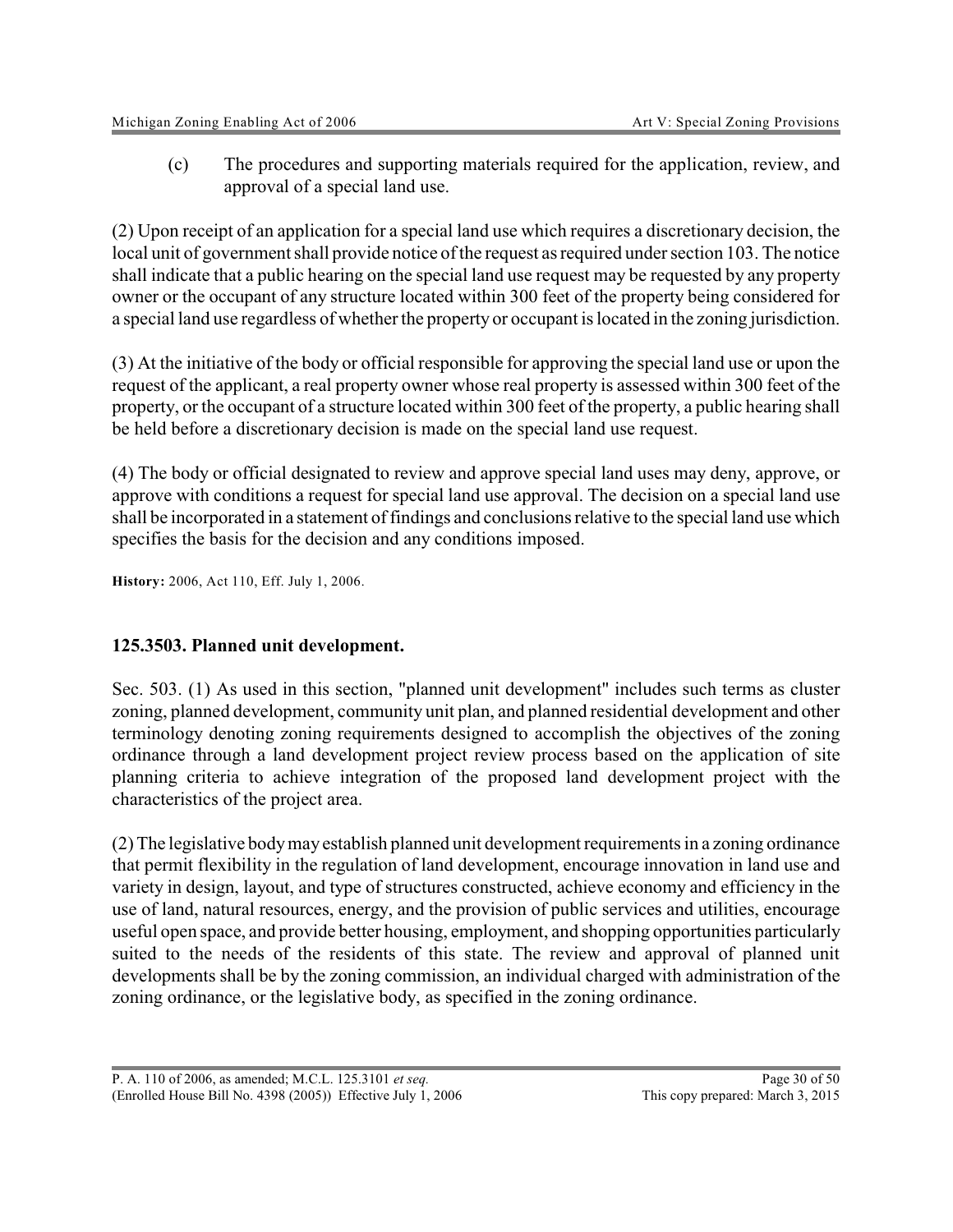(3) Within a land development project designated as a planned unit development, regulations relating to the use of land, including, but not limited to, permitted uses, lot sizes, setbacks, height limits, required facilities, buffers, open space areas, and land use density, shall be determined in accordance with the planned unit development regulations specified in the zoning ordinance. The planned unit development regulations need not be uniform with regard to each type of land use if equitable procedures recognizing due process principles and avoiding arbitrary decisions are followed in making regulatory decisions. Unless explicitly prohibited by the planned unit development regulations, if requested by the landowner, a local unit of government may approve a planned unit development with open space that is not contiguous with the rest of the planned unit development.

(4) The planned unit development regulations established by the local unit of government shall specify all of the following:

- (a) The body or official responsible for the review and approval of planned unit development requests.
- (b) The conditions that create planned unit development eligibility, the participants in the review process, and the requirements and standards upon which applicants will be reviewed and approval granted.
- (c) The procedures required for application, review, and approval.

(5) Following receipt of a request to approve a planned unit development, the body or official responsible for the review and approval shall hold at least 1 public hearing on the request. A zoning ordinance may provide for preapplication conferences before submission of a planned unit development request and the submission of preliminary site plans before the public hearing. Notification of the public hearing shall be given in the same manner as required under section 103.

(6) Within a reasonable time following the public hearing, the body or official responsible for approving planned unit developments shall meet for final consideration of the request and deny, approve, or approve with conditions the request. The body or official shall prepare a report stating its conclusions, its decision, the basis for its decision, and any conditions imposed on an affirmative decision.

(7) If amendment of a zoning ordinance is required by the planned unit development regulations of a zoning ordinance, the requirements of this act for amendment of a zoning ordinance shall be followed, except that the hearing and notice required by this section shall fulfill the public hearing and notice requirements of section 306.

(8) If the planned unit development regulations of a zoning ordinance do not require amendment of the zoning ordinance to authorize a planned unit development, the body or official responsible for review and approval shall approve, approve with conditions, or deny a request.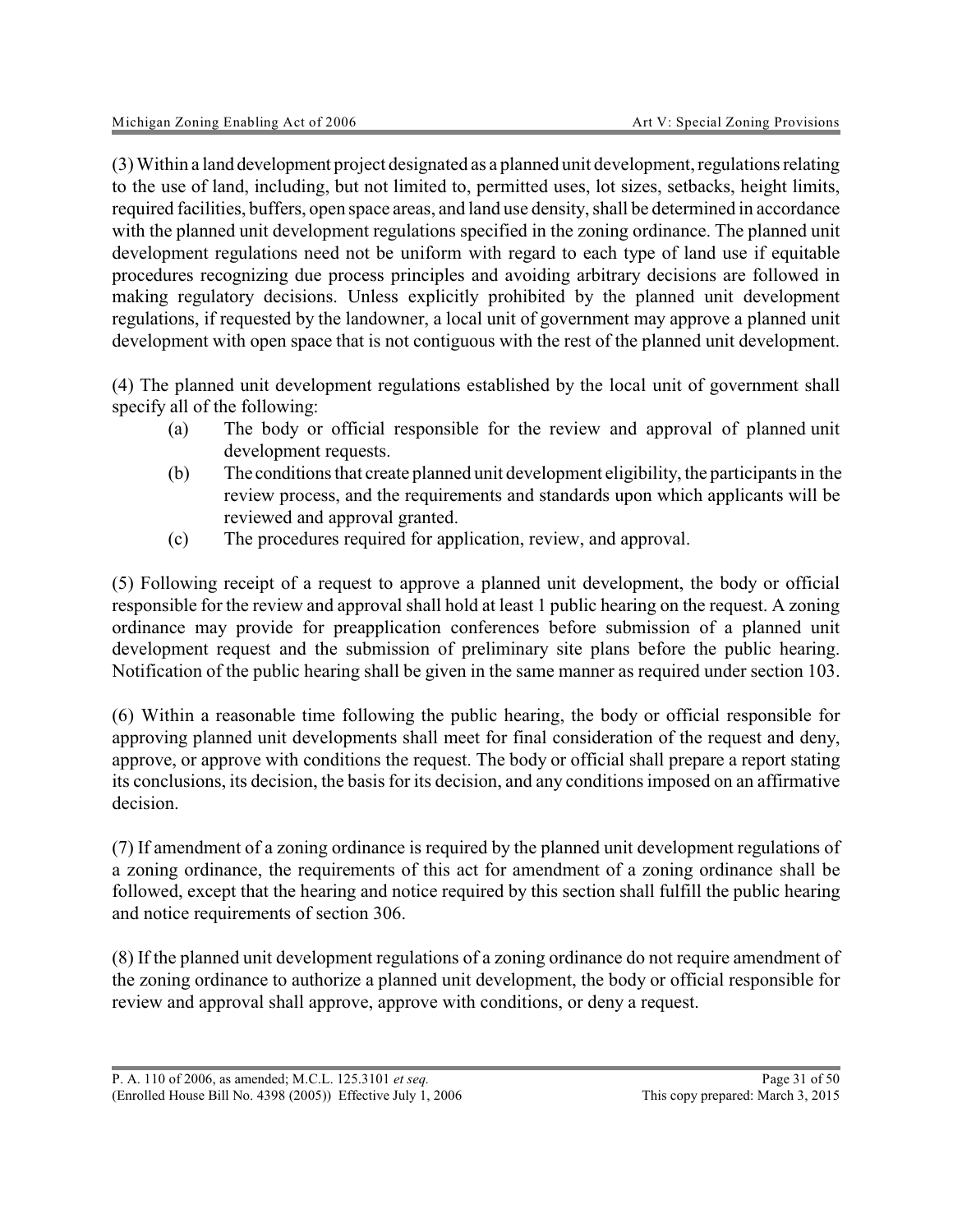(9) Final approval may be granted on each phase of a multiphased planned unit development if each phase contains the necessary components to insure protection of natural resources and the health, safety, and welfare of the users of the planned unit development and the residents of the surrounding area.

(10) In establishing planned unit development requirements, a local unit of government may incorporate by reference other ordinances or statutes which regulate land development. The planned unit development regulations contained in zoning ordinances shall encourage complementary relationships between zoning regulations and other regulations affecting the development of land.

**History:** 2006, Act 110, Eff. July 1, 2006.

#### **125.3504. Special land uses; regulations and standards; compliance; conditions; record of conditions.**

Sec. 504. (1) If the zoning ordinance authorizes the consideration and approval of special land uses or planned unit developments under section 502 or 503 or otherwise provides for discretionary decisions, the regulations and standards upon which those decisions are made shall be specified in the zoning ordinance.

(2) The standards shall be consistent with and promote the intent and purpose of the zoning ordinance and shall insure that the land use or activity authorized shall be compatible with adjacent uses of land, the natural environment, and the capacities of public services and facilities affected by the land use. The standards shall also insure that the land use or activity is consistent with the public health, safety, and welfare of the local unit of government.

(3) A request for approval of a land use or activity shall be approved if the request is in compliance with the standards stated in the zoning ordinance, the conditions imposed under the zoning ordinance, other applicable ordinances, and state and federal statutes.

(4) Reasonable conditions may be required with the approval of a special land use, planned unit development, or other land uses or activities permitted by discretionary decision. The conditions may include conditions necessary to insure that public services and facilities affected by a proposed land use or activity will be capable of accommodating increased service and facility loads caused by the land use or activity, to protect the natural environment and conserve natural resources and energy, to insure compatibility with adjacent uses of land, and to promote the use of land in a socially and economically desirable manner. Conditions imposed shall meet all of the following requirements:

(a) Be designed to protect natural resources, the health, safety, and welfare, as well as the social and economic well-being, of those who will use the land use or activity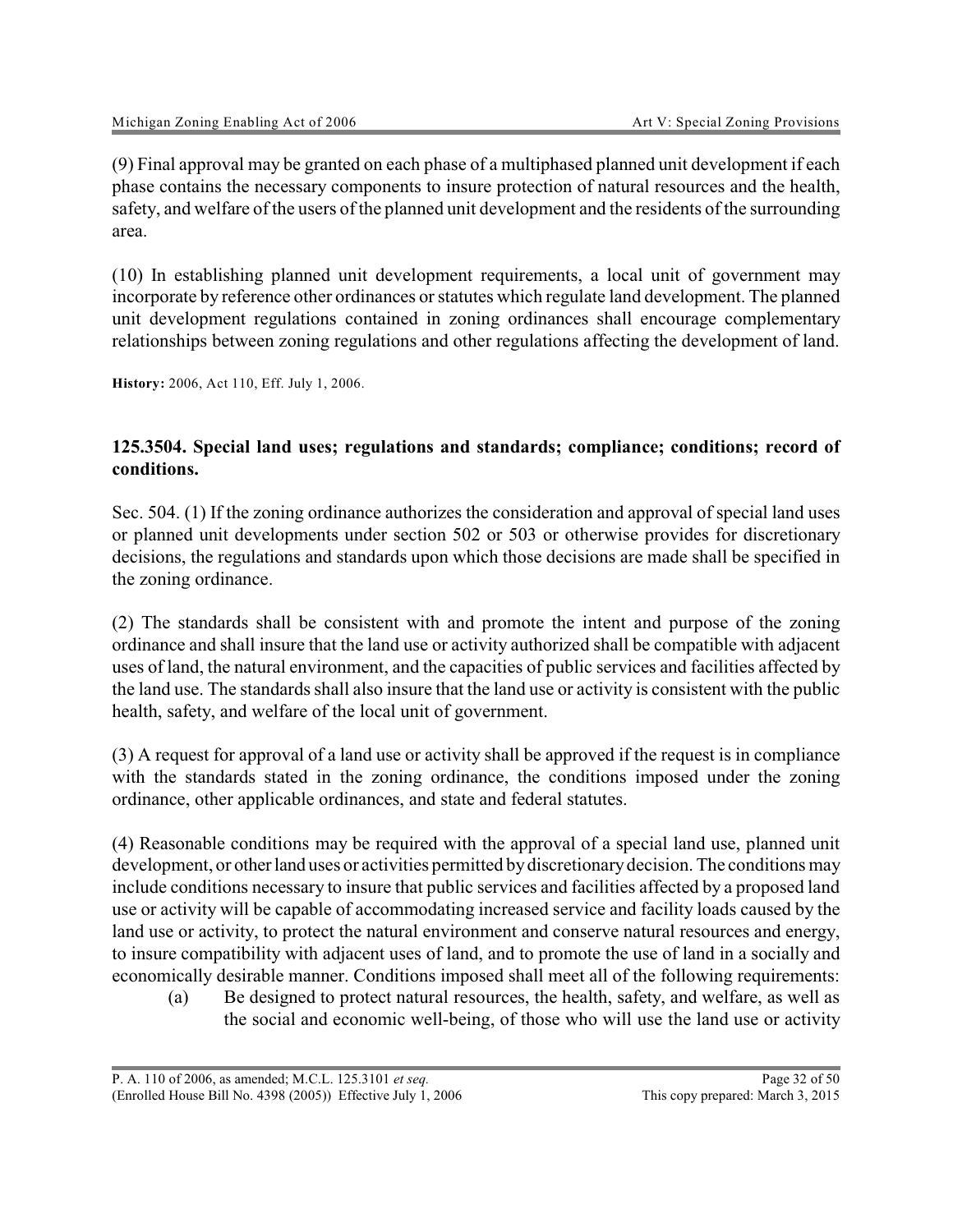under consideration, residents and landowners immediately adjacent to the proposed land use or activity, and the community as a whole.

- (b) Be related to the valid exercise of the police power and purposes which are affected by the proposed use or activity.
- (c) Be necessary to meet the intent and purpose of the zoning requirements, be related to the standards established in the zoning ordinance for the land use or activity under consideration, and be necessary to insure compliance with those standards.

(5) The conditions imposed with respect to the approval of a land use or activity shall be recorded in the record of the approval action and remain unchanged except upon the mutual consent of the approving authority and the landowner. The approving authority shall maintain a record of conditions which are changed.

**History:** 2006, Act 110, Eff. July 1, 2006.

#### **125.3505. Performance guarantee.**

Sec. 505. (1) To ensure compliance with a zoning ordinance and any conditions imposed under a zoning ordinance, a local unit of government may require that a cash deposit, certified check, irrevocable letter of credit, or surety bond acceptable to the local unit of government covering the estimated cost of improvements be deposited with the clerk of the legislative body to insure faithful completion of the improvements. The performance guarantee shall be deposited at the time of the issuance of the permit authorizing the activity or project. The local unit of government may not require the deposit of the performance guarantee until it is prepared to issue the permit. The local unit of government shall establish procedures by which a rebate of any cash deposits in reasonable proportion to the ratio of work completed on the required improvements shall be made as work progresses.

(2) This section shall not be applicable to improvements for which a cash deposit, certified check, irrevocable bank letter of credit, or surety bond has been deposited under the land division act, 1967 PA 288, MCL 560.101 to 560.293.

**History:** 2006, Act 110, Eff. July 1, 2006.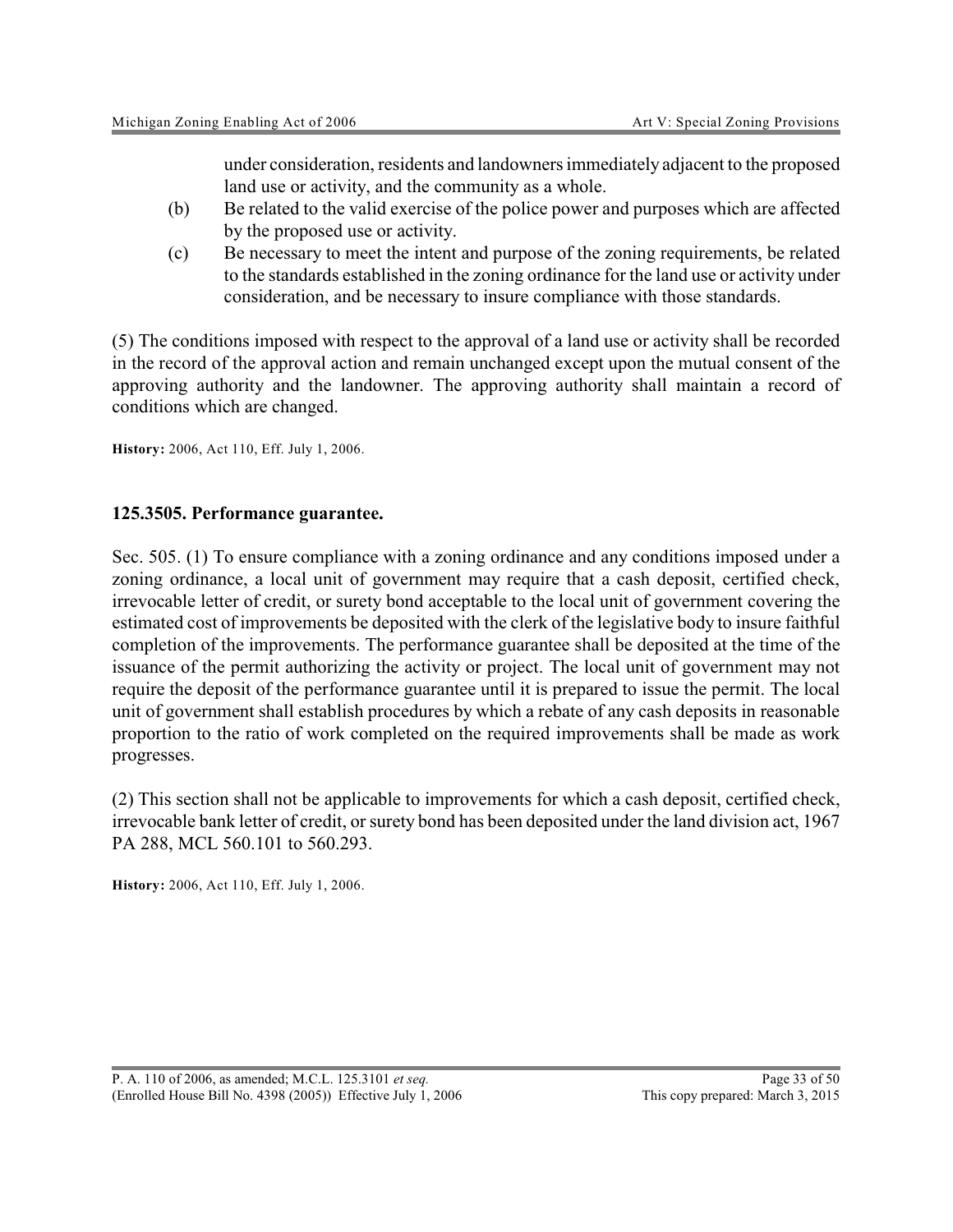#### **125.3506. Open space preservation.**

Sec. 506. (1) Subject to subsection (4) and section 402, a qualified local unit of government shall provide in its zoning ordinance that land zoned for residential development may be developed, at the option of the landowner, with the same number of dwelling units on a smaller portion of the land than specified in the zoning ordinance, but not more than 50% for a county or township or 80% for a city or village, that could otherwise be developed, as determined by the local unit of government under existing ordinances, laws, and rules on the entire land area, if all of the following apply:

- (a) The land is zoned at a density equivalent to 2 or fewer dwelling units per acre or, if the land is served by a public sewer system, 3 or fewer dwelling units per acre.
- (b) A percentage of the land area specified in the zoning ordinance, but not less than 50% for a county or township or 20% for a city or village, will remain perpetually in an undeveloped state by means of a conservation easement, plat dedication, restrictive covenant, or other legal means that runs with the land, as prescribed by the zoning ordinance.
- (c) The development does not depend upon the extension of a public sewer or public water supply system, unless development of the land without the exercise of the option provided by this subsection would also depend upon the extension.
- (d) The option provided under this subsection has not previously been exercised with respect to that land.

(2) After a landowner exercises the option provided under subsection (1), the land may be rezoned accordingly.

(3) The development of land under subsection (1) is subject to other applicable ordinances, laws, and rules, including rules relating to suitability of groundwater for on-site water supply for land not served by public water and rules relating to suitability of soils for on-site sewage disposal for land not served by public sewers.

(4) Subsection (1) does not apply to a qualified local unit of government if both of the following apply:

- (a) On or before October 1, 2001, the local unit of government had in effect a zoning ordinance provision providing for both of the following:
	- (*i*) Land zoned for residential development may be developed, at the option of the landowner, with the same number of dwelling units on a smaller portion of the land that, as determined by the local unit of government, could otherwise be developed under existing ordinances, laws, and rules on the entire land area.
	- (*ii*) If the landowner exercises the option provided by subparagraph (*i*), the portion of the land not developed will remain perpetually in an undeveloped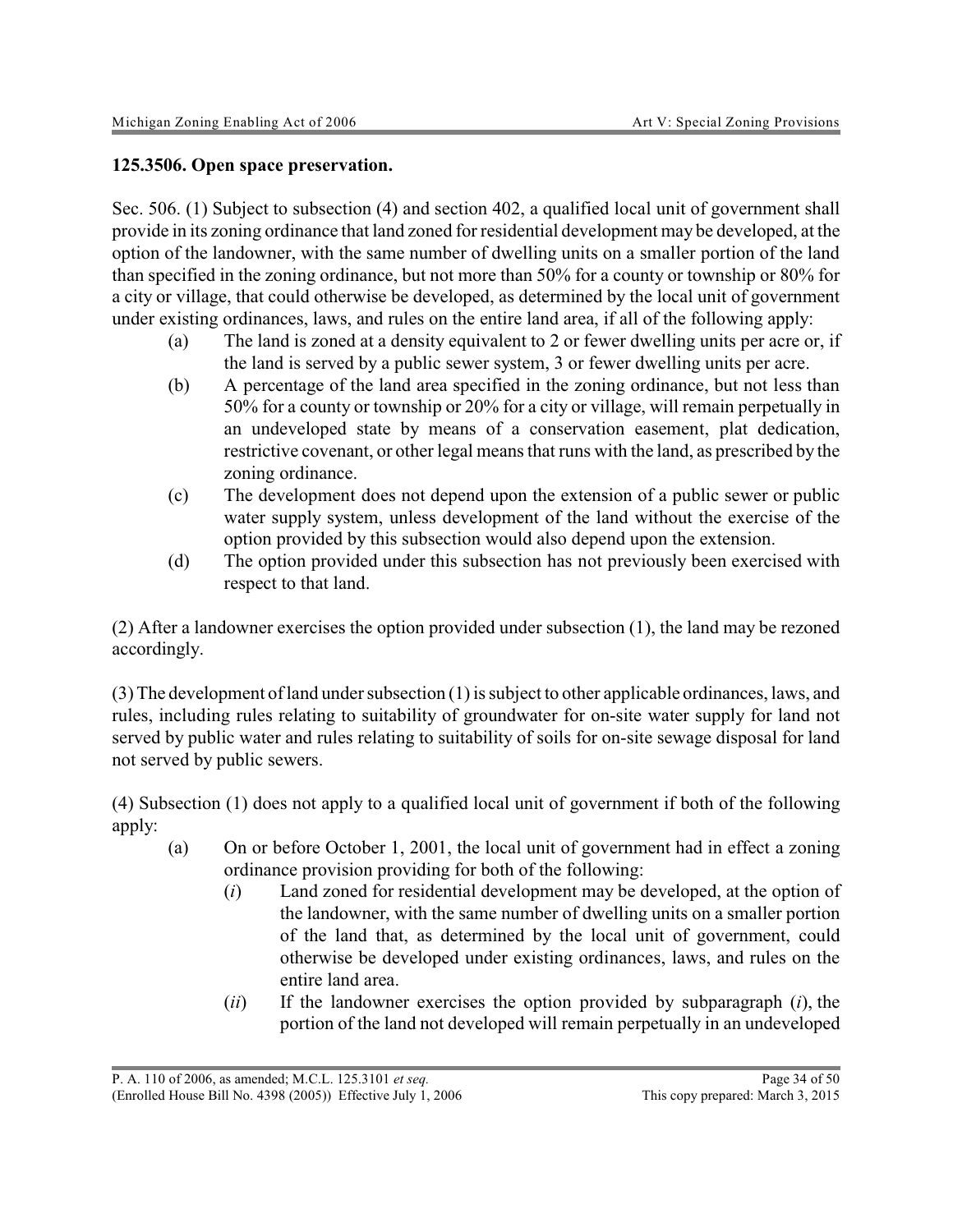state by means of a conservation easement, plat dedication, restrictive covenant, or other legal means that runs with the land.

(b) On or before December 15, 2001, a landowner exercised the option provided under the zoning ordinance provision referred to in subdivision (a) with at least 50% of the land area for a county or township or 20% of the land area for a city or village, remaining perpetually in an undeveloped state.

(5) The zoning ordinance provisions required by subsection (1) shall be cited as the "open space preservation" provisions of the zoning ordinance.

(6) As used in this section, "qualified local unit of government" means a county, township, city, or village that meets all of the following requirements:

- (a) Has adopted a zoning ordinance.
- (b) Has a population of 1,800 or more.
- (c) Has land that is not developed and that is zoned for residential development at a density described in subsection (1)(a).

**History:** 2006, Act 110, Eff. July 1, 2006.

#### **125.3507. Purchase of development rights program; adoption of ordinance; limitations; agreements with other local governments.**

Sec. 507. (1) As used in this section and sections 508 and 509, "PDR program" means a purchase of development rights program.

(2) The legislative body may adopt a development rights ordinance limited to the establishment, financing, and administration of a PDR program, as provided under this section and sections 508 and 509. The PDR program may be used only to protect agricultural land and other eligible land. This section and sections 508 and 509 do not expand the condemnation authority of a local unit of government as otherwise provided for in this act.

(3) A PDR program shall not acquire development rights bycondemnation. This section and sections 508 and 509 do not limit any authority that may otherwise be provided by law for a local unit of government to protect natural resources, preserve open space, provide for historic preservation, or accomplish similar purposes.

(4) A legislative body shall not establish, finance, or administer a PDR program unless the legislative body adopts a development rights ordinance. If the local unit of government has a zoning ordinance, the development rights ordinance may be adopted as part of the zoning ordinance under the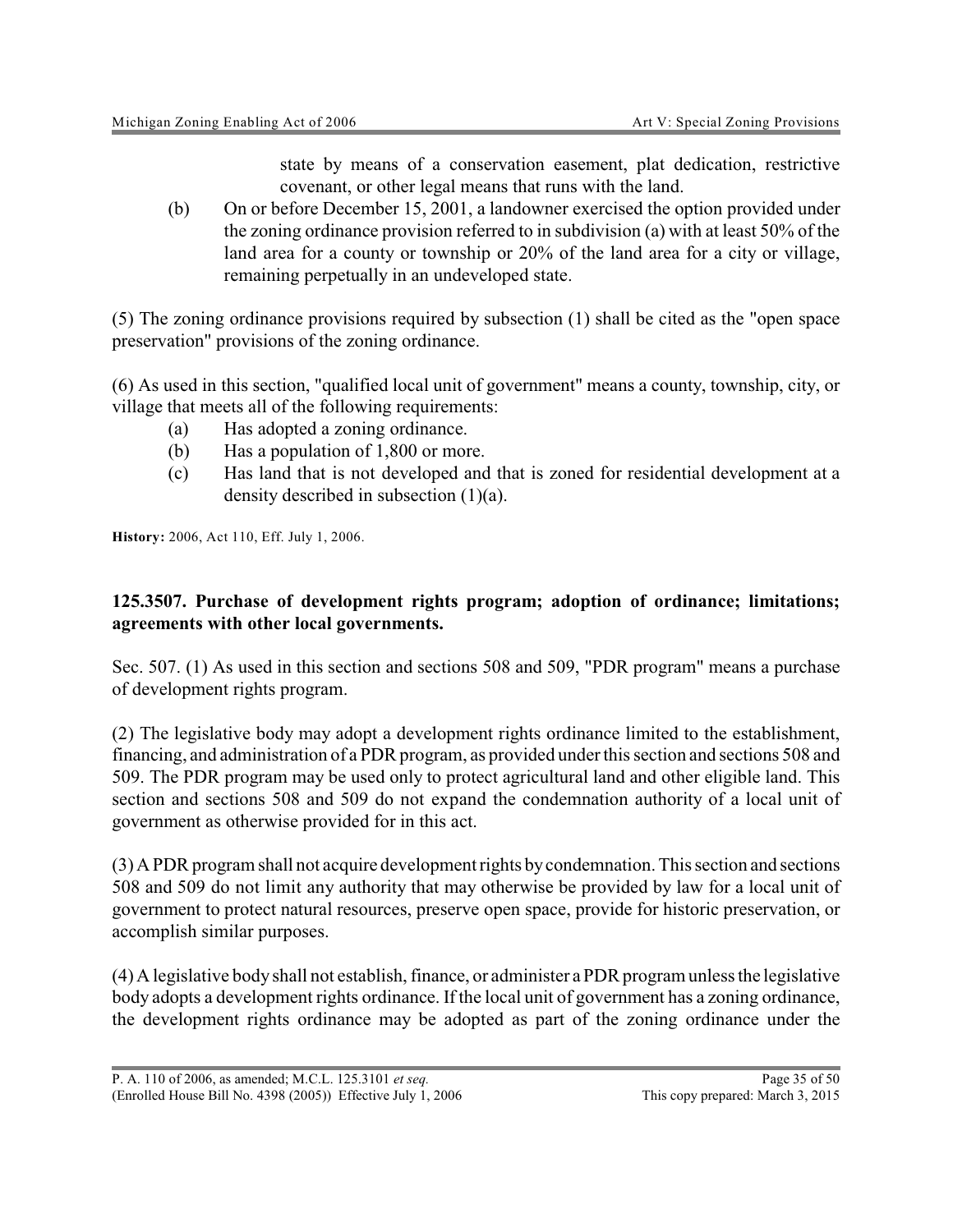procedures for a zoning ordinance under this act. A local unit of government may adopt a development rights ordinance in the same manner as required for a zoning ordinance.

(5) A legislative body may promote and enter into agreements with other local units of government for the purchase of developmentrights, including cross-jurisdictional purchases, subject to applicable development rights ordinances.

**History:** 2006, Act 110, Eff. July 1, 2006.

#### **125.3508. PDR program; purchase of development rights by local unit of government; conveyance; notice; requirements for certain purchases.**

Sec. 508. (1) A development rights ordinance shall provide for a PDR program. Under a PDR program, the local unit of government purchases development rights, but only from a willing landowner. A development rights ordinance providing for a PDR program shall specify all of the following:

- (a) The public benefits that the local unit of government may seek through the purchase of development rights.
- (b) The procedure by which the local unit of government or a landowner may by application initiate purchase of development rights.
- (c) The development rights authorized to be purchased subject to a determination under standards and procedures required by subdivision (d).
- (d) The standards and procedures to be followed by the legislative body for approving, modifying, or rejecting an application to purchase development rights, including the determination of all the following:
	- (*i*) Whether to purchase development rights.
	- (*ii*) Which development rights to purchase.
	- (*iii*) The intensity of development permitted after the purchase on the land from which the development rights are purchased.
	- (*iv*) The price at which development rights will be purchased and the method of payment.
	- (*v*) The procedure for ensuring that the purchase or sale of development rights is legally fixed so as to run with the land.
- (e) The circumstances under which an owner of land from which development rights have been purchased under a PDR program mayrepurchase those development rights and how the proceeds of the purchase are to be used by the local unit of government.

(2) If the local unit of government has a zoning ordinance, the purchase of development rights shall be consistent with the plan referred to in section 203 upon which the zoning ordinance is based.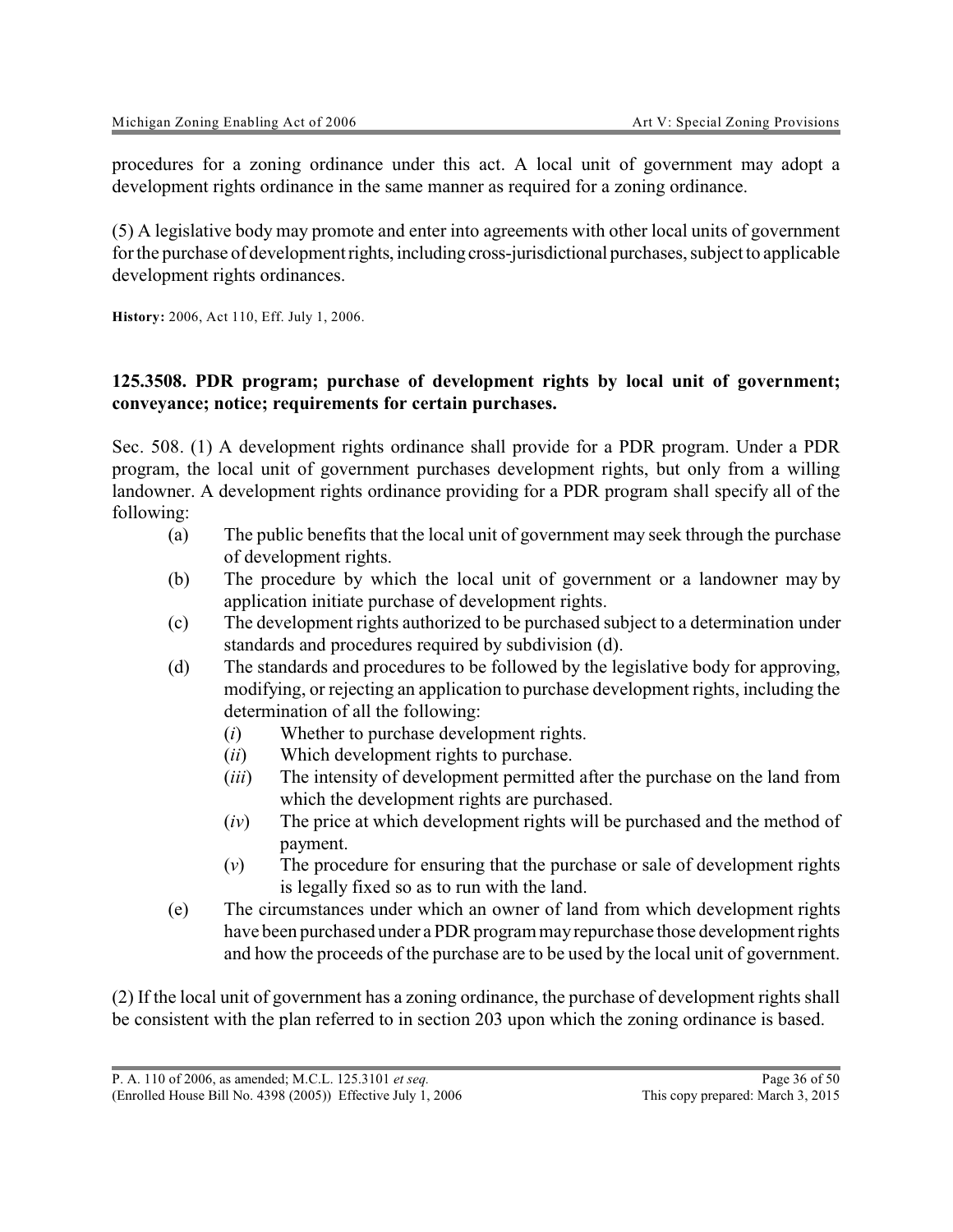(3) Development rights acquired under a PDR program may be conveyed only as provided under subsection  $(1)(e)$ .

(4) A county shall notify each township, city, or village, and a township shall notify each village, in which is located land from which development rights are proposed to be purchased of the receipt of an application for the purchase of development rights and shall notify each township, city, or village of the disposition of that application.

(5) A county shall not purchase development rights under a development rights ordinance from land subject to a township, city, or village zoning ordinance unless all of the following requirements are met:

- (a) The development rights ordinance provisions for the PDR program are consistent with the plan upon which the township, city, or village zoning is based.
- (b) The legislative body of the township, city, or village adopts a resolution authorizing the PDR program to apply in the township, city, or village.
- (c) As part of the application procedure for the specific proposed purchase of development rights, the township, city, or village provides the county with written approval of the purchase.

**History:** 2006, Act 110, Eff. July 1, 2006.

# **125.3509. PDR program; financing sources; bonds or notes; special assessments.**

Sec. 509. (1) A PDR program may be financed through 1 or more of the following sources:

- (a) General appropriations by the local unit of government.
- (b) Proceeds from the sale of development rights by the local unit of government subject to section 508(3).
- (c) Grants.
- (d) Donations.
- (e) Bonds or notes issued under subsections (2) to (5).
- (f) General fund revenue.
- (g) Special assessments under subsection (6).
- (h) Other sources approved by the legislative body and permitted by law.

(2) The legislative body may borrow money and issue bonds or notes under the revised municipal finance act, 2001 PA 34, MCL 141.2101 to 141.2821, subject to the general debt limit applicable to the local unit of government. The bonds or notes may be revenue bonds or notes, general obligation limited tax bonds or notes, or, subject to section 6 of article IX of the state constitution of 1963, general obligation unlimited tax bonds or notes.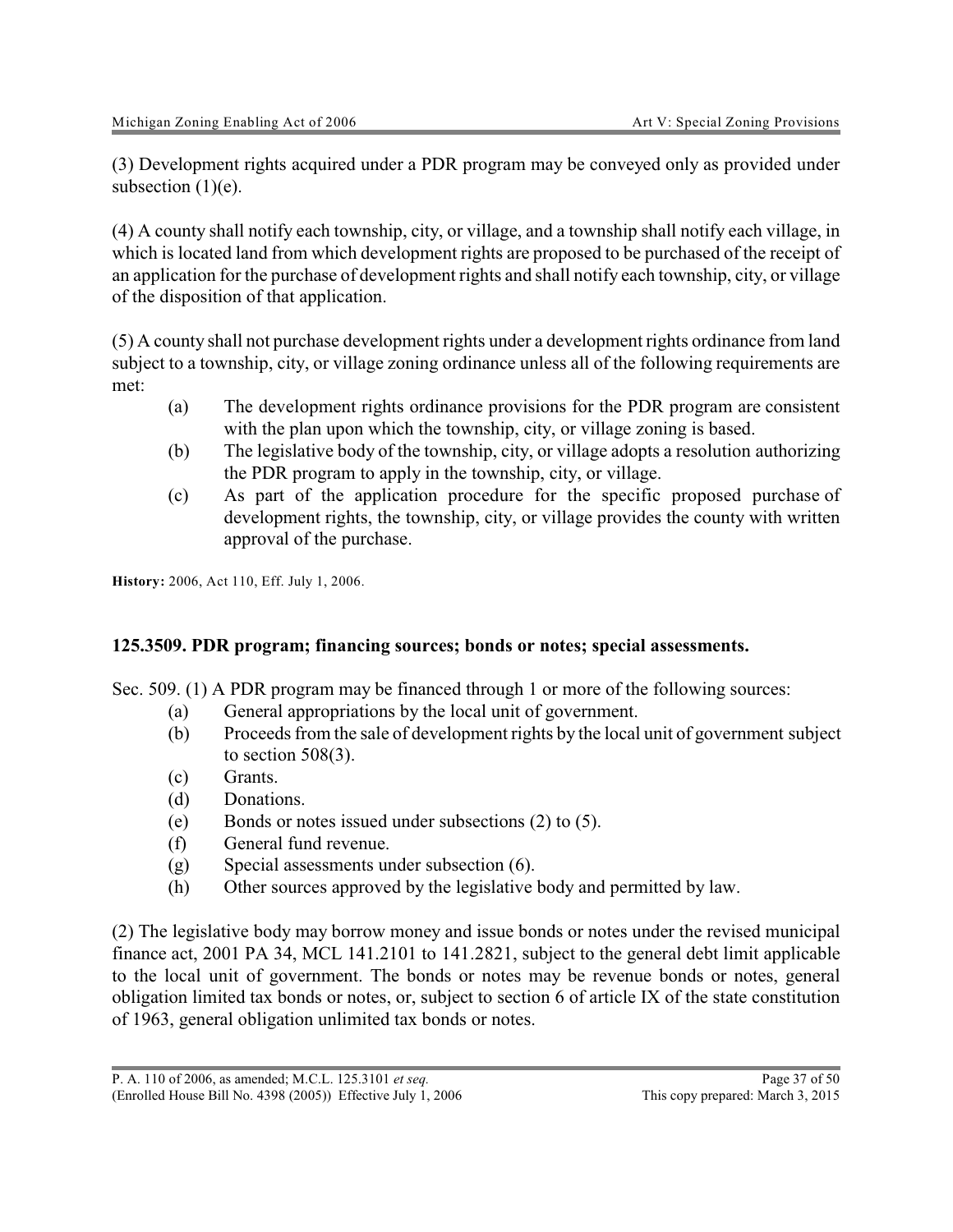(3) The legislative body may secure bonds or notes issued under this section by mortgage, assignment, or pledge of property, including, but not limited to, anticipated tax collections, revenue sharing payments, or special assessment revenues. A pledge made by the legislative body is valid and binding from the time the pledge is made. The pledge immediately shall be subject to the lien of the pledge without a filing or further act. The lien of the pledge shall be valid and binding as against parties having claims in tort, contract, or otherwise against the local unit of government, irrespective of whether the parties have notice of the lien. Filing of the resolution, the trust agreement, or another instrument by which a pledge is created is not required.

(4) Bonds or notes issued under this section are exempt from all taxation in this state except inheritance and transfer taxes, and the interest on the bonds or notes is exempt from all taxation in this state.

(5) The bonds and notes issued under this section may be invested in by the state treasurer and all other public officers, state agencies, and political subdivisions, insurance companies, financial institutions, investment companies, and fiduciaries and trustees and may be deposited with and received bythe state treasurer and all other public officers and the agencies and political subdivisions of this state for all purposes for which the deposit of bonds or notes is authorized. The authority granted by this section is in addition to all other authority granted by law.

(6) A development rights ordinance may authorize the legislative body to finance a PDR program by special assessments. In addition to meeting the requirements of section 508, the development rights ordinance shall include in the procedure to approve and establish a special assessment district both of the following:

- (a) The requirement that there be filed with the legislative body a petition containing all of the following:
	- (*i*) A description of the development rights to be purchased, including a legal description of the land from which the purchase is to be made.
	- (*ii*) A description of the proposed special assessment district.
	- (*iii*) The signatures of the owners of at least 66% of the land area in the proposed special assessment district.
	- (*iv*) The amount and duration of the proposed special assessments.
- (b) The requirement that the legislative body specify how the proposed purchase of development rights will specially benefit the land in the proposed special assessment district.

**History:** 2006, Act 110, Eff. July 1, 2006.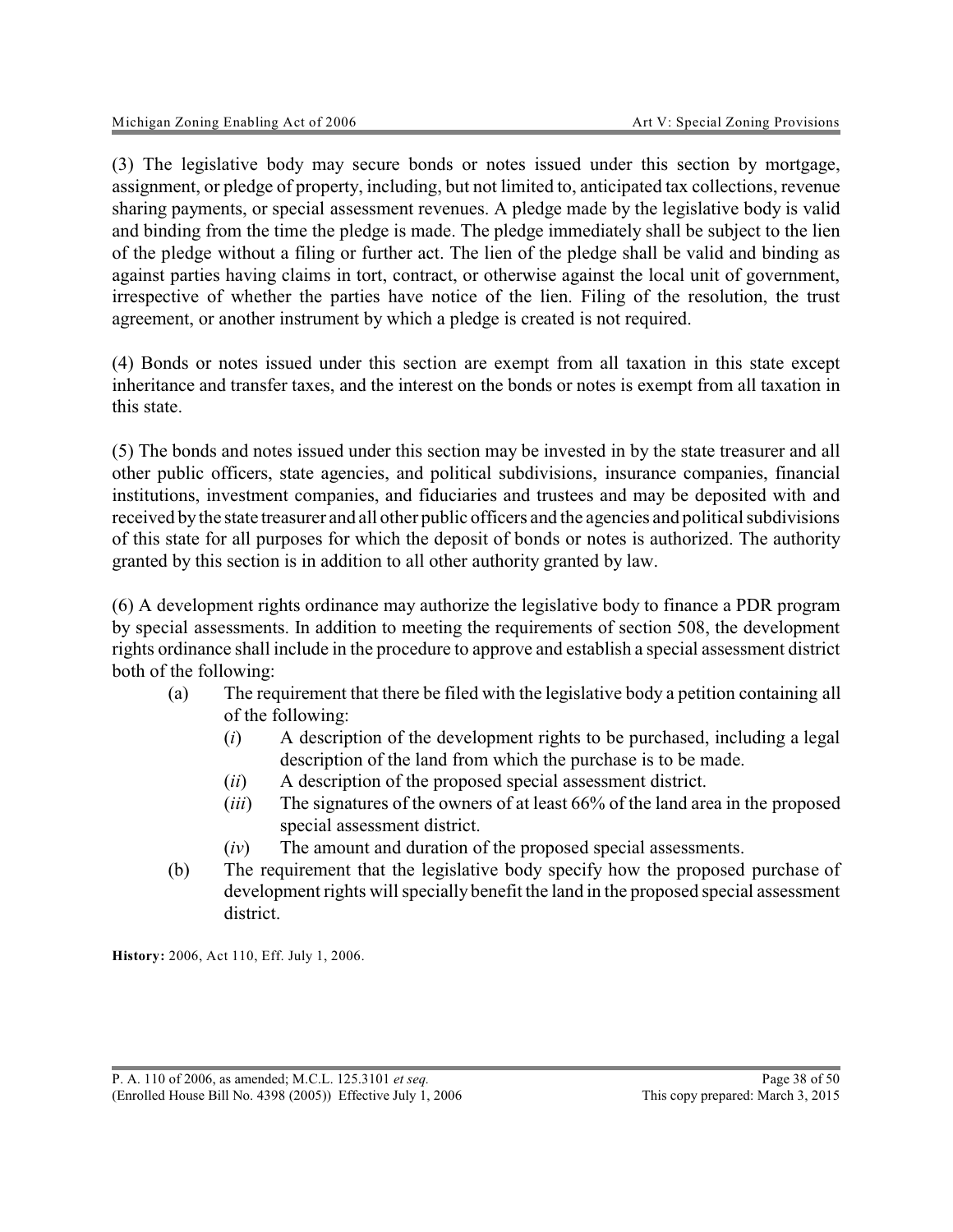#### **125.3513. Biofuel production facility as permitted use of property; requirements; special land use approval; application; hearing; conditions; applicability of subsections(2)to (5); authority of local unit of government; definitions.**

Sec. 513. (1) A biofuel production facility with an annual production capacity of not more than 100,000 gallons of biofuel is a permitted use of property and is not subject to special land use approval if all of the following requirements are met:

- (a) The biofuel production facility is located on a farm.
- (b) The biofuel production facility is located not less than 100 feet from the boundary of any contiguous property under different ownership than the property on which the biofuel production facility is located and meets all applicable setback requirements of the zoning ordinance.
- (c) On an annual basis, not less than 75% of the feedstock for the biofuel production facility is produced on the farm where the biofuel production facility is located, and not less than 75% of the biofuel or another product or by-product produced by the biofuel production facility is used on that farm.

(2) Subject to subsections (6) and (7), each of the following is a permitted use of property if it receives special land use approval under subsections (3) to (5):

- (a) A biofuel production facility with an annual production capacity of not more than 100,000 gallons of biofuel that meets the requirements of subsection (1)(a) and (b) but that does not meet the requirements of subsection (1)(c).
- (b) A biofuel production facility with an annual production capacity of more than 100,000 gallons but not more than 500,000 gallons of biofuel that meets the requirements of subsection (1)(a) and (b).

(3) An application for special land use approval for a biofuel production facility described in subsection (2) shall include all of the following:

- (a) A site plan as required under section 501, including a map of the property and existing and proposed buildings and other facilities.
- (b) A description of the process to be used to produce biofuel.
- (c) The number of gallons of biofuel anticipated to be produced annually.
- (d) An emergency access and fire protection plan that has been reviewed and approved by the appropriate responding police and fire departments.
- (e) For an ethanol production facility that will produce more than 10,000 proof gallons annually, completed United States department of the treasury, alcohol and tobacco tax and trade bureau, forms 5000.29 (environmental information) and 5000.30 (supplemental information on water quality considerations under 33 USC 1341(a)), or successor forms, required to implement regulations under the national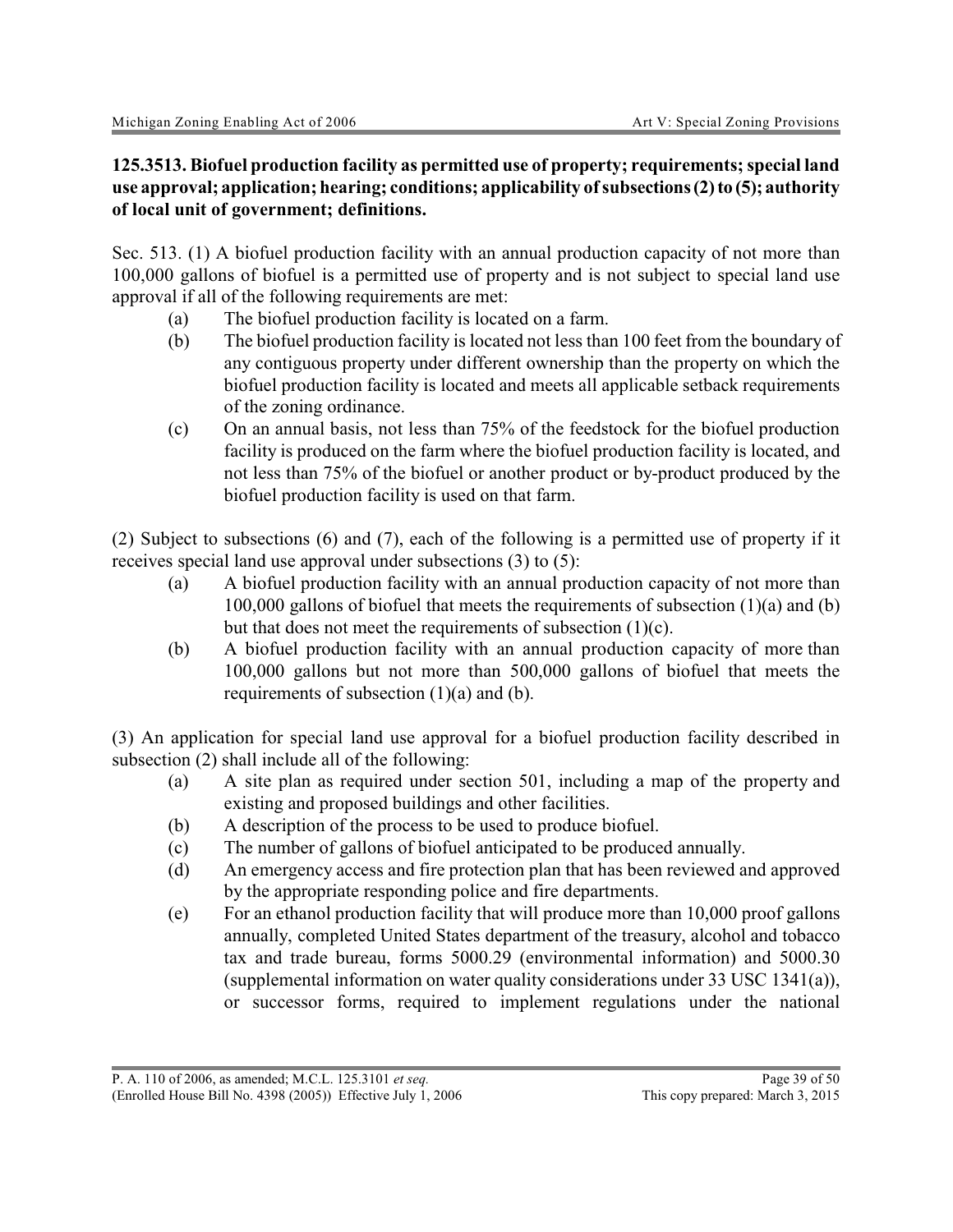environmental policy act of 1969, 42 USC 4321 to 4347, and the federal water pollution control act, 33 USC 1251 to 1387.

- (f) Information that demonstrates that the biofuel production facility will comply with the requirements of subsections (2) and (5).
- (g) Any additional information requested by the body or official responsible for granting special land use approval and relevant to compliance with a zoning ordinance provision described in section 502(1) or 504.

(4) A local unit of government shall hold a hearing on an application for special land use approval under subsection (2) not more than 60 days after the application is filed. For the purposes of this section, the notice required under section 502(2) shall provide notice of the hearing, rather than notice of a right to request a hearing.

(5) Special land use approval of a biofuel production facility described in subsection (2) shall be made expressly conditional on the facility's meeting all of the following requirements before the facility begins operation and no additional requirements:

- (a) Buildings, facilities, and equipment used in the production or storage of biofuel comply with local, state, and federal laws.
- (b) The owner or operator of the biofuel production facility provides the local unit of government with proof that all necessary approvals have been obtained from the department of environmental quality and other state and federal agencies that are involved in permitting any of the following aspects of biofuel production:
	- (*i*) Air pollution emissions.
	- (*ii*) Transportation of biofuel or additional products resulting from biofuel production.
	- (*iii*) Use or reuse of additional products resulting from biofuel production.
	- (*iv*) Storage of raw materials, fuel, or additional products used in, or resulting from, biofuel production.
- (c) The biofuel production facility includes sufficient storage for both of the following:
	- (*i*) Raw materials and fuel.
	- (*ii*) Additional products resulting from biofuel production or the capacity to dispose of additional products through land application, livestock consumption, sale, or other legal use.

(6) Subsections (2) to (5) do not apply to a biofuel production facility if the zoning ordinance provides different criteria for special land use approval of a biofuel production facility located on a farm. An amendment to a zoning ordinance adopted only to provide such criteria is not subject to a protest petition under section 403.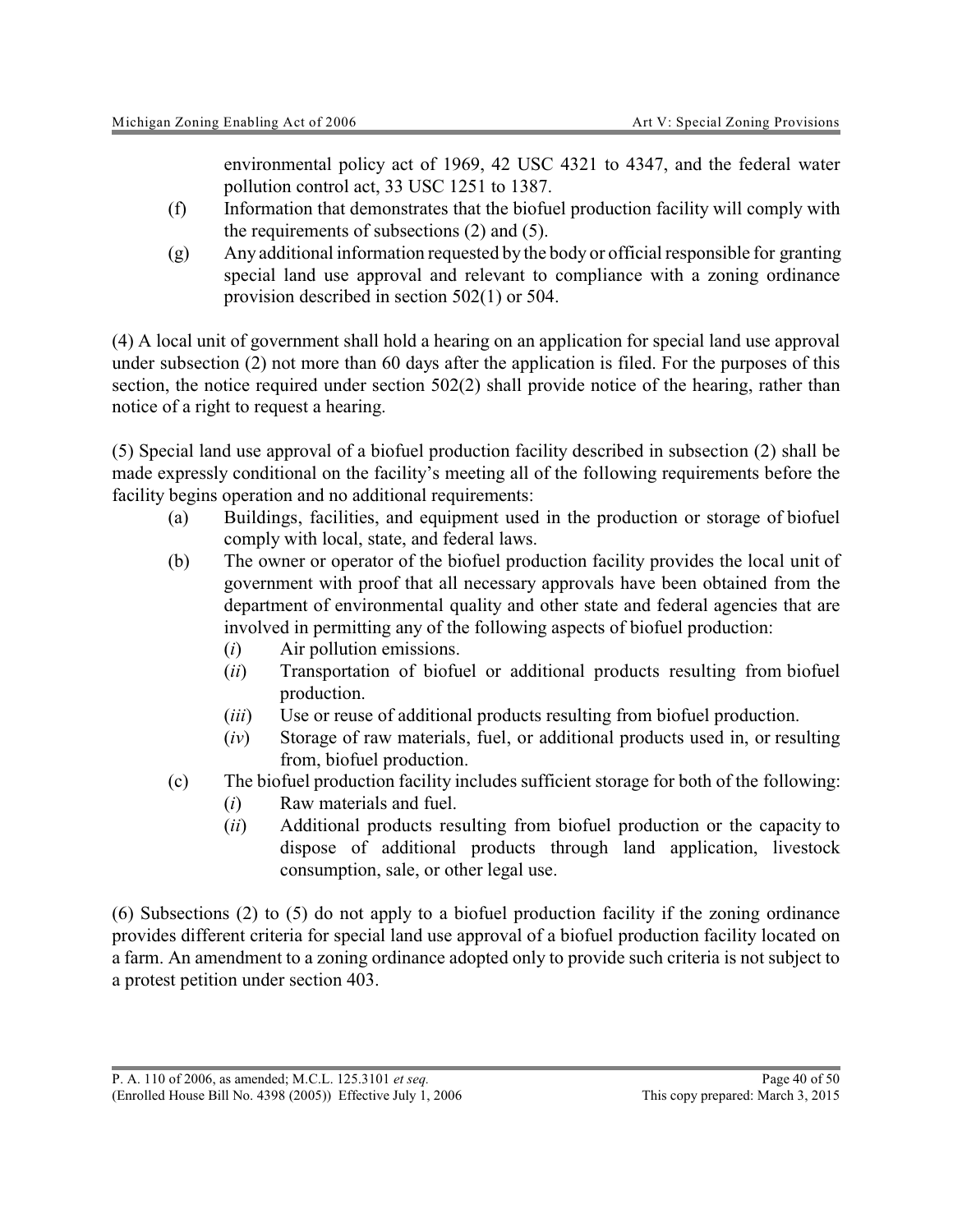(7) A local unit of government mayauthorize a biofuel production facility described in subsection (2) as a permitted use of property not subject to a special land use approval.

(8) This section does not affect the authority of a local unit of government to prohibit or authorize biofuel production facilities that are not located on farms.

(9) As used in this section:

- (a) "Biofuel" means any renewable fuel product, whether solid, liquid, or gas, that is derived from recently living organisms or their metabolic by-products and meets applicable quality standards, including, but not limited to, ethanol and biodiesel. Biofuel does not include methane or any other fuel product from an anaerobic digester.
- (b) "Ethanol" means a substance that meets the ASTM international standard in effect on the effective date of this section as the D-4806 specification for denatured fuel grade ethanol for blending with gasoline.
- (c) "Farm" means that term as defined in section 2 of the Michigan right to farm act, 1981 PA 93, MCL 286.472.
- (d) "Proof gallon" means that term as defined in 27 CFR 19.907.

History: Am. 2011, Act 97, Eff. July 24, 2011.

### **125.3514. Wireless Communications.**

Sec. 514. (1) Wireless communications equipment is a permitted use of property and is not subject to special landuse approval or any other approval under this act if all of the following requirements are met:

- (a) The wireless communications equipment will be collocated on an existing wireless communications support structure or in an existing equipment compound.
- (b) The existing wireless communications support structure or existing equipment compound is in compliance with the local unit of government's zoning ordinance or was approved by the appropriate zoning body or official for the local unit of government.
- (c) The proposed collocation will not do any of the following:
	- (*i*) Increase the overall height of the wireless communications support structure by more than 20 feet or 10% of its original height, whichever is greater.
	- (*ii*) Increase the width of the wireless communications support structure bymore than the minimum necessary to permit collocation.
	- (*iii*) Increase the area of the existing equipment compound to greater than 2,500 square feet.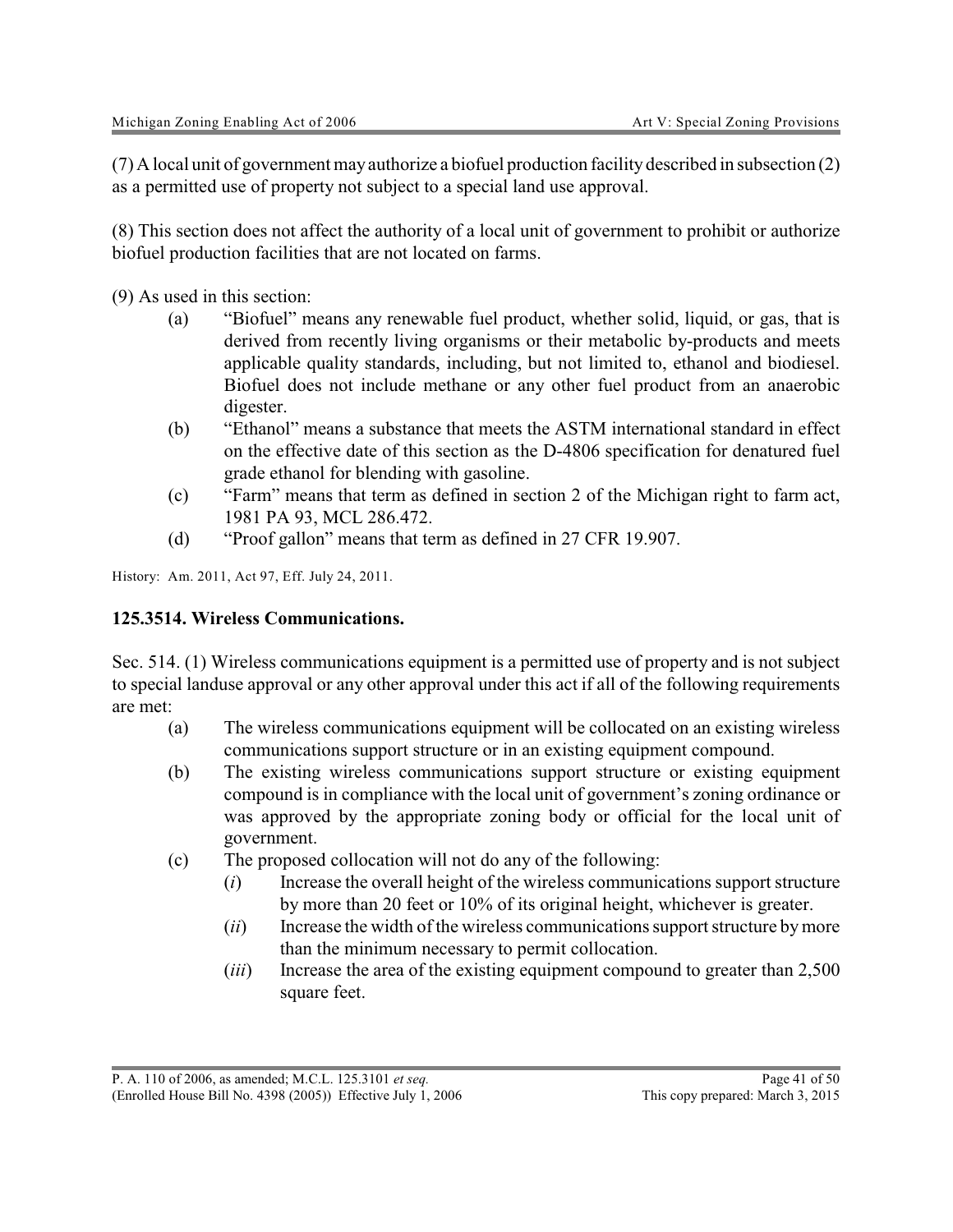(d) The proposed collocation complies with the terms and conditions of any previous final approval of the wireless communications support structure or equipment compound by the appropriate zoning body or official of the local unit of government.

(2) Wireless communications equipment that meets the requirements of subsection  $(1)(a)$  and  $(b)$  but does not meet the requirements of subsection  $(1)(c)$  or  $(d)$  is a permitted use of property if it receives special land use approval under subsections (3) to (6).

(3) An application for special land use approval of wireless communications equipment described in subsection (2) shall include all of the following:

- (a) A site plan as required under section 501, including a map of the property and existing and proposed buildings and other facilities.
- (b) Any additional relevant information that is specifically required by a zoning ordinance provision described in section 502(1) or 504.

(4) After an application for a special land use approval is filed with the body or official responsible for approving special land uses, the body or official shall determine whether the application is administratively complete. Unless the body or official proceeds as provided under subsection (5), the application shall be considered to be administratively complete when the body or official makes that determination or 14 business days after the body or official receives the application, whichever is first.

(5) If, before the expiration of the 14-day period under subsection (4), the body or official responsible for approving special land uses notifies the applicant that the application is not administratively complete, specifying the information necessary to make the application administratively complete, or notifies the applicant that a fee required to accompany the application has not been paid, specifying the amount due, the running of the 14-day period under subsection (4) is tolled until the applicant submits to the body or official the specified information or fee amount due. The notice shall be given in writing or by electronic notification. A fee required to accompany any application shall not exceed the local unit of government's actual, reasonable costs to review and process the application or \$1,000.00, whichever is less.

(6) The body or official responsible for approving special land uses shall approve or deny the application not more than 60 days after the application is considered to be administrativelycomplete. If the body or official fails to timely approve or deny the application, the application shall be considered approved and the body or official shall be considered to have made any determination required for approval.

(7) Special land use approval ofwireless communications equipment described in subsection (2) may be made expressly conditional only on the wireless communications equipment's meeting the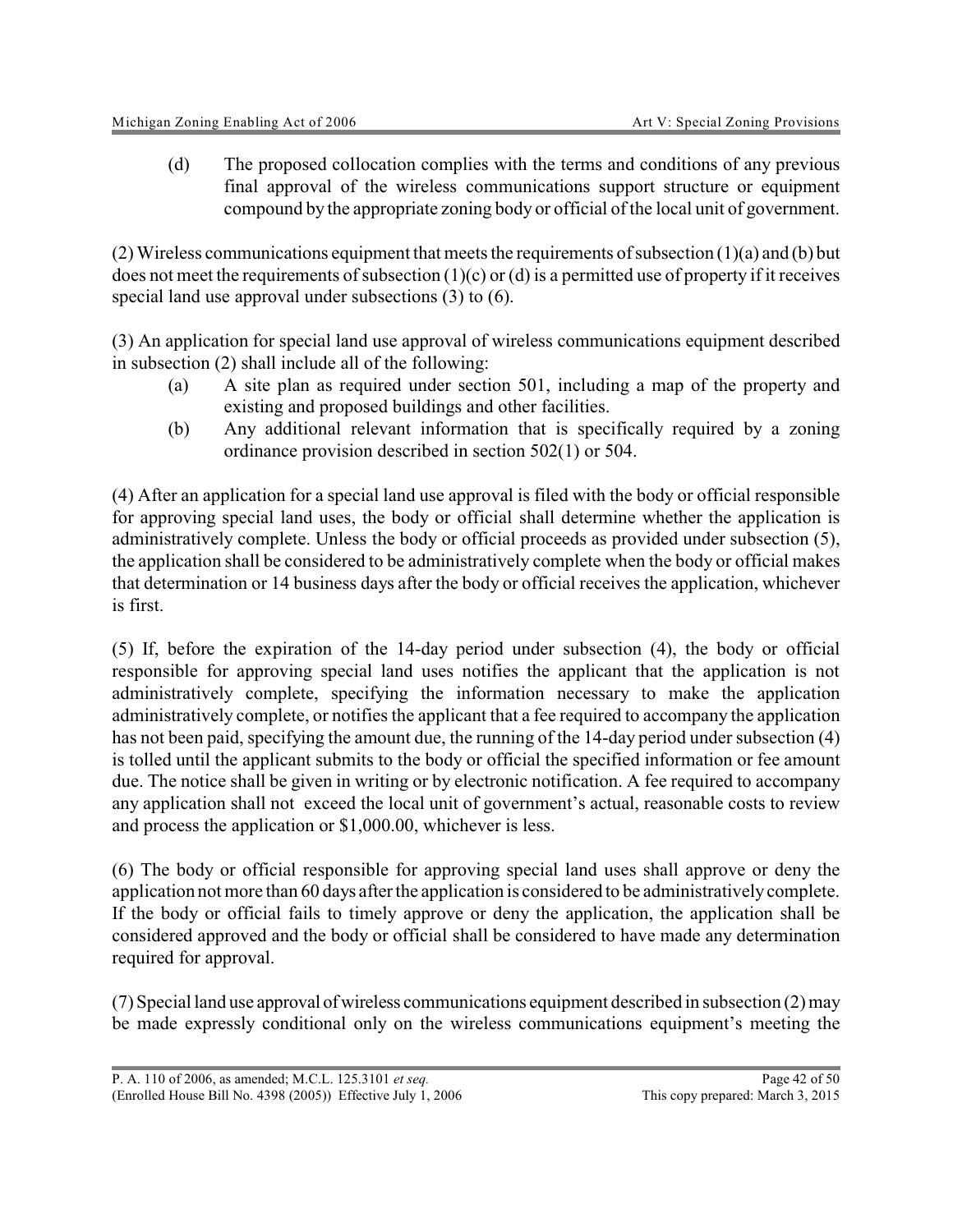requirements of other local ordinances and of federal and state laws before the wireless communications equipment begins operation.

(8) If a local unit of government requires special land use approval for wireless communications equipment that does not meet the requirements of subsection  $(1)(a)$  or for a wireless communications support structure, subsections (4) to (6) apply to the special land use approval process, except that the period for approval or denial under subsection (6) is 90 days.

(9) A local unit of government may authorize wireless communications equipment as a permitted use of property not subject to a special land use approval.

(10) As used in this section:

- (a) "Collocate" means to place or install wireless communications equipment on an existing wireless communications support structure or in an existing equipment compound. "Collocation" has a corresponding meaning.
- (b) "Equipment compound" means an area surrounding or adjacent to the base of a wireless communications support structure and within which wireless communications equipment is located.
- (c) "Wireless communications equipment" means the set of equipment and network components used in the provision of wireless communications services, including, but not limited to, antennas, transmitters, receivers, base stations, equipment shelters, cabinets, emergency generators, power supply cables, and coaxial and fiber optic cables, but excluding wireless communications support structures.
- (d) "Wireless communications support structure" means a structure that is designed to support, or is capable of supporting, wireless communications equipment, including a monopole, self-supporting lattice tower, guyed tower, water tower, utility pole, or building.

History: Am. 2012, Act 143, Eff. May 24, 2012.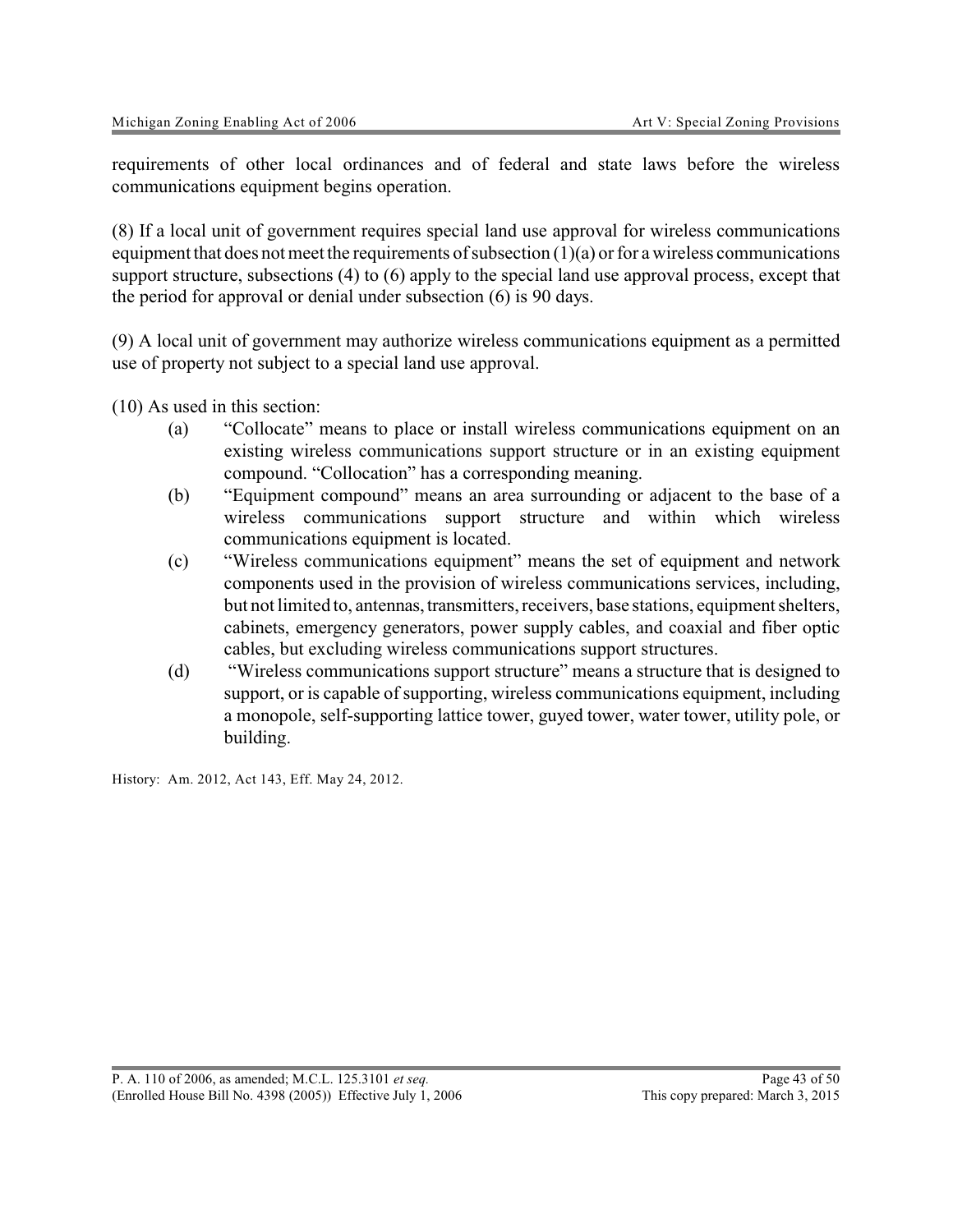# ARTICLE VI: ZONING BOARD OF APPEALS

# **125.3601.Zoningboard of appeals; appointment; procedural rules; membership; composition; alternate members; per diem; expenses; removal; terms of office; vacancies; conduct of meetings.**

Sec. 601. (1) A zoning ordinance shall create a zoning board of appeals. A zoning board of appeals in existence on June 30, 2006 may continue to act as the zoning board of appeals subject to this act. Subject to subsection (2), members of a zoning board of appeals shall be appointed by majority vote of the members of the legislative body serving.

(2) The legislative body of a city or village may act as a zoning board of appeals and may establish rules to govern its procedure as a zoning board of appeals.

(3) A zoning board of appeals shall be composed of not fewer than 5 members if the local unit of government has a population of 5,000 or more or not fewer than 3 members if the local unit of government has a population of less than 5,000. The number of members of the zoning board of appeals shall be specified in the zoning ordinance.

(4) In a county or township, 1 of the regular members of the zoning board of appeals shall be a member of the zoning commission, or of the planning commission if the planning commission is functioning as the zoning commission. In a city or village, 1 of the regular members of the zoning board of appeals may be a member of the zoning commission, or of the planning commission if the planning commission is functioning as the zoning commission, unless the legislative body acts as the zoning board of appeals under subsection (2). A decision made by a city or village zoning board of appeals before the effective date of the 2007 amendatory act that amended this section is not invalidated by the failure of the zoning board of appeals to include a member of the city or village zoning commission or planning commission, as was required by this subsection before that amendatory act took effect.

(5) The remaining regular members of a zoning board of appeals, and any alternate members under subsection (7), shall be selected from the electors of the local unit of government residing within the zoning jurisdiction of that local unit of government or, in the case of a county, residing within the county but outside of any city or village. The members selected shall be representative of the population distribution and of the various interests present in the local unit of government.

(6) Subject to subsection (2), 1 regular or alternate member of a zoning board of appeals may be a member of the legislative body. Such a member shall not serve as chairperson of the zoning board of appeals. An employee or contractor of the legislative body may not serve as a member of the zoning board of appeals.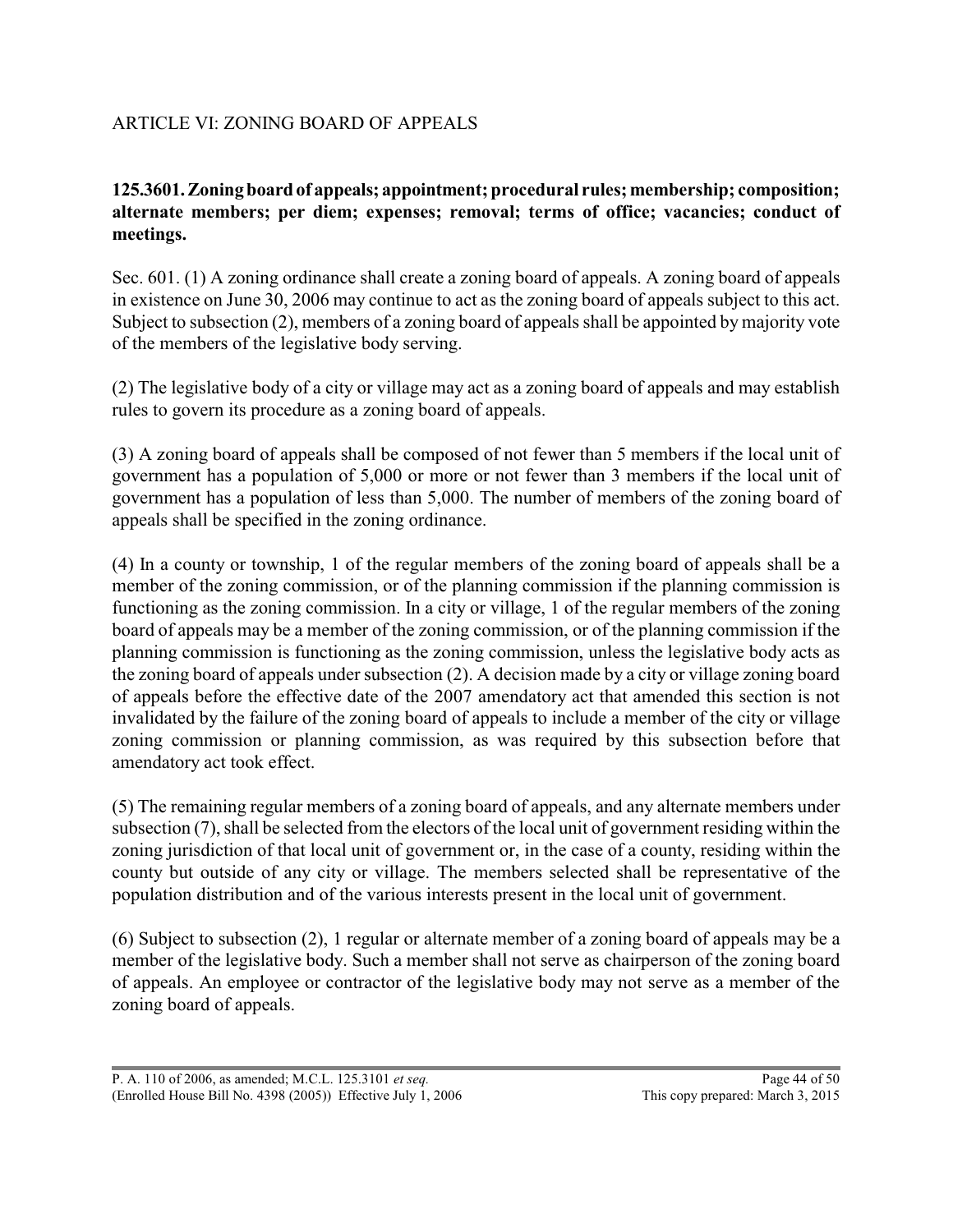(7) The legislative body may appoint to the zoning board of appeals not more than 2 alternate members for the same term as regular members. An alternate member may be called as specified in the zoning ordinance to serve as a member of the zoning board of appeals in the absence of a regular member if the regular member will be unable to attend 1 or more meetings. An alternate member may also be called to serve as a member for the purpose of reaching a decision on a case in which the member has abstained for reasons of conflict of interest. The alternate member appointed shall serve in the case until a final decision is made. An alternate member serving on the zoning board of appeals has the same voting rights as a regular member.

(8) A member of the zoning board of appeals may be paid a reasonable per diem and reimbursed for expenses actually incurred in the discharge of his or her duties.

(9) A member of the zoning board of appeals may be removed by the legislative body for misfeasance, malfeasance, or nonfeasance in office upon written charges and after a public hearing. A member shall disqualify himself or herself from a vote in which the member has a conflict of interest. Failure of a member to disqualify himself or herself from a vote in which the member has a conflict of interest constitutes malfeasance in office.

(10) The terms of office for members appointed to the zoning board of appeals shall be for 3 years, except for members serving because of their membership on the zoning commission or legislative body, whose terms shall be limited to the time they are members of those bodies. When members are first appointed, the appointments may be for less than 3 years to provide for staggered terms. A successor shall be appointed not more than 1 month after the term of the preceding member has expired.

(11) A vacancy on the zoning board of appeals shall be filled for the remainder of the unexpired term in the same manner as the original appointment.

(12) A zoning board of appeals shall not conduct business unless a majority of the regular members of the zoning board of appeals are present.

(13) A member of the zoning board of appeals who is also a member of the zoning commission, the planning commission, or the legislative body shall not participate in a public hearing on or vote on the same matter that the member voted on as a member of the zoning commission, the planning commission, or the legislative body. However, the member mayconsider and vote on other unrelated matters involving the same property.

**History:** 2006, Act 110, Eff. July 1, 2006; --Am. 2008, --Am. 2008, Act 12, Eff. Feb. 29, 2008.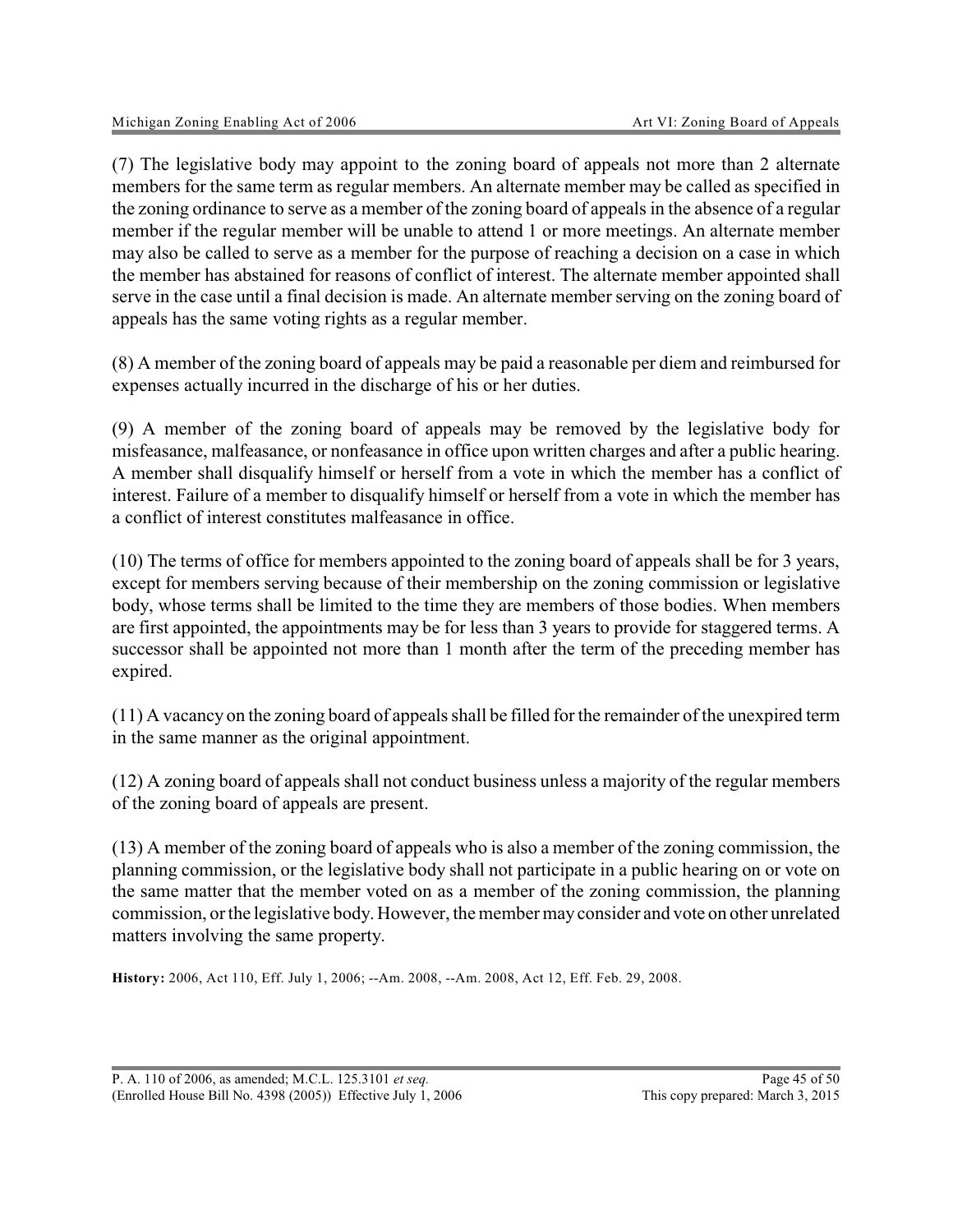# **125.3602. Meetings; call of the chairperson; oaths; attendance of witnesses; record of proceedings.**

Sec. 602. (1) Meetings of the zoning board of appeals shall be held at the call of the chairperson and at other times as the zoning board of appeals in its rules of procedure may specify. The chairperson or, in his or her absence, the acting chairperson may administer oaths and compel the attendance of witnesses.

(2) The zoning board of appeals shall maintain a record of its proceedings which shall be filed in the office of the clerk of the legislative body.

**History:** 2006, Act 110, Eff. July 1, 2006.

# **125.3603. Zoning board of appeals; powers; concurring vote of majority of members.**

Sec. 603. (1) The zoning board of appeals shall hear and decide questions that arise in the administration of the zoning ordinance, including the interpretation of the zoning maps, and may adopt rules to govern its procedures sitting as a zoning board of appeals. The zoning board of appeals shall also hear and decide on matters referred to the zoning board of appeals or upon which the zoning board of appeals is required to pass under a zoning ordinance adopted under this act. It shall hear and decide appeals from and review any administrative order, requirement, decision, or determination made by an administrative official or body charged with enforcement of a zoning ordinance adopted under this act. For special land use and planned unit development decisions, an appeal may be taken to the zoning board of appeals only if provided for in the zoning ordinance.

(2) The concurring vote of a majority of the members of the zoning board of appeals is necessary to reverse an order, requirement, decision, or determination of the administrative official or body, to decide in favor of the applicant on a matter upon which the zoning board of appeals is required to pass under the zoning ordinance, or to grant a variance in the zoning ordinance.

**History:** 2006, Act 110, Eff. July 1, 2006.

#### **125.3604. Zoning board of appeals; procedures.**

Sec. 604. (1) An appeal to the zoning board of appeals may be taken by a person aggrieved or by an officer, department, board, or bureau of this state or the local unit of government. In addition, a variance in the zoning ordinance may be applied for and granted under section 4 of the uniform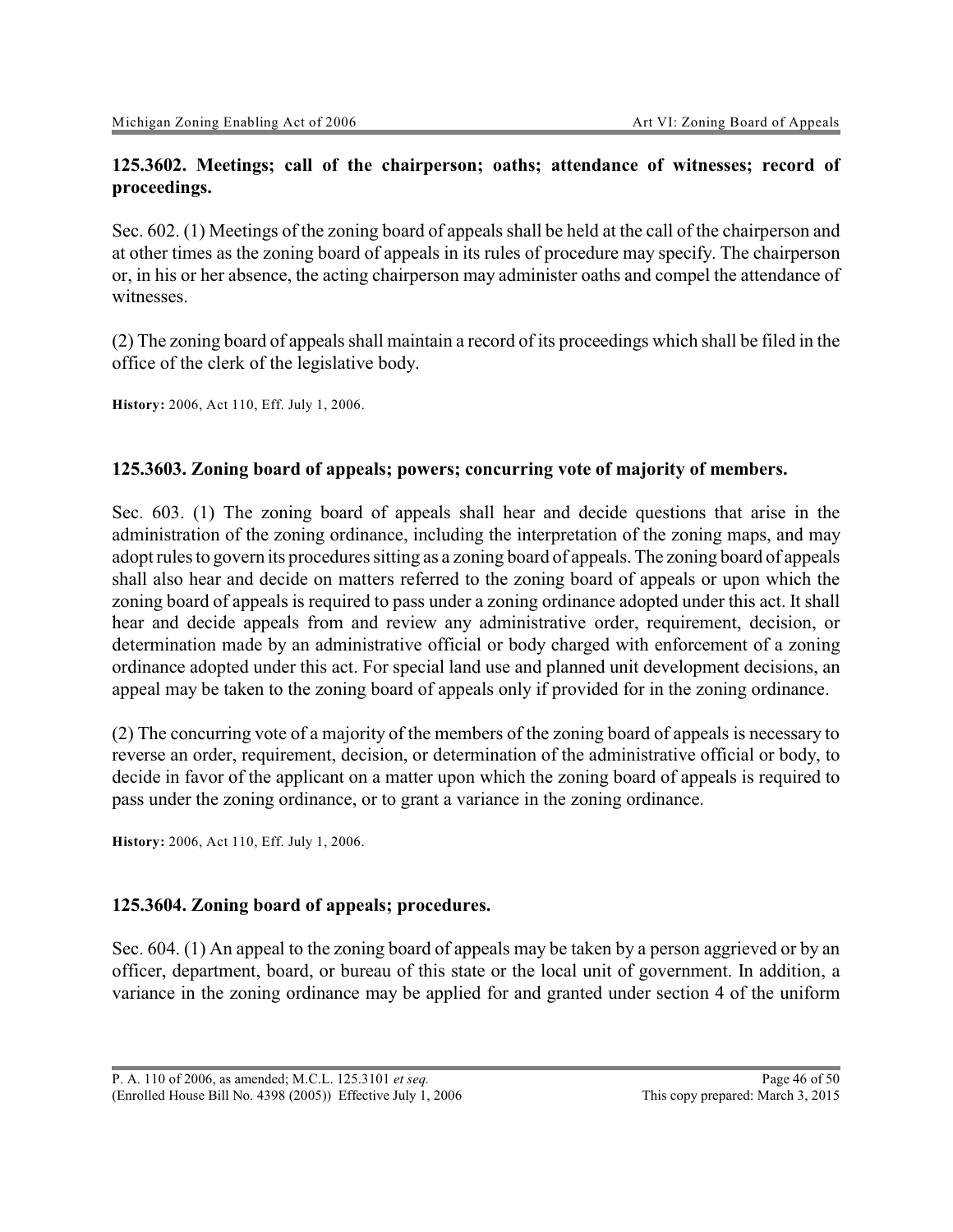condemnation procedures act, 1980 PA 87, MCL 213.54, and as provided under this act. The zoning board of appeals shall state the grounds of any determination made by the board.

(2) An appeal under this section shall be taken within such time as prescribed by the zoning board of appeals by general rule, by filing with the body or officer from whom the appeal is taken and with the zoning board of appeals a notice of appeal specifying the grounds for the appeal. The body or officer from whom the appeal is taken shall immediately transmit to the zoning board of appeals all of the papers constituting the record upon which the action appealed from was taken.

(3) An appeal to the zoning board of appeals stays all proceedings in furtherance of the action appealed. However, if the body or officer from whom the appeal is taken certifies to the zoning board of appeals after the notice of appeal is filed that, by reason of facts stated in the certificate, a stay would in the opinion of the body or officer cause imminent peril to life or property, proceedings may be stayed only by a restraining order issued by the zoning board of appeals or a circuit court.

(4) Following receipt of a written request for a variance, the zoning board of appeals shall fix a reasonable time for the hearing of the request and give notice as provided in section 103.

(5) If the zoning board of appeals receives a written request seeking an interpretation of the zoning ordinance or an appeal of an administrative decision, the zoning board of appeals shall conduct a public hearing on the request. Notice shall be given as required under section 103. However, if the request does not involve a specific parcel of property, notice need only be published as provided in section 103(1) and given to the person making the request as provided in section 103(3).

(6) At a hearing under subsection (5), a party may appear personally or by agent or attorney. The zoning board of appeals may reverse or affirm, wholly or partly, or modify the order, requirement, decision, or determination and may issue or direct the issuance of a permit.

(7) If there are practical difficulties for nonuse variances as provided in subsection (8) or unnecessary hardship for use variances as provided in subsection (9) in the way of carrying out the strict letter of the zoning ordinance, the zoning board of appeals may grant a variance in accordance with this section, so that the spirit of the zoning ordinance is observed, public safety secured, and substantial justice done. The ordinance shall establish procedures for the review and standards for approval of all types of variances. The zoning board of appeals may impose conditions as otherwise allowed under this act.

(8) The zoning board of appeals of all local units of government shall have the authority to grant nonuse variances relating to the construction, structural changes, or alteration of buildings or structures related to dimensional requirements of the zoning ordinance or to anyother nonuse-related standard in the ordinance.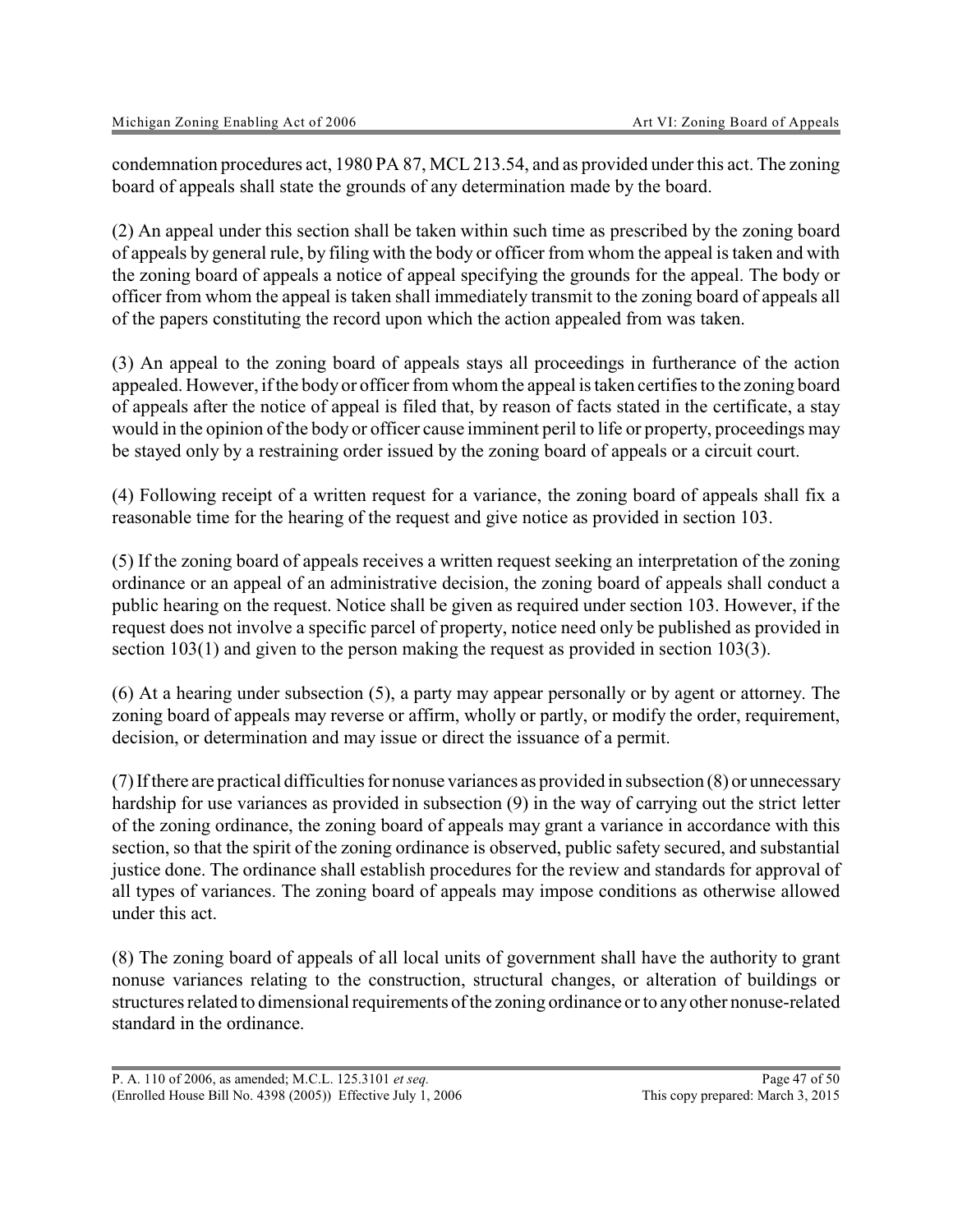(9) The authority to grant variances from uses of land is limited to the following:

(a) Cities and villages.

(b) Townships and counties that as of February 15, 2006 had an ordinance that uses the phrase "use variance" or "variances from uses of land" to expressly authorize the granting of use variances by the zoning board of appeals.

(c) Townships and counties that granted a use variance before February 15, 2006.

(10) The authority granted under subsection (9) is subject to the zoning ordinance of the local unit of government otherwise being in compliancewith subsection (7) and having an ordinance provision that requires a vote of  $\frac{2}{3}$  of the members of the zoning board of appeals to approve a use variance.

(11) The authority to grant use variances under subsection (9) is permissive, and this section does not require a local unit of government to adopt ordinance provisions to allow for the granting of use variances.

**History:** 2006, Act 110, Eff. July 1, 2006; --Am. 2008, --Am. 2008, Act 12, Eff. Feb. 29, 2008.

#### **125.3605. Decision as final; appeal to circuit court.**

Sec. 605. The decision of the zoning board of appeals shall be final. A party aggrieved by the decision may appeal to the circuit court for the county in which the property is located as provided under section 606.

**History:** 2006, Act 110, Eff. July 1, 2006.

#### **125.3606. Circuit court; review; duties.**

Sec. 606. (1) Any party aggrieved by a decision of the zoning board of appeals may appeal to the circuit court for the county in which the property is located. The circuit court shall review the record and decision to ensure that the decision meets all of the following requirements:

(a) Complies with the constitution and laws of the state.

(b) Is based upon proper procedure.

(c) Is supported by competent, material, and substantial evidence on the record.

(d) Represents the reasonable exercise of discretion granted by law to the zoning board of appeals.

(2) If the court finds the record inadequate to make the review required by this section or finds that additional material evidence exists that with good reason was not presented, the court shall order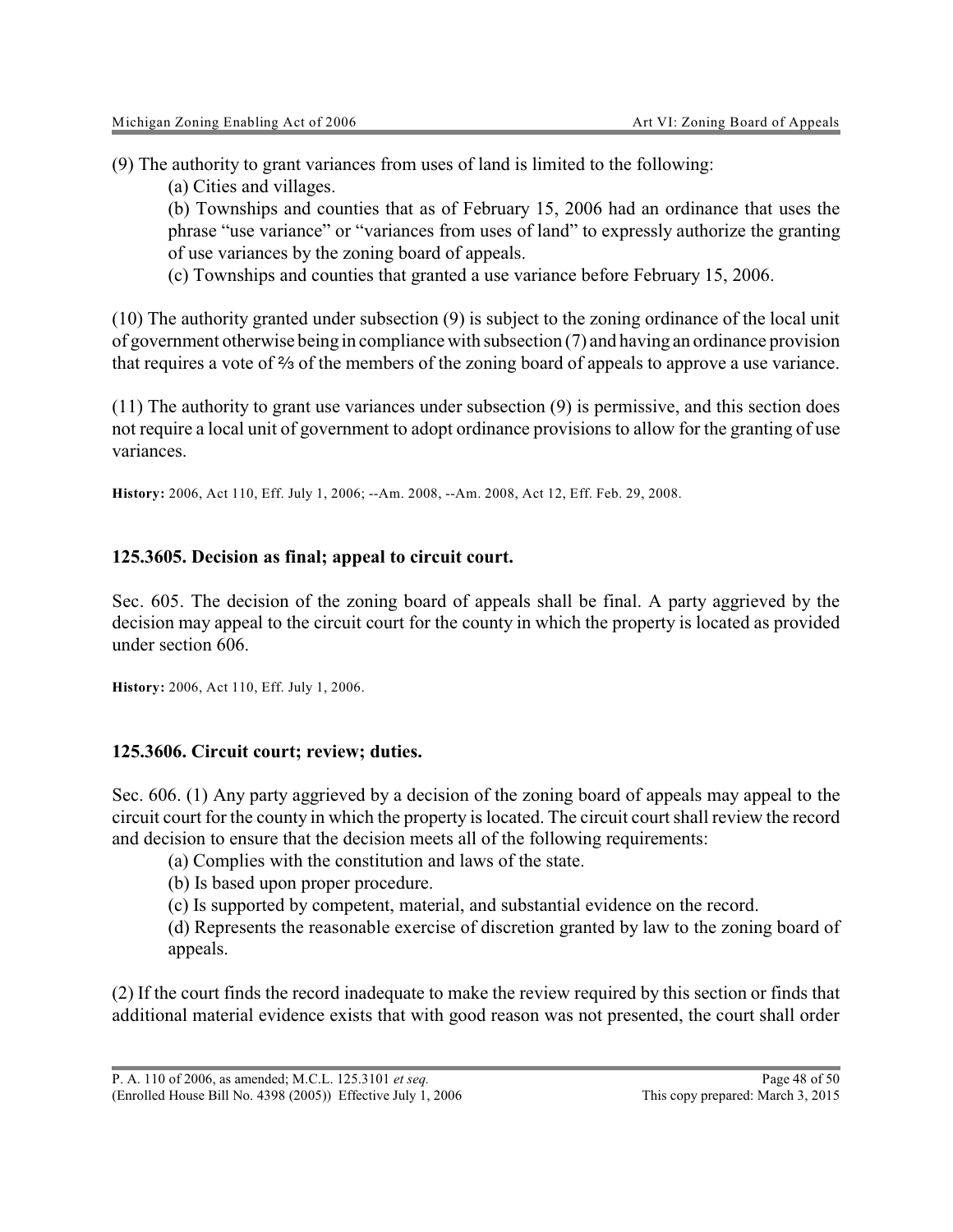further proceedings on conditions that the court considers proper. The zoning board of appeals may modify its findings and decision as a result of the new proceedings or may affirm the original decision. The supplementary record and decision shall be filed with the court. The court may affirm, reverse, or modify the decision.

(3) An appeal from a decision of a zoning board of appeals shall be filed within 30 days after the zoning board of appeals issues its decision in writing signed by the chairperson, if there is a chairperson, or signed by the members of the zoning board of appeals, if there is no chairperson, or within 21 days after the zoning board of appeals approves the minutes of its decision. The court may affirm, reverse, or modify the decision of the zoning board of appeals. The court may make other orders as justice requires.

**History:** 2006, Act 110, Eff. July 1, 2006; --Am. 2008, --Am. 2008, Act 12, Eff. Feb. 29, 2008.

# **125.3607. Party aggrieved by order, determination, or decision; circuit court review; proper party.**

Sec. 607. (1) Any party aggrieved by any order, determination, or decision of any officer, agency, board, commission, zoning board of appeals, or legislative body of any local unit of government made under section 208 may obtain a review in the circuit court for the county in which the property is located. The review shall be in accordance with section 606.

(2) Any person required to be given notice under section 604(4) of the appeal of any order, determination, or decision made under section 208 shall be a proper party to any action for review under this section.

**History:** 2006, Act 110, Eff. July 1, 2006.